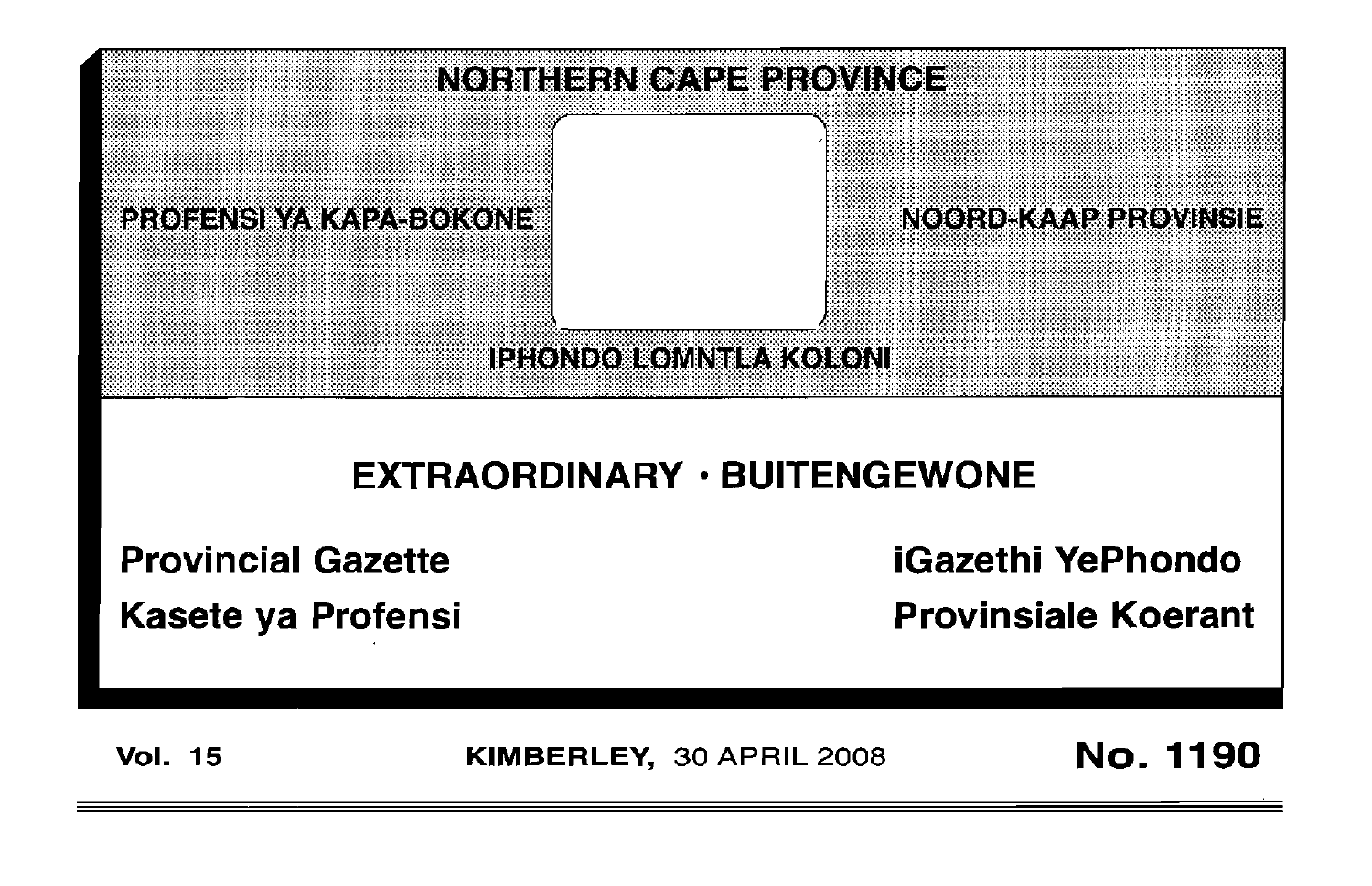| <b>CONTENTS · INHOUD</b> |  |
|--------------------------|--|
|--------------------------|--|

| No. |                                                                                                                                                                                                                                                                                                                                                                        | Page<br>No. | Gazette<br>No. |
|-----|------------------------------------------------------------------------------------------------------------------------------------------------------------------------------------------------------------------------------------------------------------------------------------------------------------------------------------------------------------------------|-------------|----------------|
|     | <b>PREMIER'S NOTICE</b>                                                                                                                                                                                                                                                                                                                                                |             |                |
|     | Northern Cape Traditional Leadership, Governance and Houses of Traditional Leaders Act (2/2007); Calling of elec-<br>tions for the Local Houses of Traditional Leaders, determination of the number of members of the local houses, and<br>the determination of the procedure to be followed at the election of Members of the Local Houses of Traditional<br>Leaders. |             | 1190           |
|     | <b>OFFICIAL NOTICE</b>                                                                                                                                                                                                                                                                                                                                                 |             |                |
|     | South African Schools Act (84/1996): Northern Cape Public School Recource Targeting List for 2008 determined in                                                                                                                                                                                                                                                        |             | 1190           |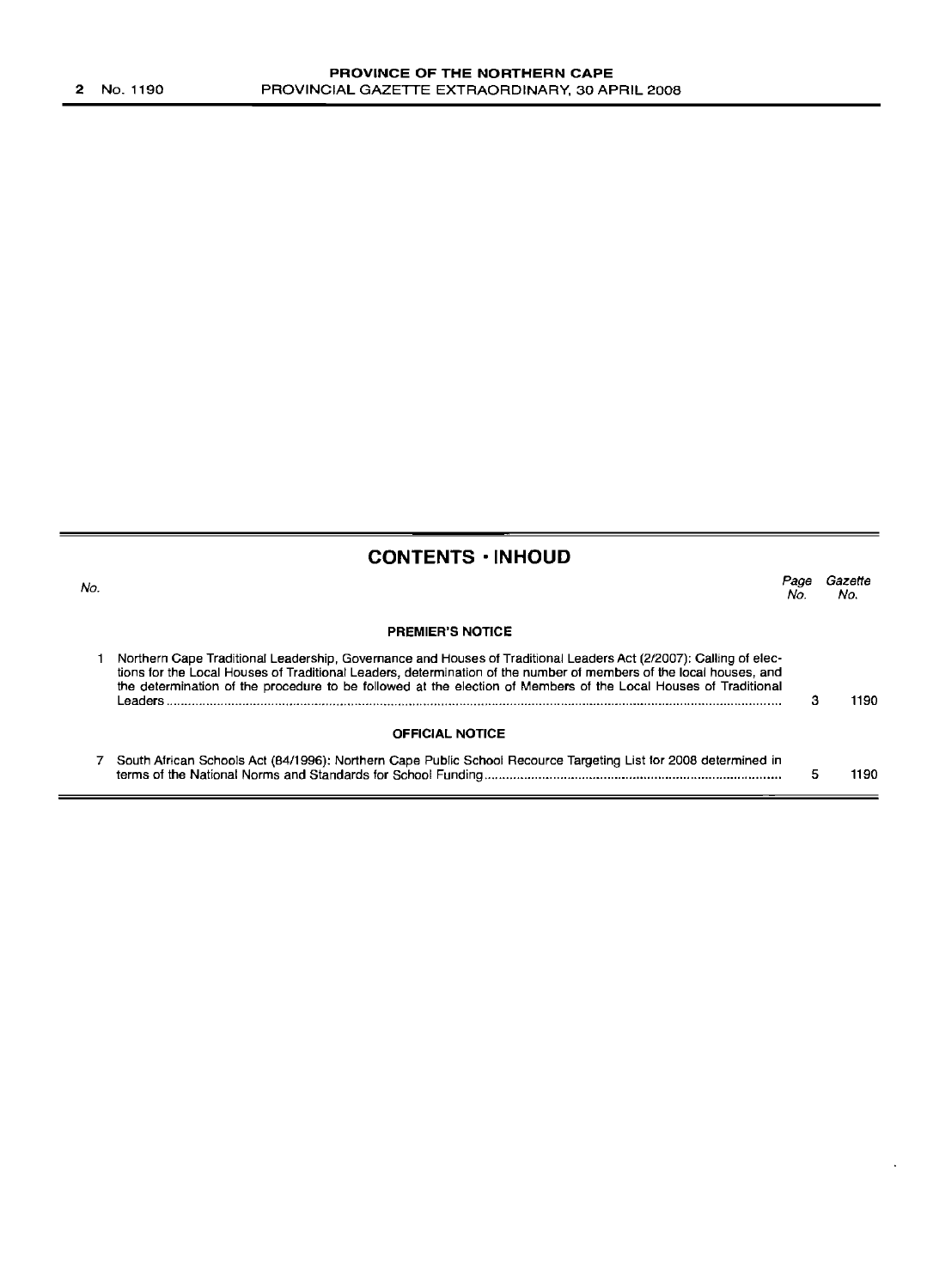## **PREMIER'S NOTICE**

## **Northern Cape Traditional Leadership, Governance and Houses of Traditional Leaders Act, 2007(Act 02 of 2007)**

**Office** *0'***the Premier. Northern Cape Province**

**No.1 30 April 2008**

# **CALLING OF ELECTIONS FOR THE LOCAL HOUSES OF TRADITIONAL LEADERS, DETERMINATION OF THE NUMBER OF MEMBERS OF THE LOCAL HOUSES, AND THE DETERMINATION OF THE PROCEDURE TO BE FOLLOWED AT THE ELECTION OF MEMBERS OF THE LOCAL HOUSES OF TRADITIONAL LEADERS**

- 1. Section 43 of the Northern Cape Traditional Leadership, Governance and Houses of Traditional Leaders Act 2007 (Act No. 2 of 2007) establishes Local Houses of Traditional Leaders in the district municipalities where traditional communities exist. In pursuant thereof I, **Elizabeth Dipuo Peters -**
	- 1.1 In terms of **section 44 (3)** of Act No.2 of 2007, hereby call for the election of members of a local house of traditional leaders in the Kgalagadi district Municipality.
	- 1.2 In terms of **section 44 (I)** of Act No. 2 of 2007, and after consultation with the electoral college of senior traditional leaders for the District of Kgalagadi, hereby determine that the number of the members of the Local House of Traditional Leaders must be a total of 9 members. Seven members will be elected from headmen or headwoman and two members will be elected from Senior Traditional Leaders.
	- 1.3 In terms of **section 44 (4)** of Act No. 2 of 2007 hereby determine that the procedure to be followed at the election of members of the Local Houses of the Traditional Leaders must be by way of secret ballot.
- 2. The elections called under 1.1 above shall be held as follows:
	- 2.1 **Venue: Kgalagadi District Council building**
	- 2.2 **Date: Thursday, 15th May 2008**
	- 2.3 **Time: 10hOO am.**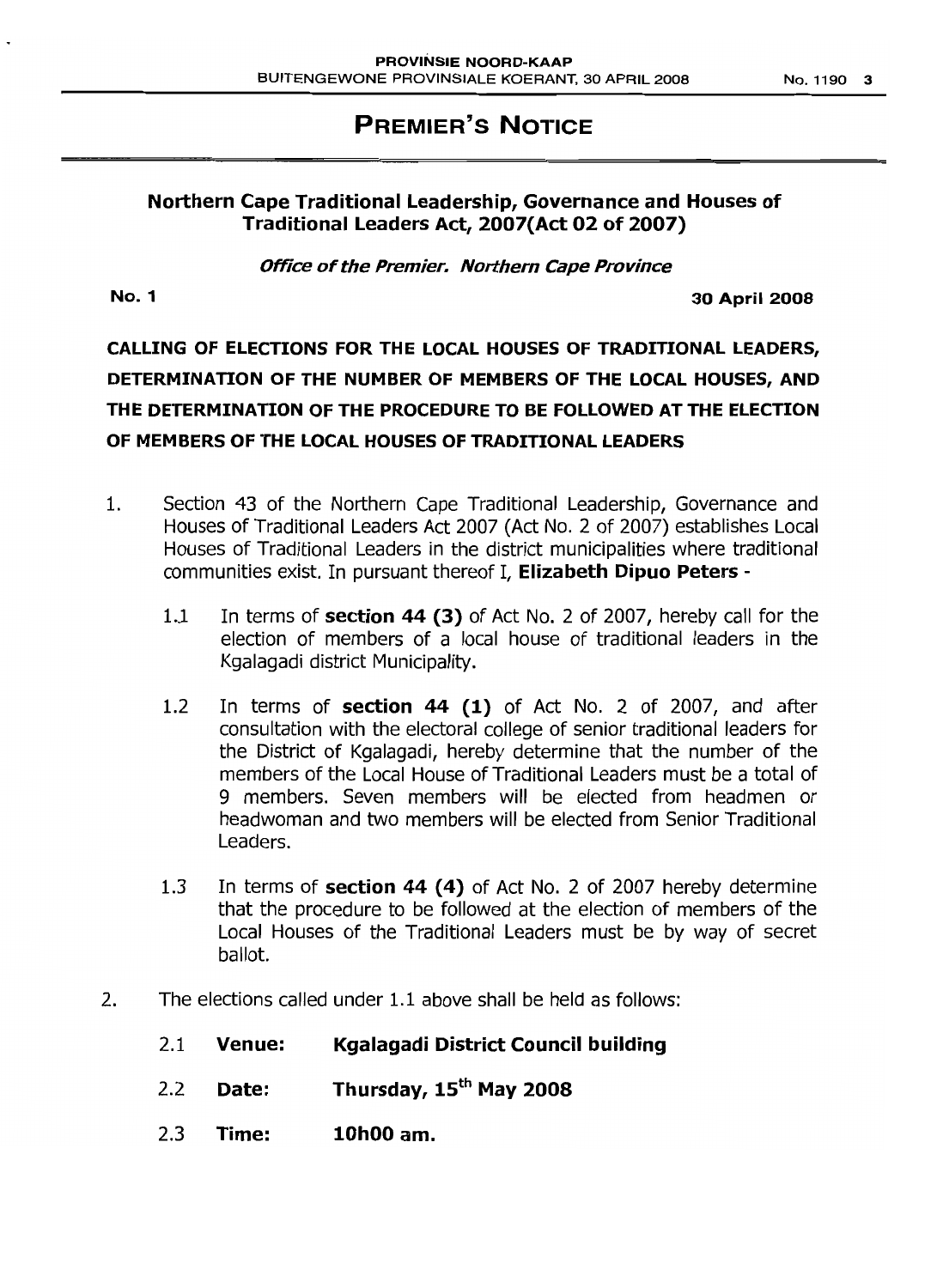**Given under my hand at Kimberley on this** 22nd **day of April 2008**

étéri

**PREMIER NORTHERN CAPE PROVINCE**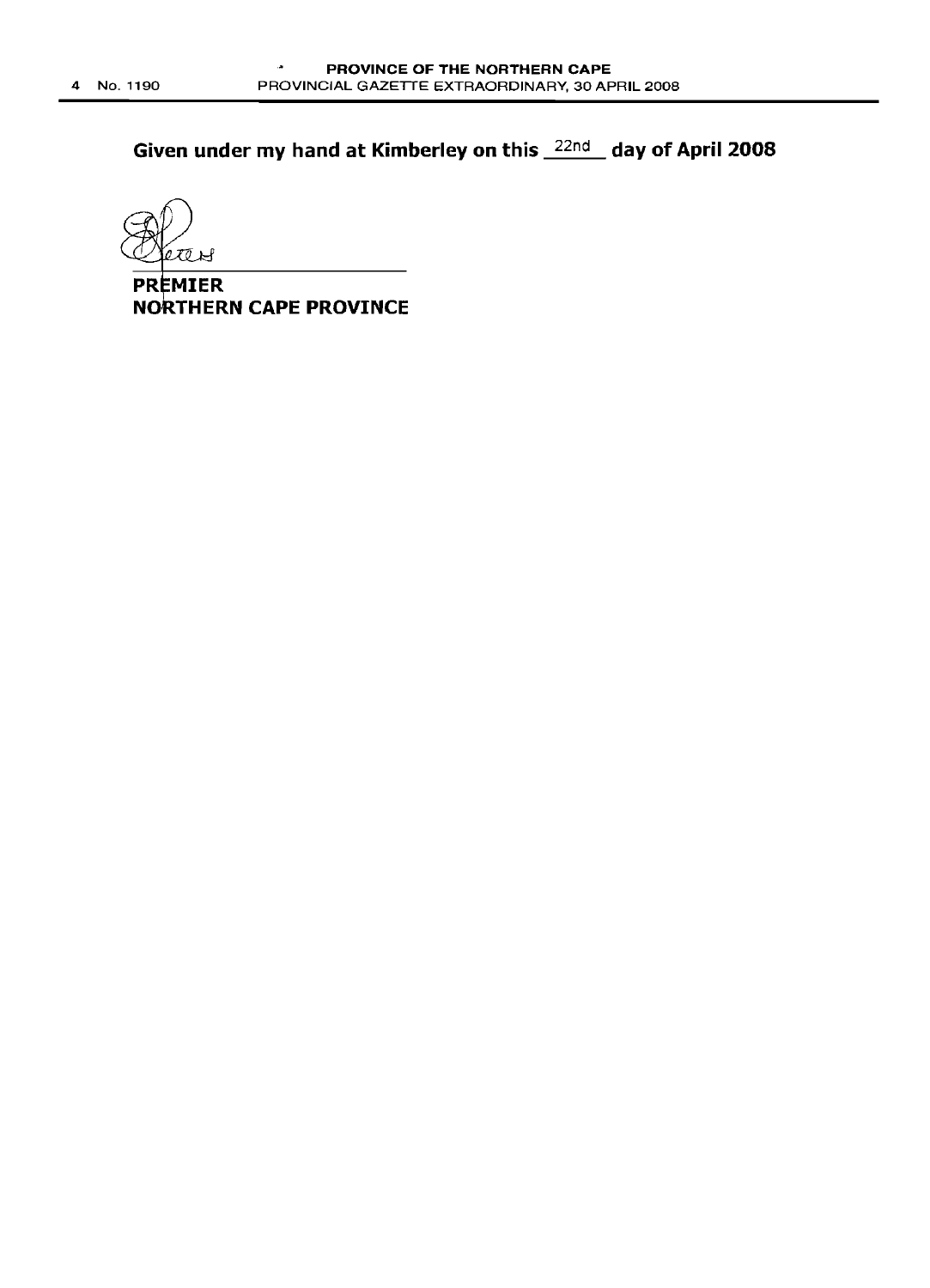## **OFFICIAL NOTICE**

### **OFFICIAL NOTICE 7 OF 2008**

# **SOUTH AFRICAN SCHOOLS ACT, 1996 (ACT NO. 84 OF 1996)**

# **NORTHERN CAPE PUBLIC SCHOOL RESOURCE TARGETING LIST FOR 2008 DETERMINED IN TERMS OF ITEM 120 OF THE NATIONAL NORMS AND STANDARDS FOR SCHOOL FUNDING.**

I, the undersigned Gomolemo Archie Lucas, Member of the Executive Council responsible for Education in the Province of the Northern Cape, acting in terms of Item 120 of the Amended National Norms and Standards for Public School Funding, 2006 promulgated under Section 39(7) of the South African Schools Act, 1996 hereby publish in the Schedule hereto the Northern Cape Public School Resource Targeting List for the year 2008.

**GOMOLEMO ARCHIE LUCAS** 

**SCHEDULE**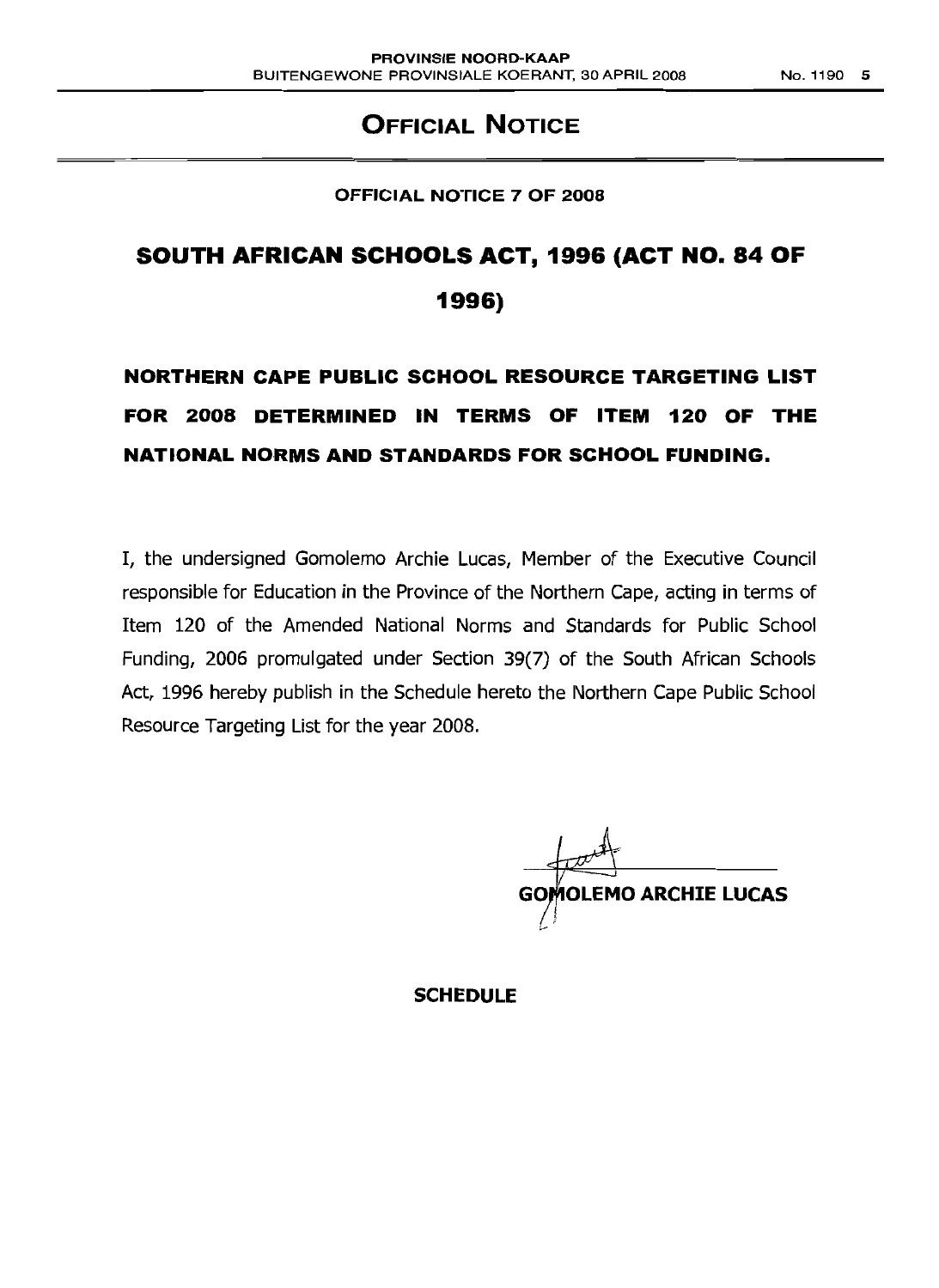| NatEMIS<br>Name<br><b>NoFee Status</b><br>Quintile<br><b>Poverty Score</b><br><b>PerCapita Allocation</b><br><b>Maintenance</b><br>Curriculum<br><b>LSM</b><br><b>Services</b><br>Tirisano Intermediate School<br>300012305<br>3<br>No<br>34.01<br>R 560<br>No<br>No<br>Yes<br>No<br>No<br>Delportshoop Gekombineerde Skool<br>300011304<br>3<br>No<br>34.01<br>R 559<br>Yes<br>Yes<br>Yes<br>Yes<br>No<br>Montshiwa Primary School<br>300011207<br>No<br>3<br>34.01<br>R 711<br>Yes<br>Yes<br>Yes<br>Yes<br>No<br>Taudiarora Primary School<br>300012217<br>No<br>3<br>34.01<br>R 558<br>No<br>No<br>Yes<br>No<br>No<br>300012601<br>Hoër Landbouskool Noord-Kaapland<br>3<br>No<br>34.01<br>R 557<br>Yes<br>Yes<br>Yes<br>Yes<br>No<br>300017208<br>Realeboga Intermediate School<br>3<br>No<br>33.59<br>R 610<br>No<br>No<br>Yes<br>No<br>No<br>Nazareth House Intermediate School<br>300012303<br>3<br>No<br>33.54<br>R 648<br>No<br>No<br>Yes<br>No<br>No<br>300013210<br>Mosalakae Public Primary School<br>3<br>No<br>33.54<br>R 648<br>No<br>No<br>Yes<br>Yes<br>No<br>Boresetse Secondary School<br>300013401<br>3<br>No<br>33.53<br>R 610<br>Yes<br>Yes<br>Yes<br>Yes<br>No<br><b>Barkly West Primary School</b><br>300013202<br>3<br>No<br>33.53<br>R 648<br>Yes<br>No<br>Yes<br>No<br>No<br>Greenpoint High School<br>300016403<br>No<br>3<br>33.52<br>R 648<br>Yes<br>No<br>No<br>Yes<br>No<br>Groenpunt Primêre Skool<br>300016203<br>3<br>No<br>33.52<br>R 648<br>Yes<br>Yes<br>Yes<br>Yes<br>No<br>Homevale Secondary School Nr. 1<br>300012402<br>3<br>No<br>33.51<br>R 711<br>Yes<br>No<br>Yes<br>Yes<br>No<br>Roodepan Primary School<br>300016214<br>No<br>3<br>33.51<br>R 711<br>Yes<br>Yes<br>Yes<br>Yes<br>No<br>300013305<br>Ulco Intermediate School<br>3<br>No<br>32.01<br>R 540<br>No<br>No<br>Yes<br>No<br>No<br>Vuyolwethu Secondary School<br>300012404<br>No<br>3<br>32.01<br>R 711<br>Yes<br>Yes<br>Yes<br>Yes<br>No<br>Hoërskool Warrenton<br>300017403<br>3<br>No<br>31.51<br>R 534<br>Yes<br>Yes<br>Yes<br>Yes<br>No<br>300017203<br>Laerskool Warrenton<br>3<br>No<br>31.51<br>R 533<br>Yes<br>Yes<br>Yes<br>Yes<br>No<br>300012210<br>Motswedithuto Intermediate School<br>3<br>No<br>31.01<br>R 648<br>No<br>Yes<br>Yes<br>No<br>No<br>Reaipela Intermediate School<br>300017220<br>No<br>3<br>31.01<br>R 527<br>No<br>No<br>Yes<br>No<br>No<br>300017303<br>C.W. Kies Intermediêre Skool<br>3<br>No<br>31.01<br>R 527<br>Yes<br>No<br>No<br>Yes<br>No<br>Hoërskool Hartswater<br>300017401<br>3<br>No<br>31.01<br>R 526<br>Yes<br>Yes<br>Yes<br>Yes<br>No<br>300017202<br>Laerskool Hartswater<br>No<br>3<br>31.01<br>R 525<br>Yes<br>Yes<br>Yes<br>Yes<br>No<br>300013201<br>Barkly Wes Primêre Skool<br>No<br>3<br>29.51<br>R 527<br>Yes<br>No<br>Yes<br>Yes<br>No<br>300012301<br>Barkly West Intermediate School<br>No<br>3<br>29.51<br>R 524<br>Yes<br>Yes<br>Yes<br>Yes<br>No<br>300012207<br>Kevin Nkoane Primary School<br>3<br>No<br>29.51<br>R 523<br>Yes<br>Yes<br>Yes<br>Yes<br>No<br>West End Primary School<br>300016218<br>3<br>No<br>29.51<br>R 520<br>Yes<br>Yes<br>Yes<br>Yes<br>No<br>300017214<br>Valspan Intermediate School<br>No<br>3<br>29.02<br>R 648<br>Yes<br>Yes<br>Yes<br>Yes<br>No<br>300101371<br>Mooki Lobelo Primary<br>No<br>3<br>29.02<br>R 519<br>Yes<br>No<br>No<br>Yes<br>No<br>300101600<br>Pampierstad High<br>3<br>No<br>29.02<br>R 519<br>Yes<br>No<br>No<br>Yes<br>No<br>300100691<br>Kgono Primary School<br>No<br>3<br>29.02<br>R 518<br>Yes<br>No<br>No<br>Yes<br>No<br>300012208<br>Voorspoed Primary School<br>3<br>No<br>29.01<br>R 549<br>Yes<br>Yes<br>Yes<br>Yes<br>No<br>Laerskool Andalusia<br>300012206<br>3<br>No<br>29.01<br>R 520<br>Yes<br>Yes<br>Yes<br>Yes<br>No<br>Hoërskool Vaalharts<br>300017402<br>No<br>29.01<br>R 376<br>4<br>Yes<br>Yes<br>Yes<br>Yes<br>No<br>Pescodia Primary School<br>300014212<br>No<br>4<br>28.01<br>R 581<br>Yes<br>Yes<br>Yes<br>Yes<br>No<br>Beacon Primary School<br>300015201<br>No<br>28.01<br>4<br>R 581<br>Yes<br>Yes<br>Yes<br>Yes<br>No<br>Zingisa No 1 Primary School<br>300016219<br>No<br>4 <sub>7</sub><br>27.01<br>R 581<br>No<br>Yes<br>Yes<br>Yes<br>No<br>Zingisa No 2 Intermediate School<br>300014304<br>No<br>4 %<br>27.01<br>R 581<br>Yes<br>Yes<br>Yes<br>Yes<br>No<br>Sol Plaatje Primary School<br>300012215<br>27.01<br>R 581<br>No<br>4<br>Yes<br>Yes<br>Yes<br>Yes<br>No<br>Emang Mmogo Comprehensive School<br>300011303<br>No<br>47<br>27.01<br>R 581<br>Yes<br>Yes<br>Yes<br>Yes<br>No |           |                          |    |    |       |       | <b>SECTION 21 FUNCTIONS</b> |     |     |     |             |
|---------------------------------------------------------------------------------------------------------------------------------------------------------------------------------------------------------------------------------------------------------------------------------------------------------------------------------------------------------------------------------------------------------------------------------------------------------------------------------------------------------------------------------------------------------------------------------------------------------------------------------------------------------------------------------------------------------------------------------------------------------------------------------------------------------------------------------------------------------------------------------------------------------------------------------------------------------------------------------------------------------------------------------------------------------------------------------------------------------------------------------------------------------------------------------------------------------------------------------------------------------------------------------------------------------------------------------------------------------------------------------------------------------------------------------------------------------------------------------------------------------------------------------------------------------------------------------------------------------------------------------------------------------------------------------------------------------------------------------------------------------------------------------------------------------------------------------------------------------------------------------------------------------------------------------------------------------------------------------------------------------------------------------------------------------------------------------------------------------------------------------------------------------------------------------------------------------------------------------------------------------------------------------------------------------------------------------------------------------------------------------------------------------------------------------------------------------------------------------------------------------------------------------------------------------------------------------------------------------------------------------------------------------------------------------------------------------------------------------------------------------------------------------------------------------------------------------------------------------------------------------------------------------------------------------------------------------------------------------------------------------------------------------------------------------------------------------------------------------------------------------------------------------------------------------------------------------------------------------------------------------------------------------------------------------------------------------------------------------------------------------------------------------------------------------------------------------------------------------------------------------------------------------------------------------------------------------------------------------------------------------------------------------------------------------------------------------------------------------------------------------------------------------------------------------------------------------------------------------------------------------------------------------------------------------------------------------------------------------------------------------------------------------------------------------------------------------------------------------------------------------------------------------------------------------------------------------------------------------------------------------------------------------------------------------------------------------------------------------------------------------------------------------------------------------------------------------------------------------------------------------------------------------------------------------|-----------|--------------------------|----|----|-------|-------|-----------------------------|-----|-----|-----|-------------|
|                                                                                                                                                                                                                                                                                                                                                                                                                                                                                                                                                                                                                                                                                                                                                                                                                                                                                                                                                                                                                                                                                                                                                                                                                                                                                                                                                                                                                                                                                                                                                                                                                                                                                                                                                                                                                                                                                                                                                                                                                                                                                                                                                                                                                                                                                                                                                                                                                                                                                                                                                                                                                                                                                                                                                                                                                                                                                                                                                                                                                                                                                                                                                                                                                                                                                                                                                                                                                                                                                                                                                                                                                                                                                                                                                                                                                                                                                                                                                                                                                                                                                                                                                                                                                                                                                                                                                                                                                                                                                                                                                         |           |                          |    |    |       |       |                             |     |     |     | <b>ABET</b> |
|                                                                                                                                                                                                                                                                                                                                                                                                                                                                                                                                                                                                                                                                                                                                                                                                                                                                                                                                                                                                                                                                                                                                                                                                                                                                                                                                                                                                                                                                                                                                                                                                                                                                                                                                                                                                                                                                                                                                                                                                                                                                                                                                                                                                                                                                                                                                                                                                                                                                                                                                                                                                                                                                                                                                                                                                                                                                                                                                                                                                                                                                                                                                                                                                                                                                                                                                                                                                                                                                                                                                                                                                                                                                                                                                                                                                                                                                                                                                                                                                                                                                                                                                                                                                                                                                                                                                                                                                                                                                                                                                                         |           |                          |    |    |       |       |                             |     |     |     |             |
|                                                                                                                                                                                                                                                                                                                                                                                                                                                                                                                                                                                                                                                                                                                                                                                                                                                                                                                                                                                                                                                                                                                                                                                                                                                                                                                                                                                                                                                                                                                                                                                                                                                                                                                                                                                                                                                                                                                                                                                                                                                                                                                                                                                                                                                                                                                                                                                                                                                                                                                                                                                                                                                                                                                                                                                                                                                                                                                                                                                                                                                                                                                                                                                                                                                                                                                                                                                                                                                                                                                                                                                                                                                                                                                                                                                                                                                                                                                                                                                                                                                                                                                                                                                                                                                                                                                                                                                                                                                                                                                                                         |           |                          |    |    |       |       |                             |     |     |     |             |
|                                                                                                                                                                                                                                                                                                                                                                                                                                                                                                                                                                                                                                                                                                                                                                                                                                                                                                                                                                                                                                                                                                                                                                                                                                                                                                                                                                                                                                                                                                                                                                                                                                                                                                                                                                                                                                                                                                                                                                                                                                                                                                                                                                                                                                                                                                                                                                                                                                                                                                                                                                                                                                                                                                                                                                                                                                                                                                                                                                                                                                                                                                                                                                                                                                                                                                                                                                                                                                                                                                                                                                                                                                                                                                                                                                                                                                                                                                                                                                                                                                                                                                                                                                                                                                                                                                                                                                                                                                                                                                                                                         |           |                          |    |    |       |       |                             |     |     |     |             |
|                                                                                                                                                                                                                                                                                                                                                                                                                                                                                                                                                                                                                                                                                                                                                                                                                                                                                                                                                                                                                                                                                                                                                                                                                                                                                                                                                                                                                                                                                                                                                                                                                                                                                                                                                                                                                                                                                                                                                                                                                                                                                                                                                                                                                                                                                                                                                                                                                                                                                                                                                                                                                                                                                                                                                                                                                                                                                                                                                                                                                                                                                                                                                                                                                                                                                                                                                                                                                                                                                                                                                                                                                                                                                                                                                                                                                                                                                                                                                                                                                                                                                                                                                                                                                                                                                                                                                                                                                                                                                                                                                         |           |                          |    |    |       |       |                             |     |     |     |             |
|                                                                                                                                                                                                                                                                                                                                                                                                                                                                                                                                                                                                                                                                                                                                                                                                                                                                                                                                                                                                                                                                                                                                                                                                                                                                                                                                                                                                                                                                                                                                                                                                                                                                                                                                                                                                                                                                                                                                                                                                                                                                                                                                                                                                                                                                                                                                                                                                                                                                                                                                                                                                                                                                                                                                                                                                                                                                                                                                                                                                                                                                                                                                                                                                                                                                                                                                                                                                                                                                                                                                                                                                                                                                                                                                                                                                                                                                                                                                                                                                                                                                                                                                                                                                                                                                                                                                                                                                                                                                                                                                                         |           |                          |    |    |       |       |                             |     |     |     |             |
|                                                                                                                                                                                                                                                                                                                                                                                                                                                                                                                                                                                                                                                                                                                                                                                                                                                                                                                                                                                                                                                                                                                                                                                                                                                                                                                                                                                                                                                                                                                                                                                                                                                                                                                                                                                                                                                                                                                                                                                                                                                                                                                                                                                                                                                                                                                                                                                                                                                                                                                                                                                                                                                                                                                                                                                                                                                                                                                                                                                                                                                                                                                                                                                                                                                                                                                                                                                                                                                                                                                                                                                                                                                                                                                                                                                                                                                                                                                                                                                                                                                                                                                                                                                                                                                                                                                                                                                                                                                                                                                                                         |           |                          |    |    |       |       |                             |     |     |     |             |
|                                                                                                                                                                                                                                                                                                                                                                                                                                                                                                                                                                                                                                                                                                                                                                                                                                                                                                                                                                                                                                                                                                                                                                                                                                                                                                                                                                                                                                                                                                                                                                                                                                                                                                                                                                                                                                                                                                                                                                                                                                                                                                                                                                                                                                                                                                                                                                                                                                                                                                                                                                                                                                                                                                                                                                                                                                                                                                                                                                                                                                                                                                                                                                                                                                                                                                                                                                                                                                                                                                                                                                                                                                                                                                                                                                                                                                                                                                                                                                                                                                                                                                                                                                                                                                                                                                                                                                                                                                                                                                                                                         |           |                          |    |    |       |       |                             |     |     |     |             |
|                                                                                                                                                                                                                                                                                                                                                                                                                                                                                                                                                                                                                                                                                                                                                                                                                                                                                                                                                                                                                                                                                                                                                                                                                                                                                                                                                                                                                                                                                                                                                                                                                                                                                                                                                                                                                                                                                                                                                                                                                                                                                                                                                                                                                                                                                                                                                                                                                                                                                                                                                                                                                                                                                                                                                                                                                                                                                                                                                                                                                                                                                                                                                                                                                                                                                                                                                                                                                                                                                                                                                                                                                                                                                                                                                                                                                                                                                                                                                                                                                                                                                                                                                                                                                                                                                                                                                                                                                                                                                                                                                         |           |                          |    |    |       |       |                             |     |     |     |             |
|                                                                                                                                                                                                                                                                                                                                                                                                                                                                                                                                                                                                                                                                                                                                                                                                                                                                                                                                                                                                                                                                                                                                                                                                                                                                                                                                                                                                                                                                                                                                                                                                                                                                                                                                                                                                                                                                                                                                                                                                                                                                                                                                                                                                                                                                                                                                                                                                                                                                                                                                                                                                                                                                                                                                                                                                                                                                                                                                                                                                                                                                                                                                                                                                                                                                                                                                                                                                                                                                                                                                                                                                                                                                                                                                                                                                                                                                                                                                                                                                                                                                                                                                                                                                                                                                                                                                                                                                                                                                                                                                                         |           |                          |    |    |       |       |                             |     |     |     |             |
|                                                                                                                                                                                                                                                                                                                                                                                                                                                                                                                                                                                                                                                                                                                                                                                                                                                                                                                                                                                                                                                                                                                                                                                                                                                                                                                                                                                                                                                                                                                                                                                                                                                                                                                                                                                                                                                                                                                                                                                                                                                                                                                                                                                                                                                                                                                                                                                                                                                                                                                                                                                                                                                                                                                                                                                                                                                                                                                                                                                                                                                                                                                                                                                                                                                                                                                                                                                                                                                                                                                                                                                                                                                                                                                                                                                                                                                                                                                                                                                                                                                                                                                                                                                                                                                                                                                                                                                                                                                                                                                                                         |           |                          |    |    |       |       |                             |     |     |     |             |
|                                                                                                                                                                                                                                                                                                                                                                                                                                                                                                                                                                                                                                                                                                                                                                                                                                                                                                                                                                                                                                                                                                                                                                                                                                                                                                                                                                                                                                                                                                                                                                                                                                                                                                                                                                                                                                                                                                                                                                                                                                                                                                                                                                                                                                                                                                                                                                                                                                                                                                                                                                                                                                                                                                                                                                                                                                                                                                                                                                                                                                                                                                                                                                                                                                                                                                                                                                                                                                                                                                                                                                                                                                                                                                                                                                                                                                                                                                                                                                                                                                                                                                                                                                                                                                                                                                                                                                                                                                                                                                                                                         |           |                          |    |    |       |       |                             |     |     |     |             |
|                                                                                                                                                                                                                                                                                                                                                                                                                                                                                                                                                                                                                                                                                                                                                                                                                                                                                                                                                                                                                                                                                                                                                                                                                                                                                                                                                                                                                                                                                                                                                                                                                                                                                                                                                                                                                                                                                                                                                                                                                                                                                                                                                                                                                                                                                                                                                                                                                                                                                                                                                                                                                                                                                                                                                                                                                                                                                                                                                                                                                                                                                                                                                                                                                                                                                                                                                                                                                                                                                                                                                                                                                                                                                                                                                                                                                                                                                                                                                                                                                                                                                                                                                                                                                                                                                                                                                                                                                                                                                                                                                         |           |                          |    |    |       |       |                             |     |     |     |             |
|                                                                                                                                                                                                                                                                                                                                                                                                                                                                                                                                                                                                                                                                                                                                                                                                                                                                                                                                                                                                                                                                                                                                                                                                                                                                                                                                                                                                                                                                                                                                                                                                                                                                                                                                                                                                                                                                                                                                                                                                                                                                                                                                                                                                                                                                                                                                                                                                                                                                                                                                                                                                                                                                                                                                                                                                                                                                                                                                                                                                                                                                                                                                                                                                                                                                                                                                                                                                                                                                                                                                                                                                                                                                                                                                                                                                                                                                                                                                                                                                                                                                                                                                                                                                                                                                                                                                                                                                                                                                                                                                                         |           |                          |    |    |       |       |                             |     |     |     |             |
|                                                                                                                                                                                                                                                                                                                                                                                                                                                                                                                                                                                                                                                                                                                                                                                                                                                                                                                                                                                                                                                                                                                                                                                                                                                                                                                                                                                                                                                                                                                                                                                                                                                                                                                                                                                                                                                                                                                                                                                                                                                                                                                                                                                                                                                                                                                                                                                                                                                                                                                                                                                                                                                                                                                                                                                                                                                                                                                                                                                                                                                                                                                                                                                                                                                                                                                                                                                                                                                                                                                                                                                                                                                                                                                                                                                                                                                                                                                                                                                                                                                                                                                                                                                                                                                                                                                                                                                                                                                                                                                                                         |           |                          |    |    |       |       |                             |     |     |     |             |
|                                                                                                                                                                                                                                                                                                                                                                                                                                                                                                                                                                                                                                                                                                                                                                                                                                                                                                                                                                                                                                                                                                                                                                                                                                                                                                                                                                                                                                                                                                                                                                                                                                                                                                                                                                                                                                                                                                                                                                                                                                                                                                                                                                                                                                                                                                                                                                                                                                                                                                                                                                                                                                                                                                                                                                                                                                                                                                                                                                                                                                                                                                                                                                                                                                                                                                                                                                                                                                                                                                                                                                                                                                                                                                                                                                                                                                                                                                                                                                                                                                                                                                                                                                                                                                                                                                                                                                                                                                                                                                                                                         |           |                          |    |    |       |       |                             |     |     |     |             |
|                                                                                                                                                                                                                                                                                                                                                                                                                                                                                                                                                                                                                                                                                                                                                                                                                                                                                                                                                                                                                                                                                                                                                                                                                                                                                                                                                                                                                                                                                                                                                                                                                                                                                                                                                                                                                                                                                                                                                                                                                                                                                                                                                                                                                                                                                                                                                                                                                                                                                                                                                                                                                                                                                                                                                                                                                                                                                                                                                                                                                                                                                                                                                                                                                                                                                                                                                                                                                                                                                                                                                                                                                                                                                                                                                                                                                                                                                                                                                                                                                                                                                                                                                                                                                                                                                                                                                                                                                                                                                                                                                         |           |                          |    |    |       |       |                             |     |     |     |             |
|                                                                                                                                                                                                                                                                                                                                                                                                                                                                                                                                                                                                                                                                                                                                                                                                                                                                                                                                                                                                                                                                                                                                                                                                                                                                                                                                                                                                                                                                                                                                                                                                                                                                                                                                                                                                                                                                                                                                                                                                                                                                                                                                                                                                                                                                                                                                                                                                                                                                                                                                                                                                                                                                                                                                                                                                                                                                                                                                                                                                                                                                                                                                                                                                                                                                                                                                                                                                                                                                                                                                                                                                                                                                                                                                                                                                                                                                                                                                                                                                                                                                                                                                                                                                                                                                                                                                                                                                                                                                                                                                                         |           |                          |    |    |       |       |                             |     |     |     |             |
|                                                                                                                                                                                                                                                                                                                                                                                                                                                                                                                                                                                                                                                                                                                                                                                                                                                                                                                                                                                                                                                                                                                                                                                                                                                                                                                                                                                                                                                                                                                                                                                                                                                                                                                                                                                                                                                                                                                                                                                                                                                                                                                                                                                                                                                                                                                                                                                                                                                                                                                                                                                                                                                                                                                                                                                                                                                                                                                                                                                                                                                                                                                                                                                                                                                                                                                                                                                                                                                                                                                                                                                                                                                                                                                                                                                                                                                                                                                                                                                                                                                                                                                                                                                                                                                                                                                                                                                                                                                                                                                                                         |           |                          |    |    |       |       |                             |     |     |     |             |
|                                                                                                                                                                                                                                                                                                                                                                                                                                                                                                                                                                                                                                                                                                                                                                                                                                                                                                                                                                                                                                                                                                                                                                                                                                                                                                                                                                                                                                                                                                                                                                                                                                                                                                                                                                                                                                                                                                                                                                                                                                                                                                                                                                                                                                                                                                                                                                                                                                                                                                                                                                                                                                                                                                                                                                                                                                                                                                                                                                                                                                                                                                                                                                                                                                                                                                                                                                                                                                                                                                                                                                                                                                                                                                                                                                                                                                                                                                                                                                                                                                                                                                                                                                                                                                                                                                                                                                                                                                                                                                                                                         |           |                          |    |    |       |       |                             |     |     |     |             |
|                                                                                                                                                                                                                                                                                                                                                                                                                                                                                                                                                                                                                                                                                                                                                                                                                                                                                                                                                                                                                                                                                                                                                                                                                                                                                                                                                                                                                                                                                                                                                                                                                                                                                                                                                                                                                                                                                                                                                                                                                                                                                                                                                                                                                                                                                                                                                                                                                                                                                                                                                                                                                                                                                                                                                                                                                                                                                                                                                                                                                                                                                                                                                                                                                                                                                                                                                                                                                                                                                                                                                                                                                                                                                                                                                                                                                                                                                                                                                                                                                                                                                                                                                                                                                                                                                                                                                                                                                                                                                                                                                         |           |                          |    |    |       |       |                             |     |     |     |             |
|                                                                                                                                                                                                                                                                                                                                                                                                                                                                                                                                                                                                                                                                                                                                                                                                                                                                                                                                                                                                                                                                                                                                                                                                                                                                                                                                                                                                                                                                                                                                                                                                                                                                                                                                                                                                                                                                                                                                                                                                                                                                                                                                                                                                                                                                                                                                                                                                                                                                                                                                                                                                                                                                                                                                                                                                                                                                                                                                                                                                                                                                                                                                                                                                                                                                                                                                                                                                                                                                                                                                                                                                                                                                                                                                                                                                                                                                                                                                                                                                                                                                                                                                                                                                                                                                                                                                                                                                                                                                                                                                                         |           |                          |    |    |       |       |                             |     |     |     |             |
|                                                                                                                                                                                                                                                                                                                                                                                                                                                                                                                                                                                                                                                                                                                                                                                                                                                                                                                                                                                                                                                                                                                                                                                                                                                                                                                                                                                                                                                                                                                                                                                                                                                                                                                                                                                                                                                                                                                                                                                                                                                                                                                                                                                                                                                                                                                                                                                                                                                                                                                                                                                                                                                                                                                                                                                                                                                                                                                                                                                                                                                                                                                                                                                                                                                                                                                                                                                                                                                                                                                                                                                                                                                                                                                                                                                                                                                                                                                                                                                                                                                                                                                                                                                                                                                                                                                                                                                                                                                                                                                                                         |           |                          |    |    |       |       |                             |     |     |     |             |
|                                                                                                                                                                                                                                                                                                                                                                                                                                                                                                                                                                                                                                                                                                                                                                                                                                                                                                                                                                                                                                                                                                                                                                                                                                                                                                                                                                                                                                                                                                                                                                                                                                                                                                                                                                                                                                                                                                                                                                                                                                                                                                                                                                                                                                                                                                                                                                                                                                                                                                                                                                                                                                                                                                                                                                                                                                                                                                                                                                                                                                                                                                                                                                                                                                                                                                                                                                                                                                                                                                                                                                                                                                                                                                                                                                                                                                                                                                                                                                                                                                                                                                                                                                                                                                                                                                                                                                                                                                                                                                                                                         |           |                          |    |    |       |       |                             |     |     |     |             |
|                                                                                                                                                                                                                                                                                                                                                                                                                                                                                                                                                                                                                                                                                                                                                                                                                                                                                                                                                                                                                                                                                                                                                                                                                                                                                                                                                                                                                                                                                                                                                                                                                                                                                                                                                                                                                                                                                                                                                                                                                                                                                                                                                                                                                                                                                                                                                                                                                                                                                                                                                                                                                                                                                                                                                                                                                                                                                                                                                                                                                                                                                                                                                                                                                                                                                                                                                                                                                                                                                                                                                                                                                                                                                                                                                                                                                                                                                                                                                                                                                                                                                                                                                                                                                                                                                                                                                                                                                                                                                                                                                         |           |                          |    |    |       |       |                             |     |     |     |             |
|                                                                                                                                                                                                                                                                                                                                                                                                                                                                                                                                                                                                                                                                                                                                                                                                                                                                                                                                                                                                                                                                                                                                                                                                                                                                                                                                                                                                                                                                                                                                                                                                                                                                                                                                                                                                                                                                                                                                                                                                                                                                                                                                                                                                                                                                                                                                                                                                                                                                                                                                                                                                                                                                                                                                                                                                                                                                                                                                                                                                                                                                                                                                                                                                                                                                                                                                                                                                                                                                                                                                                                                                                                                                                                                                                                                                                                                                                                                                                                                                                                                                                                                                                                                                                                                                                                                                                                                                                                                                                                                                                         |           |                          |    |    |       |       |                             |     |     |     |             |
|                                                                                                                                                                                                                                                                                                                                                                                                                                                                                                                                                                                                                                                                                                                                                                                                                                                                                                                                                                                                                                                                                                                                                                                                                                                                                                                                                                                                                                                                                                                                                                                                                                                                                                                                                                                                                                                                                                                                                                                                                                                                                                                                                                                                                                                                                                                                                                                                                                                                                                                                                                                                                                                                                                                                                                                                                                                                                                                                                                                                                                                                                                                                                                                                                                                                                                                                                                                                                                                                                                                                                                                                                                                                                                                                                                                                                                                                                                                                                                                                                                                                                                                                                                                                                                                                                                                                                                                                                                                                                                                                                         |           |                          |    |    |       |       |                             |     |     |     |             |
|                                                                                                                                                                                                                                                                                                                                                                                                                                                                                                                                                                                                                                                                                                                                                                                                                                                                                                                                                                                                                                                                                                                                                                                                                                                                                                                                                                                                                                                                                                                                                                                                                                                                                                                                                                                                                                                                                                                                                                                                                                                                                                                                                                                                                                                                                                                                                                                                                                                                                                                                                                                                                                                                                                                                                                                                                                                                                                                                                                                                                                                                                                                                                                                                                                                                                                                                                                                                                                                                                                                                                                                                                                                                                                                                                                                                                                                                                                                                                                                                                                                                                                                                                                                                                                                                                                                                                                                                                                                                                                                                                         |           |                          |    |    |       |       |                             |     |     |     |             |
|                                                                                                                                                                                                                                                                                                                                                                                                                                                                                                                                                                                                                                                                                                                                                                                                                                                                                                                                                                                                                                                                                                                                                                                                                                                                                                                                                                                                                                                                                                                                                                                                                                                                                                                                                                                                                                                                                                                                                                                                                                                                                                                                                                                                                                                                                                                                                                                                                                                                                                                                                                                                                                                                                                                                                                                                                                                                                                                                                                                                                                                                                                                                                                                                                                                                                                                                                                                                                                                                                                                                                                                                                                                                                                                                                                                                                                                                                                                                                                                                                                                                                                                                                                                                                                                                                                                                                                                                                                                                                                                                                         |           |                          |    |    |       |       |                             |     |     |     |             |
|                                                                                                                                                                                                                                                                                                                                                                                                                                                                                                                                                                                                                                                                                                                                                                                                                                                                                                                                                                                                                                                                                                                                                                                                                                                                                                                                                                                                                                                                                                                                                                                                                                                                                                                                                                                                                                                                                                                                                                                                                                                                                                                                                                                                                                                                                                                                                                                                                                                                                                                                                                                                                                                                                                                                                                                                                                                                                                                                                                                                                                                                                                                                                                                                                                                                                                                                                                                                                                                                                                                                                                                                                                                                                                                                                                                                                                                                                                                                                                                                                                                                                                                                                                                                                                                                                                                                                                                                                                                                                                                                                         |           |                          |    |    |       |       |                             |     |     |     |             |
|                                                                                                                                                                                                                                                                                                                                                                                                                                                                                                                                                                                                                                                                                                                                                                                                                                                                                                                                                                                                                                                                                                                                                                                                                                                                                                                                                                                                                                                                                                                                                                                                                                                                                                                                                                                                                                                                                                                                                                                                                                                                                                                                                                                                                                                                                                                                                                                                                                                                                                                                                                                                                                                                                                                                                                                                                                                                                                                                                                                                                                                                                                                                                                                                                                                                                                                                                                                                                                                                                                                                                                                                                                                                                                                                                                                                                                                                                                                                                                                                                                                                                                                                                                                                                                                                                                                                                                                                                                                                                                                                                         |           |                          |    |    |       |       |                             |     |     |     |             |
|                                                                                                                                                                                                                                                                                                                                                                                                                                                                                                                                                                                                                                                                                                                                                                                                                                                                                                                                                                                                                                                                                                                                                                                                                                                                                                                                                                                                                                                                                                                                                                                                                                                                                                                                                                                                                                                                                                                                                                                                                                                                                                                                                                                                                                                                                                                                                                                                                                                                                                                                                                                                                                                                                                                                                                                                                                                                                                                                                                                                                                                                                                                                                                                                                                                                                                                                                                                                                                                                                                                                                                                                                                                                                                                                                                                                                                                                                                                                                                                                                                                                                                                                                                                                                                                                                                                                                                                                                                                                                                                                                         |           |                          |    |    |       |       |                             |     |     |     |             |
|                                                                                                                                                                                                                                                                                                                                                                                                                                                                                                                                                                                                                                                                                                                                                                                                                                                                                                                                                                                                                                                                                                                                                                                                                                                                                                                                                                                                                                                                                                                                                                                                                                                                                                                                                                                                                                                                                                                                                                                                                                                                                                                                                                                                                                                                                                                                                                                                                                                                                                                                                                                                                                                                                                                                                                                                                                                                                                                                                                                                                                                                                                                                                                                                                                                                                                                                                                                                                                                                                                                                                                                                                                                                                                                                                                                                                                                                                                                                                                                                                                                                                                                                                                                                                                                                                                                                                                                                                                                                                                                                                         |           |                          |    |    |       |       |                             |     |     |     |             |
|                                                                                                                                                                                                                                                                                                                                                                                                                                                                                                                                                                                                                                                                                                                                                                                                                                                                                                                                                                                                                                                                                                                                                                                                                                                                                                                                                                                                                                                                                                                                                                                                                                                                                                                                                                                                                                                                                                                                                                                                                                                                                                                                                                                                                                                                                                                                                                                                                                                                                                                                                                                                                                                                                                                                                                                                                                                                                                                                                                                                                                                                                                                                                                                                                                                                                                                                                                                                                                                                                                                                                                                                                                                                                                                                                                                                                                                                                                                                                                                                                                                                                                                                                                                                                                                                                                                                                                                                                                                                                                                                                         |           |                          |    |    |       |       |                             |     |     |     |             |
|                                                                                                                                                                                                                                                                                                                                                                                                                                                                                                                                                                                                                                                                                                                                                                                                                                                                                                                                                                                                                                                                                                                                                                                                                                                                                                                                                                                                                                                                                                                                                                                                                                                                                                                                                                                                                                                                                                                                                                                                                                                                                                                                                                                                                                                                                                                                                                                                                                                                                                                                                                                                                                                                                                                                                                                                                                                                                                                                                                                                                                                                                                                                                                                                                                                                                                                                                                                                                                                                                                                                                                                                                                                                                                                                                                                                                                                                                                                                                                                                                                                                                                                                                                                                                                                                                                                                                                                                                                                                                                                                                         |           |                          |    |    |       |       |                             |     |     |     |             |
|                                                                                                                                                                                                                                                                                                                                                                                                                                                                                                                                                                                                                                                                                                                                                                                                                                                                                                                                                                                                                                                                                                                                                                                                                                                                                                                                                                                                                                                                                                                                                                                                                                                                                                                                                                                                                                                                                                                                                                                                                                                                                                                                                                                                                                                                                                                                                                                                                                                                                                                                                                                                                                                                                                                                                                                                                                                                                                                                                                                                                                                                                                                                                                                                                                                                                                                                                                                                                                                                                                                                                                                                                                                                                                                                                                                                                                                                                                                                                                                                                                                                                                                                                                                                                                                                                                                                                                                                                                                                                                                                                         |           |                          |    |    |       |       |                             |     |     |     |             |
|                                                                                                                                                                                                                                                                                                                                                                                                                                                                                                                                                                                                                                                                                                                                                                                                                                                                                                                                                                                                                                                                                                                                                                                                                                                                                                                                                                                                                                                                                                                                                                                                                                                                                                                                                                                                                                                                                                                                                                                                                                                                                                                                                                                                                                                                                                                                                                                                                                                                                                                                                                                                                                                                                                                                                                                                                                                                                                                                                                                                                                                                                                                                                                                                                                                                                                                                                                                                                                                                                                                                                                                                                                                                                                                                                                                                                                                                                                                                                                                                                                                                                                                                                                                                                                                                                                                                                                                                                                                                                                                                                         |           |                          |    |    |       |       |                             |     |     |     |             |
|                                                                                                                                                                                                                                                                                                                                                                                                                                                                                                                                                                                                                                                                                                                                                                                                                                                                                                                                                                                                                                                                                                                                                                                                                                                                                                                                                                                                                                                                                                                                                                                                                                                                                                                                                                                                                                                                                                                                                                                                                                                                                                                                                                                                                                                                                                                                                                                                                                                                                                                                                                                                                                                                                                                                                                                                                                                                                                                                                                                                                                                                                                                                                                                                                                                                                                                                                                                                                                                                                                                                                                                                                                                                                                                                                                                                                                                                                                                                                                                                                                                                                                                                                                                                                                                                                                                                                                                                                                                                                                                                                         |           |                          |    |    |       |       |                             |     |     |     |             |
|                                                                                                                                                                                                                                                                                                                                                                                                                                                                                                                                                                                                                                                                                                                                                                                                                                                                                                                                                                                                                                                                                                                                                                                                                                                                                                                                                                                                                                                                                                                                                                                                                                                                                                                                                                                                                                                                                                                                                                                                                                                                                                                                                                                                                                                                                                                                                                                                                                                                                                                                                                                                                                                                                                                                                                                                                                                                                                                                                                                                                                                                                                                                                                                                                                                                                                                                                                                                                                                                                                                                                                                                                                                                                                                                                                                                                                                                                                                                                                                                                                                                                                                                                                                                                                                                                                                                                                                                                                                                                                                                                         |           |                          |    |    |       |       |                             |     |     |     |             |
|                                                                                                                                                                                                                                                                                                                                                                                                                                                                                                                                                                                                                                                                                                                                                                                                                                                                                                                                                                                                                                                                                                                                                                                                                                                                                                                                                                                                                                                                                                                                                                                                                                                                                                                                                                                                                                                                                                                                                                                                                                                                                                                                                                                                                                                                                                                                                                                                                                                                                                                                                                                                                                                                                                                                                                                                                                                                                                                                                                                                                                                                                                                                                                                                                                                                                                                                                                                                                                                                                                                                                                                                                                                                                                                                                                                                                                                                                                                                                                                                                                                                                                                                                                                                                                                                                                                                                                                                                                                                                                                                                         |           |                          |    |    |       |       |                             |     |     |     |             |
|                                                                                                                                                                                                                                                                                                                                                                                                                                                                                                                                                                                                                                                                                                                                                                                                                                                                                                                                                                                                                                                                                                                                                                                                                                                                                                                                                                                                                                                                                                                                                                                                                                                                                                                                                                                                                                                                                                                                                                                                                                                                                                                                                                                                                                                                                                                                                                                                                                                                                                                                                                                                                                                                                                                                                                                                                                                                                                                                                                                                                                                                                                                                                                                                                                                                                                                                                                                                                                                                                                                                                                                                                                                                                                                                                                                                                                                                                                                                                                                                                                                                                                                                                                                                                                                                                                                                                                                                                                                                                                                                                         |           |                          |    |    |       |       |                             |     |     |     |             |
|                                                                                                                                                                                                                                                                                                                                                                                                                                                                                                                                                                                                                                                                                                                                                                                                                                                                                                                                                                                                                                                                                                                                                                                                                                                                                                                                                                                                                                                                                                                                                                                                                                                                                                                                                                                                                                                                                                                                                                                                                                                                                                                                                                                                                                                                                                                                                                                                                                                                                                                                                                                                                                                                                                                                                                                                                                                                                                                                                                                                                                                                                                                                                                                                                                                                                                                                                                                                                                                                                                                                                                                                                                                                                                                                                                                                                                                                                                                                                                                                                                                                                                                                                                                                                                                                                                                                                                                                                                                                                                                                                         | 300015209 | Kim Kgolo Primary School | No | 41 | 26.52 | R 581 | Yes                         | Yes | Yes | Yes | No          |

 $\sigma$ ا a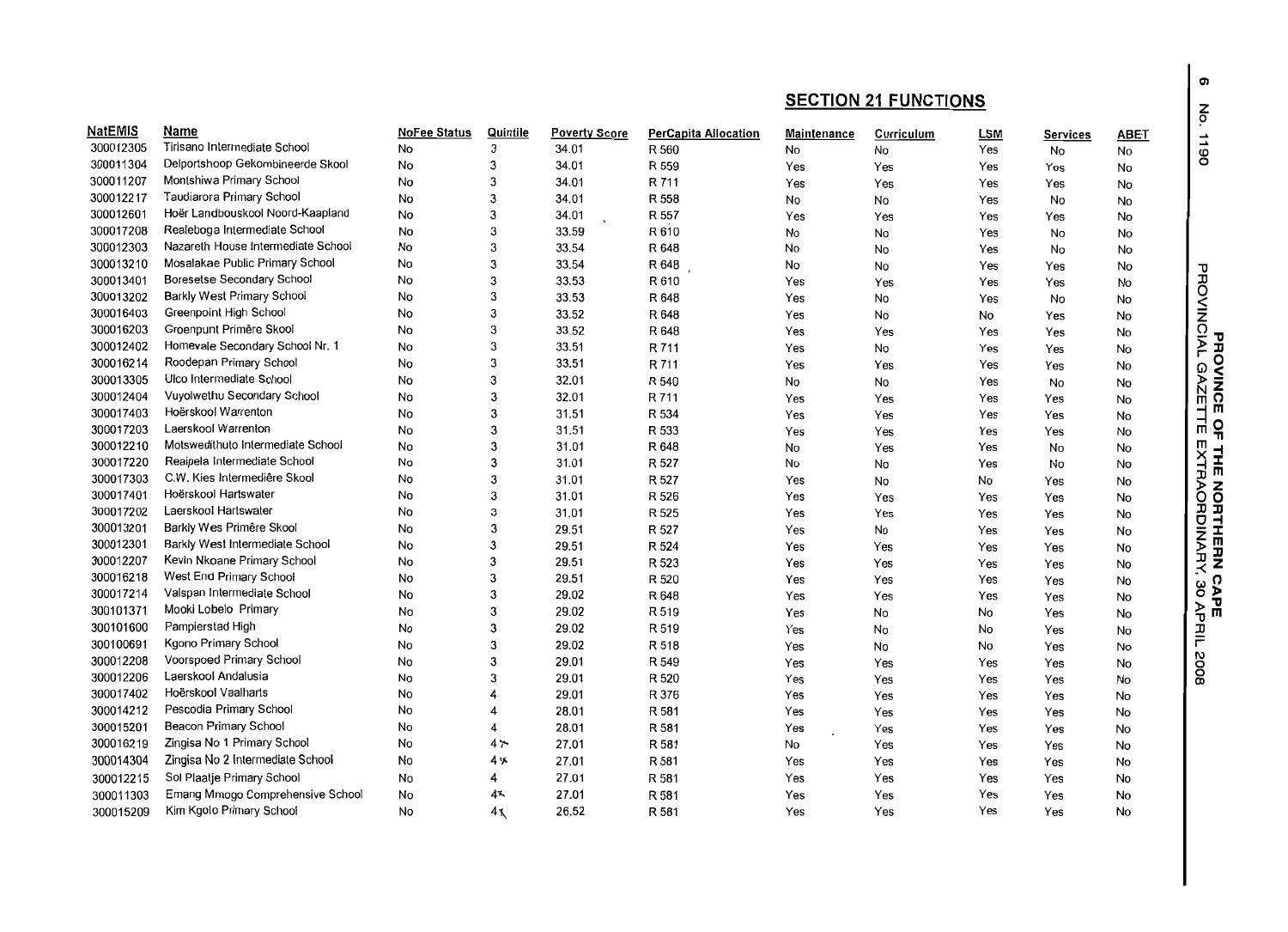| <b>NatEMIS</b> | Name                             | <b>NoFee Status</b> | Quintile         | <b>Poverty Score</b> | PerCapita Allocation | Maintenance | Curriculum | <b>LSM</b> | <b>Services</b> | <b>ABET</b> |                                          |
|----------------|----------------------------------|---------------------|------------------|----------------------|----------------------|-------------|------------|------------|-----------------|-------------|------------------------------------------|
| 300014401      | Letshego Primary School          | No                  | 4 ት              | 26.52                | R 581                | Yes         | No         | Yes        | Yes             | No          |                                          |
| 300015207      | Masiza Senior Primary School     | No                  | $4$ <sup>+</sup> | 26.51                | R 581                | Yes         | Yes        | Yes        | Yes             | No          |                                          |
| 300016216      | St Peters Primary School         | No                  | 4+               | 26.51                | R 581                | Yes         | Yes        | Yes        | Yes             | No          |                                          |
| 300012219      | Tshiamo Primary School           | No                  | 4ጉ               | 26.51                | R 581                | Yes         | No         | No         | Yes             | No          |                                          |
| 300016212      | Mankurwane Intermediate School   | No                  | 41               | 26.51                | R 581                | Yes         | No         | Yes        | Yes             | No          |                                          |
| 300013303      | Redirile Intermediate School     | No                  | 4                | 26.51                | R 581                | Yes         | Yes        | Yes        | Yes             | No          |                                          |
| 300016215      | Sol Plaatjie Primary School      | No                  | 4                | 24.52                | R 581                | Yes         | Yes        | Yes        | Yes             | No          | <b>SNIVORA BNOWBDNBTIUB</b><br>BISMIVORE |
| 300014206      | Lucretia Intermediate School     | No                  | 4                | 24.51                | R 581                | Yes         | Yes        | Yes        | Yes             | No          |                                          |
| 300015404      | Pescodia Secondary School        | No                  | 4                | 24.51                | R 581                | Yes         | Yes        | Yes        | Yes             | No          |                                          |
| 300014404      | Thomelang Secondary School       | No                  | 4 <sub>1</sub>   | 24.51                | R 581                | Yes         | Yes        | Yes        | Yes             | No          |                                          |
| 300100415      | Gaoshupe Makodi Primary          | No                  | 4                | 24.02                | R 356                | Yes         | No         | No         | Yes             | No          |                                          |
| 300100690      | Kgornotso High School            | No                  | 4                | 24,02                | R 356                | Yes         | No         | No         | Yes             | No          |                                          |
| 300101596      | Pabalelo Primary                 | No                  | 4                | 24.02                | R 355                | Yes         | No         | No         | Yes             | No          |                                          |
| 300100181      | <b>Bontleng Primary School</b>   | No                  | 5                | 24.02                | R 132                | Yes         | No         | No         | Yes             | No          |                                          |
| 300101813      | Reitlamile Intermediate School   | No                  | 5.               | 24.02                | R 132                | Yes         | No         | No         | Yes             | No          |                                          |
| 300012403      | Thabane High School              | No                  | 5                | 24.01                | R 581                | Yes         | Yes        | Yes        | Yes             | No          |                                          |
| 300015205      | Hill Primary Farm School         | No                  | 5                | 23.57                | R489                 | No          | Yes        | Yes        | No              | No          |                                          |
| 300012220      | Waterworks Primary School        | No                  | 5<               | 23.53                | R 489                | No          | No         | Yes        | No              | No          |                                          |
| 300011206      | Molehabangwe Intermediate School | No                  | $5+$             | 22.02                | R 581                | Yes         | Yes        | Yes        | Yes             | No          |                                          |
| 300016402      | <b>Tetlanyo Secondary School</b> | No                  | 5                | 22.01                | R 581                | Yes         | Yes        | Yes        | Yes             | No          | NOOD                                     |
| 300014209      | Flamingo Primary School          | No                  | 5<               | 22.01                | R 581                | Yes         | Yes        | Yes        | Yes             | No          |                                          |
| 300011204      | <b>Isago Primary School</b>      | No                  | $5\bar{z}$       | 22.01                | R 581                | Yes         | No         | No         | Yes             | No          | <b>JRD-KAAP<br/>KOERANT,</b>             |
| 300016206      | Tshwarelela Primary School       | No                  | 5                | 18.51                | R 581                | Yes         | Yes        | Yes        | Yes             | No          |                                          |
| 300015406      | Dr EP Lekhela Secondary School   | No                  | $5\sqrt{ }$      | 17.01                | R 581                | Yes         | Yes        | Yes        | Yes             | No          |                                          |
| 300016217      | Venus Primêre Skool              | No                  | 5                | 17.01                | R 581                | Yes         | Yes        | Yes        | Yes             | No          |                                          |
| 300015402      | Emmanuel High School             | No                  | 5                | 17.01                | R 581                | Yes         | Yes        | Yes        | Yes             | No          |                                          |
| 300014202      | Homevale Primary School          | No                  | 5                | 17.01                | R 581                | Yes         | No         | Yes        | Yes             | No          | ΟE                                       |
| 300013215      | <b>Olympic Primary School</b>    | No                  | 5                | 14.51                | R 314                | Yes         | Yes        | Yes        | Yes             | No          |                                          |
| 300011401      | Floors Comprehensive School      | No                  | 5                | 14.51                | R 581                | Yes         | Yes        | Yes        | Yes             | No          | APRIL                                    |
| 300012203      | Floors North Intermediate School | No                  | 5                | 14.51                | R 581                | Yes         | Yes        | Yes        | Yes             | No          |                                          |
| 300015204      | Endeavour Primary School         | No                  | 5                | 14.51                | R 581                | Yes         | Yes        | Yes        | Yes             | No          |                                          |
| 300014204      | Laerskool Diamantveld            | No                  | 5                | 14.51                | R 197                | Yes         | Yes        | Yes        | Yes             | No          | 8002                                     |
| 300012212      | Progress Primary School          | No                  | 5                | 14.51                | R 581                | Yes         | Yes        | Yes        | Yes             | No          |                                          |
| 300015206      | Du Toilspan Laerskool            | No                  | 5                | 14.51                | R 177                | Yes         | Yes        | Yes        | Yes             | No          |                                          |
| 300014403      | William Pescod Secondary School  | No                  | 5                | 14.51                | R 146                | No          | No         | No         | No              | No          |                                          |
| 300013211      | Newton Primêre Skool             | No                  | 5                | 14.51                | R 129                | Yes         | Yes        | Yes        | Yes             | No          |                                          |
| 300015401      | Hoërskool Diamantveld            | No                  | 5                | 14.51                | R 129                | Yes         | Yes        | Yes        | Yes             | No          |                                          |
| 300016210      | Laerskool Vooruitsig             | No                  | 5                | 12.01                | R 283                | Yes         | Yes        | Yes        | Yes             | No          |                                          |
| 300011501      | Hoër Tegniese Skool Kimberley    | No                  | 5                | 12.01                | R 127                | Yes         | Yes        | Yes        | Yes             | No          | $\mathsf{S}$                             |
| 300012401      | Hoërskool Adamantia              | No                  | 5                | 12.01                | R 126                | Yes         | Yes        | Yes        | Yes             | No          | $\vec{=}$                                |
| 300013205      | Herlear Primary School           | No                  | 5                | 12.01                | R 126                | Yes         | Yes        | Yes        | Yes             | No          | 80                                       |
|                |                                  |                     |                  |                      |                      |             |            |            |                 |             |                                          |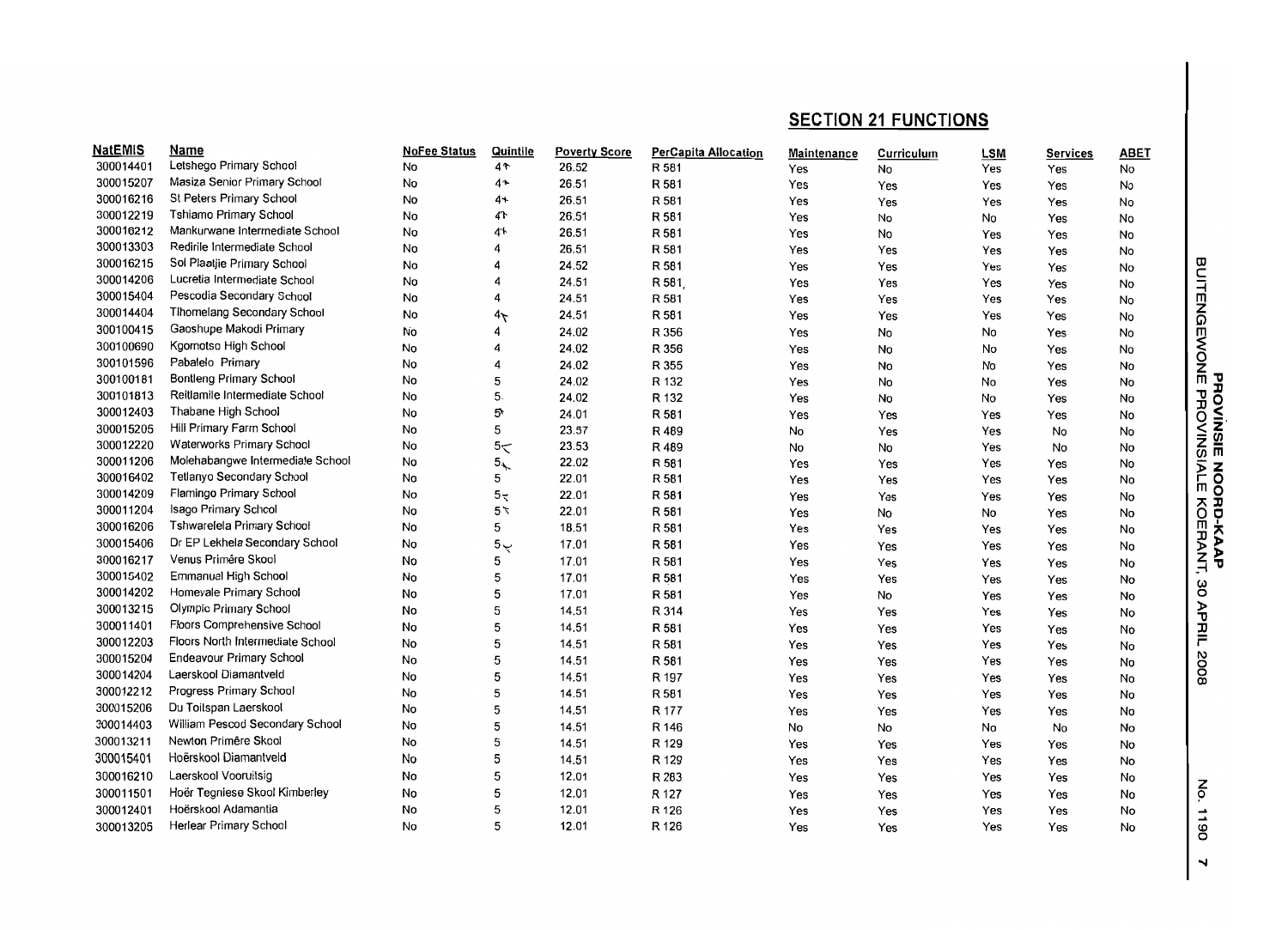| <b>NatEMIS</b>   | <b>Name</b>                   | NoFee Status | Quintile                 | <b>Poverty Score</b> | <b>PerCapita Allocation</b> | Maintenance | Curriculum | <b>LSM</b> | Services | 0611<br>ABET                                |
|------------------|-------------------------------|--------------|--------------------------|----------------------|-----------------------------|-------------|------------|------------|----------|---------------------------------------------|
| 300013209        | Laerskool Staats              | No           | 5                        | 12.01                | R 126                       | Yes         | Yes        | Yes        | Yes      | No                                          |
| 300011402        | Hoërskool Noord-Kaap          | No           | 5                        | 12.01                | R 126                       | Yes         | Yes        | Yes        | Yes      | No                                          |
| 300011403        | Kimberley Girls' High School  | No           | 5                        | 12.01                | R 125                       | Yes         | Yes        | Yes        | Yes      | No.                                         |
| 300015403        | Kimberley Boys' High School   | No           | 5                        | 12.01                | R 125                       | Yes         | Yes        | Yes        | Yes      | No                                          |
| 300016208        | Laerskool Eureka              | No           | 5                        | 12.01                | R 125                       | Yes         | Yes        | Yes        | Yes      | No.                                         |
| 300014203        | Kimberley Junior School       | No           | 5                        | 12.01                | R 125                       | Yes         | Yes        | Yes        | Yes      | <b>No</b>                                   |
|                  |                               |              |                          |                      |                             |             |            |            |          |                                             |
|                  |                               |              |                          |                      |                             |             |            |            |          |                                             |
| <b>KGALAGADI</b> |                               |              |                          |                      |                             |             |            |            |          | <b>PROVINCIAL</b>                           |
| 300100054        | Baithaopi Primary             | Yes          | 1                        | 63.42                | R 775                       | Yes         | No         | No         | Yes      | No                                          |
| 300100271        | Dibotswa Secondary School     | Yes          | $\mathbf{1}$             | 61.71                | R 775                       | Yes         | No         | <b>No</b>  | Yes      | No                                          |
| 300100373        | <b>Florina Primary</b>        | Yes          | -1                       | 61.14                | R 775                       | Yes         | No         | No         | Yes      | No                                          |
| 300100394        | Gahohuwe Primary              | Yes          | $\mathbf{1}$             | 60.86                | R 775                       | Yes         | No         | No         | Yes      | PROVINCE<br>No                              |
| 300100629        | Kareepan Primary School       | Yes          | $\overline{1}$           | 60.68                | R 775                       | Yes         | No         | No         | Yes      | <b>GAZET</b><br>No                          |
| 300100869        | Lerumo Primary School         | Yes          | 1                        | 60.57                | R 775                       | Yes         | No         | No         | Yes      | No                                          |
| 300100890        | Letihakajaneng Primary School | Yes          | $\overline{\mathbf{1}}$  | 60.49                | R 775                       | Yes         | No         | No.        | Yes      | No<br>낚                                     |
| 300101121        | Marumo Sec. School            | Yes          | $\mathbf{1}$             | 60.43                | R 775                       | Yes         | No         | No         | Yes      | No.                                         |
| 300101450        | Motswarakgole Secondary       | Yes          | 1                        | 60.38                | R 775                       | Yes         | No         | No         | Yes      | No                                          |
| 300101568        | <b>Omang Primary School</b>   | Yes          | 1                        | 60.34                | R 775                       | Yes         | No         | No         | Yes      | No                                          |
| 300101922        | Segwaneng Primary School      | Yes          | -1                       | 60.31                | R 775                       | Yes         | No         | No         | Yes      | <b>THE NORTHERN</b><br>EXTRAORDINARY,<br>No |
| 300100044        | Baduana Primary School        | Yes          | -1                       | 57.79                | R 775                       | Yes         | No         | No         | Yes      | No                                          |
| 300100066        | Balekudi Primary              | Yes          | 1                        | 57.76                | R 775                       | Yes         | No         | No         | Yes      | No                                          |
| 300100102        | <b>Batsweletse Primary</b>    | Yes          | 1                        | 57.74                | R 775                       | Yes         | No         | No         | Yes      | No                                          |
| 300100104        | Baviaanskrantz Primary        | Yes          | $\overline{\mathbf{1}}$  | 57.73                | R 775                       | Yes         | No         | No         | Yes      | No                                          |
| 300100130        | <b>Bogale Primary</b>         | Yes          | $\overline{\phantom{a}}$ | 57.71                | R 775                       | Yes         | No         | No         | Yes      | No                                          |
| 300100134        | Bogosieng - Lekwe Primary     | Yes          | 1                        | 57.70                | R 775                       | Yes         | No         | No         | Yes      | No                                          |
| 300100159        | <b>Boitshireletso</b>         | Yes          | $\overline{\phantom{a}}$ | 57.69                | R 775                       | Yes         | No         | No         | Yes      | <b>CAPE</b><br>မ္မ<br>$\mathsf{No}$         |
| 300100200        | Bosele Middle School          | Yes          | -1                       | 57.68                | R 775                       | Yes         | No         | No         | Yes      | <b>APRIL</b><br>No                          |
| 300100208        | Bothetheletsa Primary School  | Yes          | -1                       | 57.67                | R 775                       | Yes         | No         | No         | Yes      | No                                          |
| 300100246        | Colston                       | Yes          | 1                        | 57.66                | R 775                       | Yes         | No         | No         | Yes      | No                                          |
| 300100316        | Ditshipeng                    | Yes          | 1                        | 57.66                | R 775                       | Yes         | No         | No         | Yes      | 8002<br>No                                  |
| 300100377        | Frank Tire Primary            | Yes          | $\mathbf{1}$             | 57.65                | R 775                       | Yes         | No         | No         | Yes      | No                                          |
| 300100383        | Gaaesi Primary                | Yes          | $\overline{\mathbf{1}}$  | 57.64                | R 775                       | Yes         | No         | No         | Yes      | No                                          |
| 300100387        | Gadiboe Middle                | Yes          | 1                        | 57.64                | R 775                       | Yes         | No         | No         | Yes      | No                                          |
| 300100395        | Gakgatsana Primary            | Yes          | $\mathbf{1}$             | 57.63                | R 775                       | Yes         | No         | No         | Yes      | No                                          |
| 300100406        | Gamorona Primary              | Yes          | 1                        | 57.62                | R 775                       | Yes         | No         | No         | Yes      | No                                          |
| 300100417        | Gaotingwe Secondary School    | Yes          | $\mathbf 1$              | 57.62                | R 775                       | Yes         | No         | No         | Yes      | No                                          |
| 300100429        | Gatthose Primary School       | Yes          | -1                       | 57.61                | R 775                       | Yes         | No         | No         | Yes      | No                                          |
| 300100452        | Goganang Primary              | Yes          | 1                        | 57.61                | R 775                       | Yes         | No         | No         | Yes      | No                                          |
| 300100526        | Ikakanyeng Secondary School   | Yes          | $\mathbf{1}$             | 57.61                | R 775                       | Yes         | No         | No         | Yes      | No                                          |

 $^{\circ}$ 5 I Z  $\mathsf{p}$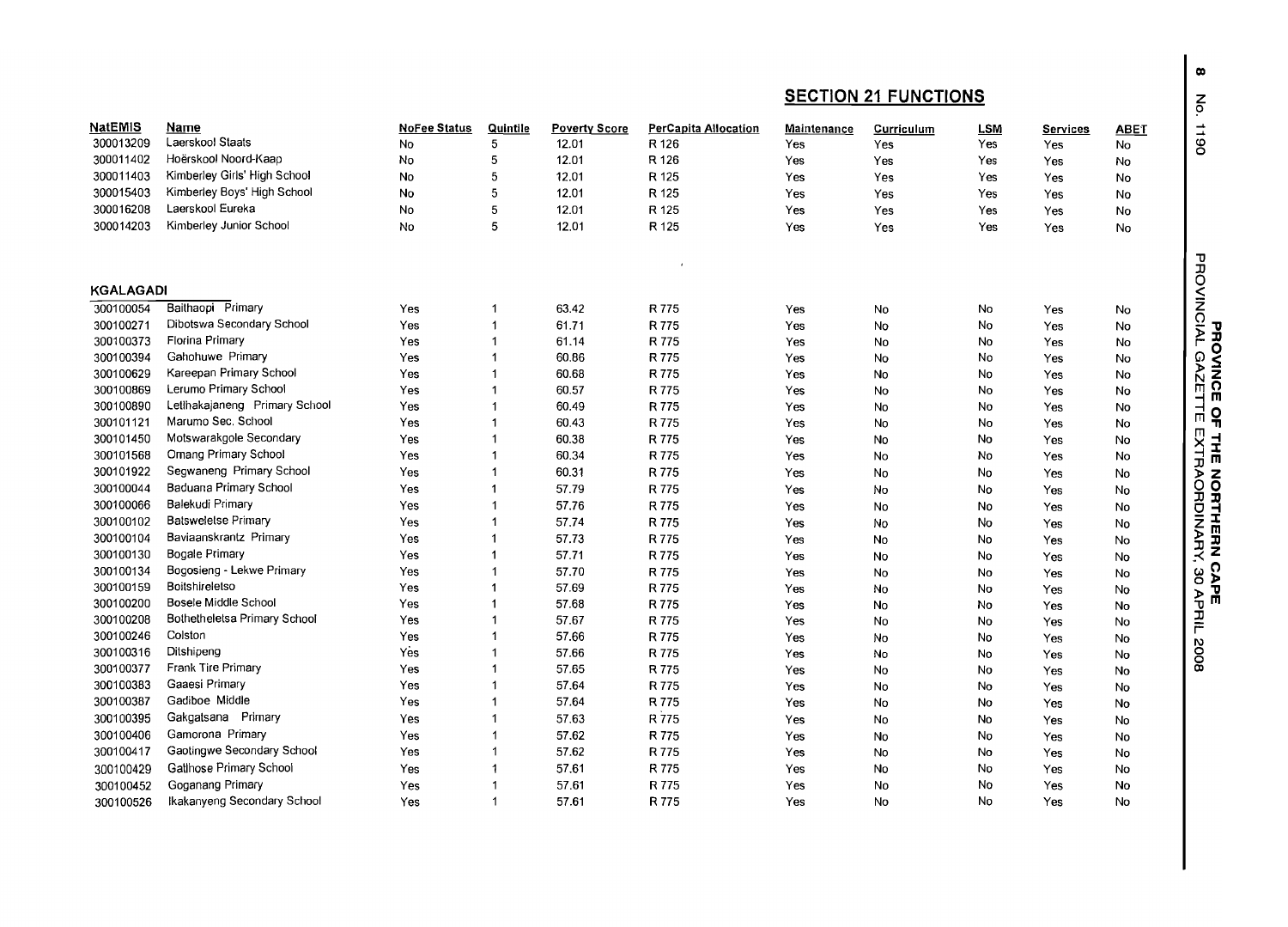| <b>NatEMIS</b> | Name                                | <b>NoFee Status</b> | Quintile                 | <b>Poverty Score</b> | <b>PerCapita Allocation</b> | <b>Maintenance</b> | Curriculum | <b>LSM</b> | Services | <b>ABET</b> |                               |
|----------------|-------------------------------------|---------------------|--------------------------|----------------------|-----------------------------|--------------------|------------|------------|----------|-------------|-------------------------------|
| 300100532      | Ikemeleng Primary School            | Yes                 |                          | 57.60                | R 775                       | Yes                | No         | No         | Yes      | No          |                               |
| 300100557      | Bothithong High School              | Yes                 |                          | 57.60                | R 775                       | Yes                | No         | No         | Yes      | No          |                               |
| 300100561      | Itekeleng Primary                   | Yes                 |                          | 57.60                | R 775                       | Yes                | No         | No         | Yes      | No          |                               |
| 300100573      | Itlotleng Commercial High School    | Yes                 |                          | 57.60                | R 775                       | Yes                | No         | No         | Yes      | No          |                               |
| 300100641      | Keatlholela Primary School          | Yes                 |                          | 57.59                | R 775                       | Yes                | No         | No         | Yes      | No          |                               |
| 300100646      | Kegomoditswe Secondary              | Yes                 |                          | 57.59                | R 775                       | Yes                | No         | No         | Yes      | No          |                               |
| 300100689      | Kgomotsego Primary                  | Yes                 | -1                       | 57.59                | R 775                       | Yes                | No         | No         | Yes      | No          |                               |
| 300100923      | Longhurst Primary School            | Yes                 |                          | 57.58                | R 775                       | Yes                | No         | No         | Yes      | No          | BUITENGEWONE<br>BUITENGEWONE  |
| 300101003      | Mahukubung Primary School           | Yes                 | -1                       | 57.58                | R 775                       | Yes                | No         | No         | Yes      | No          |                               |
| 300101037      | Makolokemeng Primary School         | Yes                 |                          | 57.58                | R 775                       | Yes                | No         | No         | Yes      | No          |                               |
| 300101079      | Manyeding                           | Yes                 | $\mathbf 1$              | 57.58                | R 775                       | Yes                | No         | No         | Yes      | No          |                               |
| 300101178      | Mecwetsaneng Public School          | Yes                 | f                        | 57.57                | R 775                       | Yes                | No         | No         | Yes      | No          |                               |
| 300101360      | Monoketsi Middle School             | Yes                 |                          | 57.57                | R 775                       | Yes                | No         | No         | Yes      | No          |                               |
| 300101407      | Mosinki Secondary School            | Yes                 | 1                        | 57.57                | R 775                       | Yes                | No         | No         | Yes      | No          |                               |
| 300101415      | Motabogi Primary                    | Yes                 | -1                       | 57.57                | R 775                       | Yes                | No         | No         | Yes      | No          |                               |
| 300101550      | Oarabile Middle School              | Yes                 | -1                       | 57.57                | R 775                       | Yes                | No         | No         | Yes      | No          |                               |
| 300101553      | Obontse Primary                     | Yes                 | -1                       | 57.57                | R 775                       | Yes                | No         | No         | Yes      | No          |                               |
| 300101562      | Olebogeng Middle School             | Yes                 | $\mathbf 1$              | 57.57                | R 775                       | Yes                | No         | No         | Yes      | No          | <b>ROVINSIE I</b><br>PROVINSI |
| 300101655      | Pitso Jantjie High School           | Yes                 | 1                        | 57.56                | R 775                       | Yes                | No         | No         | Yes      | No          |                               |
| 300101658      | Platdrift Primary                   | Yes                 | $\overline{\mathbf{1}}$  | 57.56                | R 775                       | Yes                | No         | No         | Yes      | No          |                               |
| 300101753      | Rapelang Primary School             | Yes                 | -1                       | 57.56                | R 775                       | Yes                | No         | No         | Yes      | No          | <b>NOOD</b>                   |
| 300101761      | Ratanang Primary School             | Yes                 | $\overline{\mathbf{1}}$  | 57.56                | R 775                       | Yes                | No         | No         | Yes      | No          |                               |
| 300101790      | Reebone Technical Commercial School | Yes                 | 1                        | 57.56                | R 775                       | Yes                | No         | No         | Yes      | No          |                               |
| 300101820      | Rekakgona Primary                   | Yes                 | 1                        | 57.56                | R 775                       | Yes                | No         | No         | Yes      | No          | <b>JRD-KAAP<br/>KOERANT,</b>  |
| 300101925      | Sehunelo Primary School             | Yes                 | 1                        | 57.56                | R 775                       | Yes                | No         | No         | Yes      | No          |                               |
| 300101940      | Sekokwane Primary School            | Yes                 | $\mathbf 1$              | 57.56                | R 775                       | Yes                | No         | No         | Yes      | No          |                               |
| 300102081      | Thaganyane Primary                  | Yes                 | 1                        | 57.56                | R 775                       | Yes                | No         | No         | Yes      | No          | gΟ                            |
| 300102200      | <b>Tsaelengwe Primary School</b>    | Yes                 | 1                        | 57.56                | R 775                       | Yes                | No         | No         | Yes      | No          |                               |
| 300102209      | Tselancho                           | Yes                 | -1                       | 57.55                | R 775                       | Yes                | No         | No         | Yes      | No          | <b>APRIL</b>                  |
| 300104021      | Rebogile Primary School             | Yes                 | 1                        | 57.55                | R 775                       | Yes                | No         | No         | Yes      | No          |                               |
| 300104042      | Ba-ga-phadima Secondary School      | Yes                 | $\overline{\phantom{a}}$ | 57.55                | R 775                       | Yes                | No         | No         | Yes      | No          |                               |
| 300100575      | Itshokeng Intermediate School       | Yes                 | 1                        | 57.52                | R 775                       | Yes                | No         | No         | Yes      | No          | 8002                          |
| 300101011      | Maiphinicke Primary School          | Yes                 | $\overline{1}$           | 55.52                | R 775                       | Yes                | No         | No         | Yes      | No          |                               |
| 300100441      | Glenred Primary                     | Yes                 |                          | 55.05                | R 775                       | Yes                | No         | No         | Yes      | No          |                               |
| 300101273      | Moedi Secondary School              | Yes                 | 1                        | 55.05                | R 775                       | Yes                | No         | No         | Yes      | No          |                               |
| 300101598      | Pako Junior Secondary School        | Yes                 | 1                        | 55.05                | R 775                       | Yes                | No         | No         | Yes      | No          |                               |
| 300101955      | Sengae Primary School               | Yes                 | $\mathbf{1}$             | 55.05                | R 775                       | Yes                | No         | <b>No</b>  | Yes      | No          |                               |
| 300101163      | Matshaneng Primary School           | Yes                 | -1                       | 55.02                | R 775                       | Yes                | No         | No         | Yes      | No          |                               |
| 300100017      | Akanyang Primary                    | Yes                 | -1                       | 50.55                | R 775                       | Yes                | No         | No         | Yes      | No          |                               |
| 300100037      | Ba Ga Lotlhare                      | Yes                 | $\overline{1}$           | 50.55                | R 775                       | Yes                | No         | No         | Yes      | No          | š                             |
| 300100081      | Bareki Primary                      | Yes                 | $\overline{1}$           | 50.55                | R 775                       | Yes                | No         | No         | Yes      | No          | $\overrightarrow{a}$          |

(0 0  $\bullet$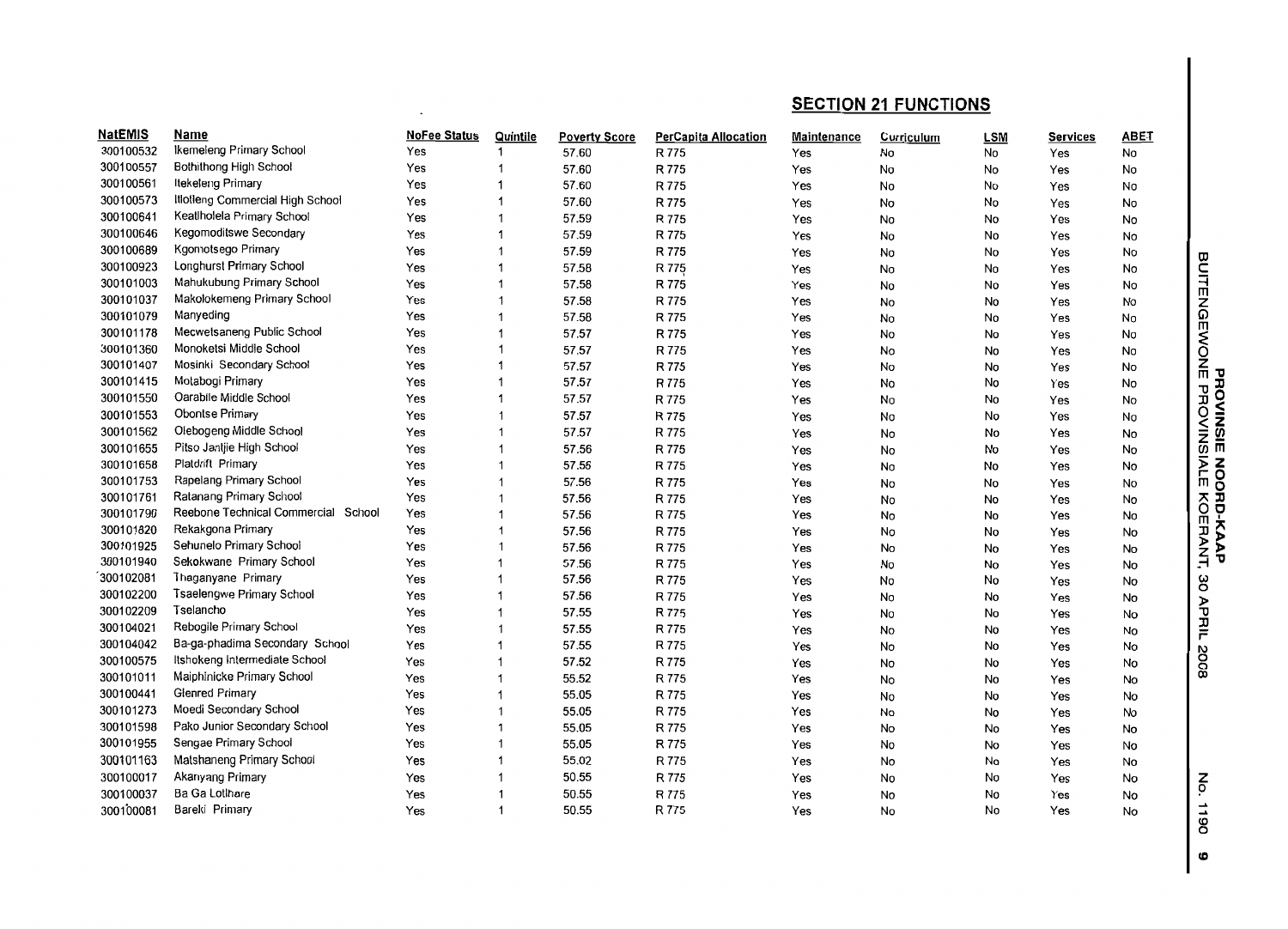|                |                                |              |                         |                      |                             | <b>SECTION 21 FUNCTIONS</b> |            |            |          |      |
|----------------|--------------------------------|--------------|-------------------------|----------------------|-----------------------------|-----------------------------|------------|------------|----------|------|
| <b>NatEMIS</b> | Name                           | NoFee Status | Quintile                | <b>Poverty Score</b> | <b>PerCapita Allocation</b> | Maintenance                 | Curriculum | <b>LSM</b> | Services | ABET |
| 300100099      | Batshweneng Secondary          | Yes          | $\mathbf{1}$            | 50.55                | R 775                       | Yes                         | No         | No         | Yes      | No   |
| 300100166      | Bojelakgomo Primary            | Yes          | 1                       | 50.55                | R 775                       | Yes                         | No         | No         | Yes      | No   |
| 300100201      | Bosheng Secondary              | Yes          | $\mathbf 1$             | 50.55                | R 775                       | Yes                         | No         | No         | Yes      | No   |
| 300100337      | Dutton Primary School          | Yes          | 1                       | 50.54                | R 775                       | Yes                         | No         | No         | Yes      | No   |
| 300100345      | Edigang                        | Yes          | $\overline{1}$          | 50.54                | R 775                       | Yes                         | No         | No         | Yes      | No   |
| 300100363      | Ethel Primary School           | Yes          | 1                       | 50.54                | R 775                       | Yes                         | No         | No         | Yes      | No   |
| 300100400      | Galore Primary School          | Yes          | -1                      | 50.54                | R 775                       | Yes                         | No         | No         | Yes      | No   |
| 300100403      | Gamochwaedi                    | Yes          | 1                       | 50.54                | R 775                       | Yes                         | No         | No         | Yes      | No   |
| 300100418      | Garapoana                      | Yes          | 1                       | 50.54                | R 775                       | Yes                         | No         | No         | Yes      | No   |
| 300100420      | Gaseagelwe Primary             | Yes          | 1                       | 50.54                | R 775                       | Yes                         | No         | No         | Yes      | No   |
| 300100426      | Gata-Lwa-Tlou Secondary School | Yes          | $\overline{1}$          | 50.54                | R 775                       | Yes                         | No         | No         | Yes      | No   |
| 300100460      | Goodhope Primary               | Yes          | 1                       | 50.54                | R 775                       | Yes                         | No         | No         | Yes      | No   |
| 300100715      | Khuis Primary                  | Yes          | 1                       | 50.54                | R 775                       | Yes                         | No         | No         | Yes      | No   |
| 300100774      | K S Shuping High School        | Yes          | 1                       | 50.54                | R 775                       | Yes                         | No         | No         | Yes      | No   |
| 300100840      | Lehikeng Primary               | Yes          | $\mathbf 1$             | 50.54                | R 775                       | Yes                         | No         | No         | Yes      | No   |
| 300100859      | Lenaane Middle School          | Yes          | $\mathbf{1}$            | 50.54                | R 775                       | Yes                         | No         | No         | Yes      | No   |
| 300100917      | Logobate Primary               | Yes          | 1                       | 50.54                | R 775                       | Yes                         | No         | No         | Yes      | No   |
| 300100971      | Madibeng                       | Yes          | 1                       | 50.54                | R 775                       | Yes                         | No         | No         | Yes      | No   |
| 300100980      | Maduo Primary                  | Yes          | 1                       | 50.54                | R 775                       | Yes                         | No         | No         | Yes      | No   |
| 300100993      | Magonate Primary               | Yes          | $\mathbf 1$             | 50.54                | R 775                       | Yes                         | No         | No         | Yes      | No   |
| 300100995      | Magonono Middle                | Yes          | 1                       | 50.54                | R 775                       | Yes                         | No         | No         | Yes      | No   |
| 300101010      | Maipeing Primary               | Yes          | $\overline{1}$          | 50.54                | R 775                       | Yes                         | No         | No         | Yes      | No   |
| 300101035      | Makhubung Primary School       | Yes          | $\overline{1}$          | 50.54                | R 775                       | Yes                         | No         | No         | Yes      | No   |
| 300101056      | Mamasilo Middle School         | Yes          | 1                       | 50.54                | R 775                       | Yes                         | No         | No         | Yes      | No   |
| 300101063      | Mampestad                      | Yes          | $\overline{\mathbf{1}}$ | 50.53                | R 775                       | Yes                         | No         | No         | Yes      | No   |
| 300101085      | Maphalwane Primary             | Yes          | $\overline{\mathbf{1}}$ | 50.53                | R 775                       | Yes                         | No         | No         | Yes      | No   |
| 300101099      | March Primary                  | Yes          | 1                       | 50.53                | R 775                       | Yes                         | No         | No         | Yes      | No   |
| 300101105      | Maremane Primary               | Yes          | $\overline{1}$          | 50.53                | R 775                       | Yes                         | No         | No         | Yes      | No   |
| 300101125      | Masankong Primary              | Yes          | $\overline{1}$          | 50.53                | R 775                       | Yes                         | No         | No         | Yes      | No   |
| 300101160      | Matoro Primary                 | Yes          | 1                       | 50.53                | R 775                       | Yes                         | No         | No         | Yes      | No   |
| 300101196      | Metsemantsi Primary            | Yes          | $\overline{1}$          | 50.53                | R 775                       | Yes                         | No         | No         | Yes      | No   |
| 300101402      | Moshaweng                      | Yes          | 1                       | 50.53                | R 775                       | Yes                         | No         | No         | Yes      | No   |
| 300101614      | Perth Primary                  | Yes          | $\overline{1}$          | 50.53                | R 775                       | Yes                         | No         | No         | Yes      | No   |
| 300101776      | Reaiteka Middle School         | Yes          | $\overline{1}$          | 50.53                | R 775                       | Yes                         | No         | No         | Yes      | No   |
| 300101836      | Resolofetse School             | Yes          | $\overline{1}$          | 50.53                | R 775                       | Yes                         | No         | No         | Yes      | No   |
| 300101862      | Rustfontein Primary            | Yes          | $\overline{1}$          | 50.53                | R 775                       | Yes                         | No         | No         | Yes      | No   |
| 300101920      | Segopotso Middle School        | Yes          | 1                       | 50.53                | R 775                       | Yes                         | No         | No         | Yes      | No   |
| 300101974      | Sesheng Primary                | Yes          | 1                       | 50.53                | R 775                       | Yes                         | No         | No         | Yes      | No   |
| 300102079      | Thae Primary                   | Yes          | 1                       | 50.53                | R 775                       | Yes                         | No         | No         | Yes      | No   |
| 300102117      | Thusego Middle School          | Yes          | 1                       | 50.53                | R 775                       | Yes                         | No         | No         | Yes      | No   |
| 300102261      | <b>Tsineng Primary</b>         | Yes          | $\overline{1}$          | 50.53                | R 775                       | Yes                         | No         | No         | Yes      | No   |

 $\ddot{\bullet}$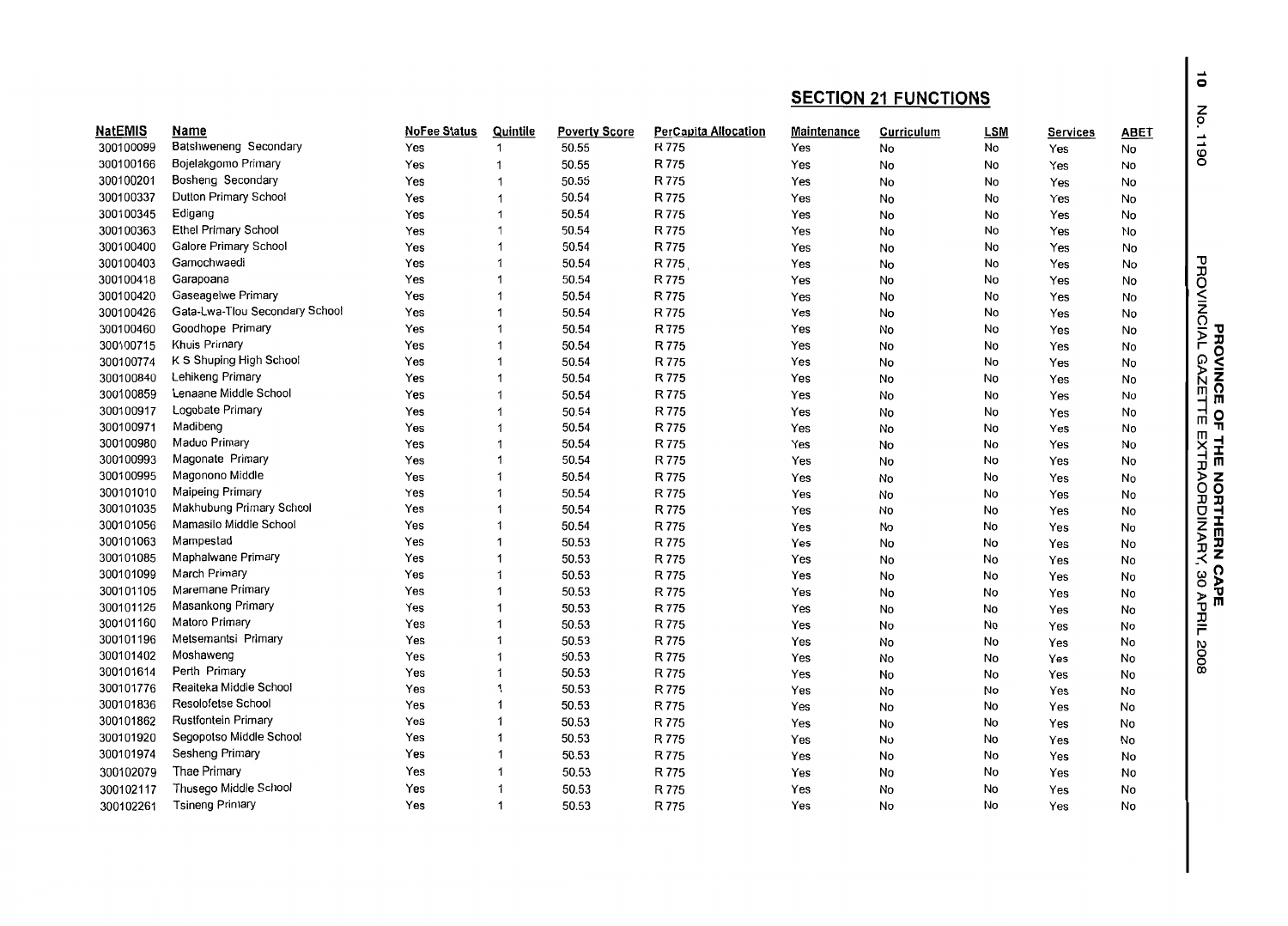| <b>NatEMIS</b> | Name                                           | <b>NoFee Status</b> | Quintile     | <b>Poverty Score</b> | <b>PerCapita Allocation</b> | <b>Maintenance</b> | Curriculum | <b>LSM</b> | Services | ABET      |                                                                  |
|----------------|------------------------------------------------|---------------------|--------------|----------------------|-----------------------------|--------------------|------------|------------|----------|-----------|------------------------------------------------------------------|
| 300104002      | Mathanthanyaneng                               | Yes                 | 1            | 50.53                | R 775                       | Yes                | No         | No         | Yes      | No        |                                                                  |
| 300104003      | Maoka                                          | Yes                 | 1            | 50.53                | R 775                       | Yes                | No         | No         | Yes      | No        |                                                                  |
| 300104019      | <b>Tsoe Primary School</b>                     | Yes                 | 1            | 50.53                | R 775                       | Yes                | No         | No         | Yes      | No        |                                                                  |
| 300104020      | Agang Thuto Primary                            | Yes                 | 1            | 50.53                | R 775                       | Yes                | No         | No         | Yes      | No        |                                                                  |
| 300104022      | Dinokaneng                                     | Yes                 | 1            | 50.53                | R 775                       | Yes                | No         | No         | Yes      | No        |                                                                  |
| 300100560      | Itapolosong Primary School                     | Yes                 | 1            | 50.52                | R 775                       | Yes                | No         | No         | Yes      | No        |                                                                  |
| 300044203      | Deben Primêre Skool                            | Yes                 | 1            | 48.68                | R 775                       | Yes                | Yes        | Yes        | Yes      | No        |                                                                  |
| 300044208      | Gamagara Hoërskool                             | Yes                 | 1            | 48.52                | R 775                       | Yes                | Yes        | Yes        | Yes      | No        | BUITENG                                                          |
| 300100131      | Bogare Primary School                          | Yes                 | 1            | 48.03                | R 775                       | Yes                | No         | No         | Yes      | No        |                                                                  |
| 300100230      | Cardington Primary School                      | Yes                 | $\mathbf{1}$ | 48.03                | R 775                       | Yes                | No         | No         | Yes      | No        |                                                                  |
| 300100401      | Galotolo Primary                               | Yes                 | 1            | 48.03                | R 775                       | Yes                | No         | No         | Yes      | No        |                                                                  |
| 300100404      | Gamohana Middle School                         | Yes                 | 1            | 48.03                | R 775                       | Yes                | No         | No         | Yes      | No        | ∃NOM∃ <sup>g</sup><br>ਬਿ                                         |
| 300100405      | Gamopedi Primary                               | Yes                 | 1            | 48.03                | R 775                       | Yes                | No         | No         | Yes      | No        |                                                                  |
| 300100408      | Ganghai Primary                                | Yes                 | $\mathbf{1}$ | 48.03                | R 775                       | Yes                | No         | No         | Yes      | No        |                                                                  |
| 300100421      | 'Gasebonwe Jantile                             | Yes                 | 1            | 48.03                | R 775                       | Yes                | No         | No         | Yes      | No        |                                                                  |
| 300100422      | Gasehubane Middle School                       | Yes                 | 1            | 48.03                | R 775                       | Yes                | No         | No         | Yes      | No        | ᠊ᠣ<br>õ                                                          |
| 300100542      | Ineeleng Primary                               | Yes                 | 1            | 48.03                | R 775                       | Yes                | No         | No         | Yes      | No        | <b>DVINSIE</b><br><b>DVINSIE</b>                                 |
| 300100707      | Khiba Middle School                            | Yes                 | 1            | 48.03                | R 775                       | Yes                | No         | No         | Yes      | No        |                                                                  |
| 300100754      | Koning Primary                                 | Yes                 | 1            | 48.03                | R 775                       | Yes                | No         | No         | Yes      | No        |                                                                  |
| 300100769      | K P Toto Technical & Commercial Middle Schoces |                     | 1            | 48.03                | R 775                       | Yes                | No         | No         | Yes      | No        |                                                                  |
| 300101098      | Marataditse Primary                            | Yes                 | 1            | 48.03                | R 775                       | Yes                | No         | No         | Yes      | No        | <b>NOOD</b>                                                      |
| 300101123      | Maruping Primary                               | Yes                 | 1            | 48.03                | R 775                       | Yes                | No         | No         | Yes      | No        |                                                                  |
| 300101185      | Mentu Primary                                  | Yes                 | 1            | 48.03                | R 775                       | Yes                | No         | No         | Yes      | No        | <b>JRD-KAAP<br/>KOERANT,</b>                                     |
| 300101239      | Mmitsatshipi Primary                           | Yes                 |              | 48.02                | R 775                       | Yes                | No         | No         | Yes      | No        |                                                                  |
| 300101304      | Moholeng Primary                               | Yes                 | 1            | 48.02                | R 775                       | Yes                | No         | No         | Yes      | No        |                                                                  |
| 300101492      | Ncwelengwe Primary School                      | Yes                 |              | 48.02                | R 775                       | Yes                | No         | No         | Yes      | No        |                                                                  |
| 300101496      | New Smauswane Primary                          | Yes                 | 1            | 48.02                | R 775                       | Yes                | No         | No         | Yes      | No        |                                                                  |
| 300101503      | Noweng Primary                                 | Yes                 |              | 48.02                | R 775                       | Yes                | No         | No         | Yes      | No        | မိ                                                               |
| 300101783      | Rearata Primary                                | Yes                 |              | 48.02                | R 775                       | Yes                | No         | No         | Yes      | No        | APRIL                                                            |
| 300101812      | Reitemogetse Primary                           | Yes                 |              | 48.02                | R 775                       | Yes                | No         | No         | Yes      | No        |                                                                  |
| 300101827      | Remmogo High School                            | Yes                 |              | 48.02                | R 775                       | Yes                | No         | No         | Yes      | No        |                                                                  |
| 300101831      | Reratile                                       | Yes                 |              | 48.02                | R 775                       | Yes                | No         | No         | Yes      | No        | 8002                                                             |
| 300101901      | Sedibeng Primary                               | Yes                 |              | 48.02                | R 775                       | Yes                | No         | No         | Yes      | <b>No</b> |                                                                  |
| 300101985      | Seupe Primary School                           | Yes                 |              | 48.02                | R 775                       | Yes                | No         | No         | Yes      | No        |                                                                  |
| 300102193      | Tongwane Middle School                         | Yes                 |              | 48.02                | R 775                       | Yes                | No         | No         | Yes      | No.       |                                                                  |
| 300102223      | <b>Tshegofatso Primary</b>                     | Yes                 |              | 48.02                | R 775                       | Yes                | No         | No         | Yes      | <b>No</b> |                                                                  |
| 300045219      | Bankhare-Bodilong Intermediate School          | Yes                 |              | 45.04                | R 775                       | Yes                | No         | Yes        | Yes      | No        |                                                                  |
| 300100042      | Badihile Primary                               | Yes                 |              | 41.02                | R 775                       | Yes                | No         | No         | Yes      | No        |                                                                  |
| 300100410      | <b>Gantatelang Primary School</b>              | Yes                 |              | 41.02                | R 775                       | Yes                | No         | No         | Yes      | No        | $\frac{2}{5}$                                                    |
| 300100760      | Kopano Middle School                           | Yes                 |              | 41.02                | R 775                       | Yes                | No         | No         | Yes      | No        |                                                                  |
| 300100778      | Kudumane Primary School                        | Yes                 | 1            | 41.02                | R 775                       | Yes                | No         | No         | Yes      | No        | $\overline{\phantom{a}}$<br>$\overline{\phantom{a}}$<br>$\omega$ |
|                |                                                |                     |              |                      |                             |                    |            |            |          |           |                                                                  |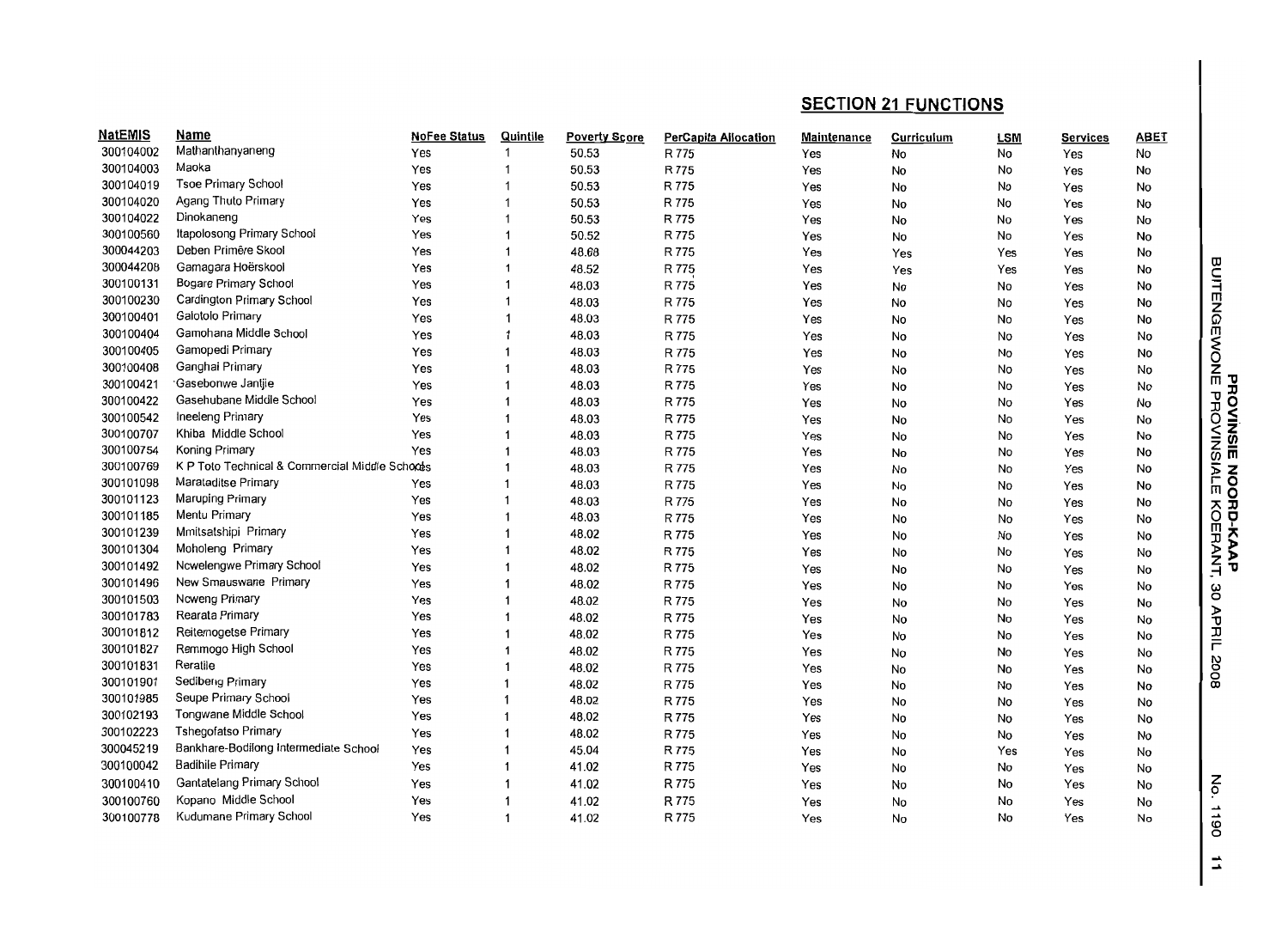| Name<br><b>NoFee Status</b><br>Quintile<br><b>Poverty Score</b><br><b>PerCapita Allocation</b><br>ABET<br>Maintenance<br>Curriculum<br><b>LSM</b><br><b>Services</b><br>Lareng Primary<br>$\overline{1}$<br>41.02<br>R 775<br>Yes<br>Yes<br>No<br>No<br>Yes<br>No<br>Lebang Middle School<br>41.02<br>R 775<br>Yes<br>$\overline{1}$<br>Yes<br>No<br>No<br>Yes<br>No<br>Lesedi High School<br>Yes<br>41.02<br>R 775<br>-1<br>Yes<br>No<br>No<br>Yes<br>No<br>Mahikaneng Primary<br>41.02<br>R 775<br>1<br>Yes<br>No<br>Yes<br>Yes<br>No<br>No<br>Maikaelelo Primary<br>41.02<br>R 775<br>Yes<br>$\overline{1}$<br>No<br>Yes<br>No<br>Yes<br>No<br>Mamoratwa Middle School<br>41.02<br>R 775<br>1<br>Yes<br>No<br>No<br>Yes<br>Yes<br>No<br>Moraladi Primary<br>41.02<br>R 775<br>Yes<br>1<br>Yes<br>No<br>No<br>Yes<br>No<br>Nametsegang High School<br>1<br>41.02<br>R 775<br>Yes<br>No<br>Yes<br>No<br>Yes<br>No<br>Pulelo Primary<br>41.02<br>R 775<br>Yes<br>1<br>Yes<br>No<br>No<br>Yes<br>No<br>Simololang Primary<br>41.02<br>R 775<br>Yes<br>1<br>Yes<br>No<br>No<br>Yes<br>No<br>Tshimologo Middle School<br>41.02<br>R 775<br>Yes<br>1<br>Yes<br>No<br>No<br>Yes<br>No<br>Maikaelelo Primary School<br>$\overline{\mathbf{2}}$<br>38.10<br>Yes<br>R 713<br>No<br>No<br>Yes<br>Yes<br>No<br>Wrenchville Primêre Skool<br>$\overline{\mathbf{c}}$<br>37.01<br>R 713<br>Yes<br>Yes<br>Yes<br>Yes<br>Yes<br>No<br>Hoërskool Wrenchville<br>$\overline{\mathbf{c}}$<br>37.01<br>Yes<br>R 713<br>Yes<br>Yes<br>Yes<br>Yes<br>No<br>Makgolokwe Middle School<br>Yes<br>2<br>36.02<br>R 713<br>No<br>No<br>Yes<br>Yes<br>No<br>Mapoteng Primary<br>2<br>36.02<br>R 713<br>Yes<br>Yes<br>No<br>No<br>Yes<br>No<br>Phakane Middle School<br>$\overline{c}$<br>36.02<br>Yes<br>R 713<br>No<br><b>No</b><br>Yes<br>Yes<br>No<br>Relekile Primary<br>$\overline{2}$<br>36.02<br>Yes<br>R 713<br>No<br>Yes<br>No<br>Yes<br>No<br>$\overline{2}$<br>Robanyane Toto<br>36.02<br>R 713<br>Yes<br>Yes<br>No<br>No<br>Yes<br>No<br>TT Lakalake Primry<br>2<br>36.02<br>R 713<br>Yes<br>No<br>No<br>Yes<br>Yes<br>No<br>Vlakfontein Primary School<br>$\overline{2}$<br>36.02<br>Yes<br>R 713<br>Yes<br>No<br>No<br>Yes<br>No<br>Noord-Kaap Primêre Skool<br>$\overline{\mathbf{2}}$<br>34.52<br>R 713<br>Yes<br>Yes<br>Yes<br>Yes<br>Yes<br>No<br>Langberg High School<br>$\overline{2}$<br>34.52<br>R 713<br>Yes<br>Yes<br>Yes<br>Yes<br>Yes<br>No<br>Ulster Primary Farm School<br>33.62<br>No<br>3<br>R 648<br>No<br>No<br>Yes<br>Yes<br>No<br>Kitlanyang Primary School<br>3<br>33.56<br>R 648<br>No<br>No<br>No<br>Yes<br>No<br>No<br>Van Zylsrus Intermediêre Skool<br>3<br>31.95<br>R 648<br>No<br>Yes<br>Yes<br>Yes<br>Yes<br>No<br>Blackrock Intermediêre Skool<br>3<br>29.51<br>No<br>R 522<br>Yes<br>No<br>Yes<br>No<br>No<br>300045209<br>Laerskool Hotazel<br>3<br>29.51<br>R 521<br>No<br>Yes<br>Yes<br>Yes<br>Yes<br>No<br>Sishen Intermediate Mine School<br>26.01<br>R 373<br>No<br>No<br>Yes<br>4<br>Yes<br>No<br>No<br><b>Battharo Tihaping</b><br>21.52<br>No<br>5<br>R 135<br>Yes<br>No<br>No<br>Yes<br>No<br>300100397<br>Galaletsang High<br>5<br>21.52<br>R 135<br>No<br>Yes<br>No<br>No<br>Yes<br>No<br>Iketleletso Middle School<br>21.52<br>No<br>5<br>R 135<br>Yes<br>No<br>No<br>Yes<br>No<br>Rekgarathile High School<br>21.52<br>5<br>R 135<br>No<br>No<br>Yes<br>No<br>Yes<br>No<br>Segonyana Primary School<br>300101919<br>21.52<br>5<br>R 135<br>No<br>Yes<br>No<br>No<br>Yes<br>No<br>Sishen Primêre Skool<br>5<br>300044218<br>No<br>19.51<br>R 418<br>Yes<br>Yes<br>Yes<br>Yes<br>No<br>H Saane Primary<br>300100478<br>5<br>16.52<br>R 131<br>No<br>No<br>Yes<br>No<br>Yes<br>No<br>Baitiredi Tech & Com. High School<br>5<br>14.52<br>R 131<br>No<br>No<br>Yes<br>No<br>Yes<br>No<br><b>Isagontle Primary</b><br>14.52<br>R 131<br>5<br>No<br>No<br>Yes<br>No<br>Yes<br>No<br>R 262<br>Hoërskool Kalahari<br>12.01<br>Yes<br>Yes<br>Yes<br>Yes<br>No<br>No<br>5<br>300045401<br>Laerskool Kuruman<br>12.01<br>R 176<br>Yes<br>Yes<br>Yes<br>No<br>5<br>Yes<br>300045210<br>No<br>Yes<br>No<br>Hoërskool Kathu<br>12.01<br>R 127<br>Yes<br>Yes<br>5<br>Yes<br>300044402<br>No |           |  |  | <b>SECTION 21 FUNCTIONS</b> |  |  |  |  |
|-------------------------------------------------------------------------------------------------------------------------------------------------------------------------------------------------------------------------------------------------------------------------------------------------------------------------------------------------------------------------------------------------------------------------------------------------------------------------------------------------------------------------------------------------------------------------------------------------------------------------------------------------------------------------------------------------------------------------------------------------------------------------------------------------------------------------------------------------------------------------------------------------------------------------------------------------------------------------------------------------------------------------------------------------------------------------------------------------------------------------------------------------------------------------------------------------------------------------------------------------------------------------------------------------------------------------------------------------------------------------------------------------------------------------------------------------------------------------------------------------------------------------------------------------------------------------------------------------------------------------------------------------------------------------------------------------------------------------------------------------------------------------------------------------------------------------------------------------------------------------------------------------------------------------------------------------------------------------------------------------------------------------------------------------------------------------------------------------------------------------------------------------------------------------------------------------------------------------------------------------------------------------------------------------------------------------------------------------------------------------------------------------------------------------------------------------------------------------------------------------------------------------------------------------------------------------------------------------------------------------------------------------------------------------------------------------------------------------------------------------------------------------------------------------------------------------------------------------------------------------------------------------------------------------------------------------------------------------------------------------------------------------------------------------------------------------------------------------------------------------------------------------------------------------------------------------------------------------------------------------------------------------------------------------------------------------------------------------------------------------------------------------------------------------------------------------------------------------------------------------------------------------------------------------------------------------------------------------------------------------------------------------------------------------------------------------------------------------------------------------------------------------------------------------------------------------------------------------------------------------------------------------------------------------------------------------------------------------------------------------------------------------------------------------------------------------------------------------------------------------------------------------------------------------------------------------------------|-----------|--|--|-----------------------------|--|--|--|--|
|                                                                                                                                                                                                                                                                                                                                                                                                                                                                                                                                                                                                                                                                                                                                                                                                                                                                                                                                                                                                                                                                                                                                                                                                                                                                                                                                                                                                                                                                                                                                                                                                                                                                                                                                                                                                                                                                                                                                                                                                                                                                                                                                                                                                                                                                                                                                                                                                                                                                                                                                                                                                                                                                                                                                                                                                                                                                                                                                                                                                                                                                                                                                                                                                                                                                                                                                                                                                                                                                                                                                                                                                                                                                                                                                                                                                                                                                                                                                                                                                                                                                                                                                                                                                             | NatEMIS   |  |  |                             |  |  |  |  |
|                                                                                                                                                                                                                                                                                                                                                                                                                                                                                                                                                                                                                                                                                                                                                                                                                                                                                                                                                                                                                                                                                                                                                                                                                                                                                                                                                                                                                                                                                                                                                                                                                                                                                                                                                                                                                                                                                                                                                                                                                                                                                                                                                                                                                                                                                                                                                                                                                                                                                                                                                                                                                                                                                                                                                                                                                                                                                                                                                                                                                                                                                                                                                                                                                                                                                                                                                                                                                                                                                                                                                                                                                                                                                                                                                                                                                                                                                                                                                                                                                                                                                                                                                                                                             | 300100817 |  |  |                             |  |  |  |  |
|                                                                                                                                                                                                                                                                                                                                                                                                                                                                                                                                                                                                                                                                                                                                                                                                                                                                                                                                                                                                                                                                                                                                                                                                                                                                                                                                                                                                                                                                                                                                                                                                                                                                                                                                                                                                                                                                                                                                                                                                                                                                                                                                                                                                                                                                                                                                                                                                                                                                                                                                                                                                                                                                                                                                                                                                                                                                                                                                                                                                                                                                                                                                                                                                                                                                                                                                                                                                                                                                                                                                                                                                                                                                                                                                                                                                                                                                                                                                                                                                                                                                                                                                                                                                             | 300100821 |  |  |                             |  |  |  |  |
|                                                                                                                                                                                                                                                                                                                                                                                                                                                                                                                                                                                                                                                                                                                                                                                                                                                                                                                                                                                                                                                                                                                                                                                                                                                                                                                                                                                                                                                                                                                                                                                                                                                                                                                                                                                                                                                                                                                                                                                                                                                                                                                                                                                                                                                                                                                                                                                                                                                                                                                                                                                                                                                                                                                                                                                                                                                                                                                                                                                                                                                                                                                                                                                                                                                                                                                                                                                                                                                                                                                                                                                                                                                                                                                                                                                                                                                                                                                                                                                                                                                                                                                                                                                                             | 300100873 |  |  |                             |  |  |  |  |
|                                                                                                                                                                                                                                                                                                                                                                                                                                                                                                                                                                                                                                                                                                                                                                                                                                                                                                                                                                                                                                                                                                                                                                                                                                                                                                                                                                                                                                                                                                                                                                                                                                                                                                                                                                                                                                                                                                                                                                                                                                                                                                                                                                                                                                                                                                                                                                                                                                                                                                                                                                                                                                                                                                                                                                                                                                                                                                                                                                                                                                                                                                                                                                                                                                                                                                                                                                                                                                                                                                                                                                                                                                                                                                                                                                                                                                                                                                                                                                                                                                                                                                                                                                                                             | 300100999 |  |  |                             |  |  |  |  |
|                                                                                                                                                                                                                                                                                                                                                                                                                                                                                                                                                                                                                                                                                                                                                                                                                                                                                                                                                                                                                                                                                                                                                                                                                                                                                                                                                                                                                                                                                                                                                                                                                                                                                                                                                                                                                                                                                                                                                                                                                                                                                                                                                                                                                                                                                                                                                                                                                                                                                                                                                                                                                                                                                                                                                                                                                                                                                                                                                                                                                                                                                                                                                                                                                                                                                                                                                                                                                                                                                                                                                                                                                                                                                                                                                                                                                                                                                                                                                                                                                                                                                                                                                                                                             | 300101004 |  |  |                             |  |  |  |  |
|                                                                                                                                                                                                                                                                                                                                                                                                                                                                                                                                                                                                                                                                                                                                                                                                                                                                                                                                                                                                                                                                                                                                                                                                                                                                                                                                                                                                                                                                                                                                                                                                                                                                                                                                                                                                                                                                                                                                                                                                                                                                                                                                                                                                                                                                                                                                                                                                                                                                                                                                                                                                                                                                                                                                                                                                                                                                                                                                                                                                                                                                                                                                                                                                                                                                                                                                                                                                                                                                                                                                                                                                                                                                                                                                                                                                                                                                                                                                                                                                                                                                                                                                                                                                             | 300101061 |  |  |                             |  |  |  |  |
|                                                                                                                                                                                                                                                                                                                                                                                                                                                                                                                                                                                                                                                                                                                                                                                                                                                                                                                                                                                                                                                                                                                                                                                                                                                                                                                                                                                                                                                                                                                                                                                                                                                                                                                                                                                                                                                                                                                                                                                                                                                                                                                                                                                                                                                                                                                                                                                                                                                                                                                                                                                                                                                                                                                                                                                                                                                                                                                                                                                                                                                                                                                                                                                                                                                                                                                                                                                                                                                                                                                                                                                                                                                                                                                                                                                                                                                                                                                                                                                                                                                                                                                                                                                                             | 300101373 |  |  |                             |  |  |  |  |
|                                                                                                                                                                                                                                                                                                                                                                                                                                                                                                                                                                                                                                                                                                                                                                                                                                                                                                                                                                                                                                                                                                                                                                                                                                                                                                                                                                                                                                                                                                                                                                                                                                                                                                                                                                                                                                                                                                                                                                                                                                                                                                                                                                                                                                                                                                                                                                                                                                                                                                                                                                                                                                                                                                                                                                                                                                                                                                                                                                                                                                                                                                                                                                                                                                                                                                                                                                                                                                                                                                                                                                                                                                                                                                                                                                                                                                                                                                                                                                                                                                                                                                                                                                                                             | 300101486 |  |  |                             |  |  |  |  |
|                                                                                                                                                                                                                                                                                                                                                                                                                                                                                                                                                                                                                                                                                                                                                                                                                                                                                                                                                                                                                                                                                                                                                                                                                                                                                                                                                                                                                                                                                                                                                                                                                                                                                                                                                                                                                                                                                                                                                                                                                                                                                                                                                                                                                                                                                                                                                                                                                                                                                                                                                                                                                                                                                                                                                                                                                                                                                                                                                                                                                                                                                                                                                                                                                                                                                                                                                                                                                                                                                                                                                                                                                                                                                                                                                                                                                                                                                                                                                                                                                                                                                                                                                                                                             | 300101691 |  |  |                             |  |  |  |  |
|                                                                                                                                                                                                                                                                                                                                                                                                                                                                                                                                                                                                                                                                                                                                                                                                                                                                                                                                                                                                                                                                                                                                                                                                                                                                                                                                                                                                                                                                                                                                                                                                                                                                                                                                                                                                                                                                                                                                                                                                                                                                                                                                                                                                                                                                                                                                                                                                                                                                                                                                                                                                                                                                                                                                                                                                                                                                                                                                                                                                                                                                                                                                                                                                                                                                                                                                                                                                                                                                                                                                                                                                                                                                                                                                                                                                                                                                                                                                                                                                                                                                                                                                                                                                             | 300101998 |  |  |                             |  |  |  |  |
|                                                                                                                                                                                                                                                                                                                                                                                                                                                                                                                                                                                                                                                                                                                                                                                                                                                                                                                                                                                                                                                                                                                                                                                                                                                                                                                                                                                                                                                                                                                                                                                                                                                                                                                                                                                                                                                                                                                                                                                                                                                                                                                                                                                                                                                                                                                                                                                                                                                                                                                                                                                                                                                                                                                                                                                                                                                                                                                                                                                                                                                                                                                                                                                                                                                                                                                                                                                                                                                                                                                                                                                                                                                                                                                                                                                                                                                                                                                                                                                                                                                                                                                                                                                                             | 300102234 |  |  |                             |  |  |  |  |
|                                                                                                                                                                                                                                                                                                                                                                                                                                                                                                                                                                                                                                                                                                                                                                                                                                                                                                                                                                                                                                                                                                                                                                                                                                                                                                                                                                                                                                                                                                                                                                                                                                                                                                                                                                                                                                                                                                                                                                                                                                                                                                                                                                                                                                                                                                                                                                                                                                                                                                                                                                                                                                                                                                                                                                                                                                                                                                                                                                                                                                                                                                                                                                                                                                                                                                                                                                                                                                                                                                                                                                                                                                                                                                                                                                                                                                                                                                                                                                                                                                                                                                                                                                                                             | 300044303 |  |  |                             |  |  |  |  |
|                                                                                                                                                                                                                                                                                                                                                                                                                                                                                                                                                                                                                                                                                                                                                                                                                                                                                                                                                                                                                                                                                                                                                                                                                                                                                                                                                                                                                                                                                                                                                                                                                                                                                                                                                                                                                                                                                                                                                                                                                                                                                                                                                                                                                                                                                                                                                                                                                                                                                                                                                                                                                                                                                                                                                                                                                                                                                                                                                                                                                                                                                                                                                                                                                                                                                                                                                                                                                                                                                                                                                                                                                                                                                                                                                                                                                                                                                                                                                                                                                                                                                                                                                                                                             | 300045218 |  |  |                             |  |  |  |  |
|                                                                                                                                                                                                                                                                                                                                                                                                                                                                                                                                                                                                                                                                                                                                                                                                                                                                                                                                                                                                                                                                                                                                                                                                                                                                                                                                                                                                                                                                                                                                                                                                                                                                                                                                                                                                                                                                                                                                                                                                                                                                                                                                                                                                                                                                                                                                                                                                                                                                                                                                                                                                                                                                                                                                                                                                                                                                                                                                                                                                                                                                                                                                                                                                                                                                                                                                                                                                                                                                                                                                                                                                                                                                                                                                                                                                                                                                                                                                                                                                                                                                                                                                                                                                             | 300045403 |  |  |                             |  |  |  |  |
|                                                                                                                                                                                                                                                                                                                                                                                                                                                                                                                                                                                                                                                                                                                                                                                                                                                                                                                                                                                                                                                                                                                                                                                                                                                                                                                                                                                                                                                                                                                                                                                                                                                                                                                                                                                                                                                                                                                                                                                                                                                                                                                                                                                                                                                                                                                                                                                                                                                                                                                                                                                                                                                                                                                                                                                                                                                                                                                                                                                                                                                                                                                                                                                                                                                                                                                                                                                                                                                                                                                                                                                                                                                                                                                                                                                                                                                                                                                                                                                                                                                                                                                                                                                                             | 300101030 |  |  |                             |  |  |  |  |
|                                                                                                                                                                                                                                                                                                                                                                                                                                                                                                                                                                                                                                                                                                                                                                                                                                                                                                                                                                                                                                                                                                                                                                                                                                                                                                                                                                                                                                                                                                                                                                                                                                                                                                                                                                                                                                                                                                                                                                                                                                                                                                                                                                                                                                                                                                                                                                                                                                                                                                                                                                                                                                                                                                                                                                                                                                                                                                                                                                                                                                                                                                                                                                                                                                                                                                                                                                                                                                                                                                                                                                                                                                                                                                                                                                                                                                                                                                                                                                                                                                                                                                                                                                                                             | 300101090 |  |  |                             |  |  |  |  |
|                                                                                                                                                                                                                                                                                                                                                                                                                                                                                                                                                                                                                                                                                                                                                                                                                                                                                                                                                                                                                                                                                                                                                                                                                                                                                                                                                                                                                                                                                                                                                                                                                                                                                                                                                                                                                                                                                                                                                                                                                                                                                                                                                                                                                                                                                                                                                                                                                                                                                                                                                                                                                                                                                                                                                                                                                                                                                                                                                                                                                                                                                                                                                                                                                                                                                                                                                                                                                                                                                                                                                                                                                                                                                                                                                                                                                                                                                                                                                                                                                                                                                                                                                                                                             | 300101617 |  |  |                             |  |  |  |  |
|                                                                                                                                                                                                                                                                                                                                                                                                                                                                                                                                                                                                                                                                                                                                                                                                                                                                                                                                                                                                                                                                                                                                                                                                                                                                                                                                                                                                                                                                                                                                                                                                                                                                                                                                                                                                                                                                                                                                                                                                                                                                                                                                                                                                                                                                                                                                                                                                                                                                                                                                                                                                                                                                                                                                                                                                                                                                                                                                                                                                                                                                                                                                                                                                                                                                                                                                                                                                                                                                                                                                                                                                                                                                                                                                                                                                                                                                                                                                                                                                                                                                                                                                                                                                             | 300101825 |  |  |                             |  |  |  |  |
|                                                                                                                                                                                                                                                                                                                                                                                                                                                                                                                                                                                                                                                                                                                                                                                                                                                                                                                                                                                                                                                                                                                                                                                                                                                                                                                                                                                                                                                                                                                                                                                                                                                                                                                                                                                                                                                                                                                                                                                                                                                                                                                                                                                                                                                                                                                                                                                                                                                                                                                                                                                                                                                                                                                                                                                                                                                                                                                                                                                                                                                                                                                                                                                                                                                                                                                                                                                                                                                                                                                                                                                                                                                                                                                                                                                                                                                                                                                                                                                                                                                                                                                                                                                                             | 300101851 |  |  |                             |  |  |  |  |
|                                                                                                                                                                                                                                                                                                                                                                                                                                                                                                                                                                                                                                                                                                                                                                                                                                                                                                                                                                                                                                                                                                                                                                                                                                                                                                                                                                                                                                                                                                                                                                                                                                                                                                                                                                                                                                                                                                                                                                                                                                                                                                                                                                                                                                                                                                                                                                                                                                                                                                                                                                                                                                                                                                                                                                                                                                                                                                                                                                                                                                                                                                                                                                                                                                                                                                                                                                                                                                                                                                                                                                                                                                                                                                                                                                                                                                                                                                                                                                                                                                                                                                                                                                                                             | 300102050 |  |  |                             |  |  |  |  |
|                                                                                                                                                                                                                                                                                                                                                                                                                                                                                                                                                                                                                                                                                                                                                                                                                                                                                                                                                                                                                                                                                                                                                                                                                                                                                                                                                                                                                                                                                                                                                                                                                                                                                                                                                                                                                                                                                                                                                                                                                                                                                                                                                                                                                                                                                                                                                                                                                                                                                                                                                                                                                                                                                                                                                                                                                                                                                                                                                                                                                                                                                                                                                                                                                                                                                                                                                                                                                                                                                                                                                                                                                                                                                                                                                                                                                                                                                                                                                                                                                                                                                                                                                                                                             | 300102314 |  |  |                             |  |  |  |  |
|                                                                                                                                                                                                                                                                                                                                                                                                                                                                                                                                                                                                                                                                                                                                                                                                                                                                                                                                                                                                                                                                                                                                                                                                                                                                                                                                                                                                                                                                                                                                                                                                                                                                                                                                                                                                                                                                                                                                                                                                                                                                                                                                                                                                                                                                                                                                                                                                                                                                                                                                                                                                                                                                                                                                                                                                                                                                                                                                                                                                                                                                                                                                                                                                                                                                                                                                                                                                                                                                                                                                                                                                                                                                                                                                                                                                                                                                                                                                                                                                                                                                                                                                                                                                             | 300045304 |  |  |                             |  |  |  |  |
|                                                                                                                                                                                                                                                                                                                                                                                                                                                                                                                                                                                                                                                                                                                                                                                                                                                                                                                                                                                                                                                                                                                                                                                                                                                                                                                                                                                                                                                                                                                                                                                                                                                                                                                                                                                                                                                                                                                                                                                                                                                                                                                                                                                                                                                                                                                                                                                                                                                                                                                                                                                                                                                                                                                                                                                                                                                                                                                                                                                                                                                                                                                                                                                                                                                                                                                                                                                                                                                                                                                                                                                                                                                                                                                                                                                                                                                                                                                                                                                                                                                                                                                                                                                                             | 300044302 |  |  |                             |  |  |  |  |
|                                                                                                                                                                                                                                                                                                                                                                                                                                                                                                                                                                                                                                                                                                                                                                                                                                                                                                                                                                                                                                                                                                                                                                                                                                                                                                                                                                                                                                                                                                                                                                                                                                                                                                                                                                                                                                                                                                                                                                                                                                                                                                                                                                                                                                                                                                                                                                                                                                                                                                                                                                                                                                                                                                                                                                                                                                                                                                                                                                                                                                                                                                                                                                                                                                                                                                                                                                                                                                                                                                                                                                                                                                                                                                                                                                                                                                                                                                                                                                                                                                                                                                                                                                                                             | 300045217 |  |  |                             |  |  |  |  |
|                                                                                                                                                                                                                                                                                                                                                                                                                                                                                                                                                                                                                                                                                                                                                                                                                                                                                                                                                                                                                                                                                                                                                                                                                                                                                                                                                                                                                                                                                                                                                                                                                                                                                                                                                                                                                                                                                                                                                                                                                                                                                                                                                                                                                                                                                                                                                                                                                                                                                                                                                                                                                                                                                                                                                                                                                                                                                                                                                                                                                                                                                                                                                                                                                                                                                                                                                                                                                                                                                                                                                                                                                                                                                                                                                                                                                                                                                                                                                                                                                                                                                                                                                                                                             | 300045207 |  |  |                             |  |  |  |  |
|                                                                                                                                                                                                                                                                                                                                                                                                                                                                                                                                                                                                                                                                                                                                                                                                                                                                                                                                                                                                                                                                                                                                                                                                                                                                                                                                                                                                                                                                                                                                                                                                                                                                                                                                                                                                                                                                                                                                                                                                                                                                                                                                                                                                                                                                                                                                                                                                                                                                                                                                                                                                                                                                                                                                                                                                                                                                                                                                                                                                                                                                                                                                                                                                                                                                                                                                                                                                                                                                                                                                                                                                                                                                                                                                                                                                                                                                                                                                                                                                                                                                                                                                                                                                             | 300045213 |  |  |                             |  |  |  |  |
|                                                                                                                                                                                                                                                                                                                                                                                                                                                                                                                                                                                                                                                                                                                                                                                                                                                                                                                                                                                                                                                                                                                                                                                                                                                                                                                                                                                                                                                                                                                                                                                                                                                                                                                                                                                                                                                                                                                                                                                                                                                                                                                                                                                                                                                                                                                                                                                                                                                                                                                                                                                                                                                                                                                                                                                                                                                                                                                                                                                                                                                                                                                                                                                                                                                                                                                                                                                                                                                                                                                                                                                                                                                                                                                                                                                                                                                                                                                                                                                                                                                                                                                                                                                                             | 300045208 |  |  |                             |  |  |  |  |
|                                                                                                                                                                                                                                                                                                                                                                                                                                                                                                                                                                                                                                                                                                                                                                                                                                                                                                                                                                                                                                                                                                                                                                                                                                                                                                                                                                                                                                                                                                                                                                                                                                                                                                                                                                                                                                                                                                                                                                                                                                                                                                                                                                                                                                                                                                                                                                                                                                                                                                                                                                                                                                                                                                                                                                                                                                                                                                                                                                                                                                                                                                                                                                                                                                                                                                                                                                                                                                                                                                                                                                                                                                                                                                                                                                                                                                                                                                                                                                                                                                                                                                                                                                                                             |           |  |  |                             |  |  |  |  |
|                                                                                                                                                                                                                                                                                                                                                                                                                                                                                                                                                                                                                                                                                                                                                                                                                                                                                                                                                                                                                                                                                                                                                                                                                                                                                                                                                                                                                                                                                                                                                                                                                                                                                                                                                                                                                                                                                                                                                                                                                                                                                                                                                                                                                                                                                                                                                                                                                                                                                                                                                                                                                                                                                                                                                                                                                                                                                                                                                                                                                                                                                                                                                                                                                                                                                                                                                                                                                                                                                                                                                                                                                                                                                                                                                                                                                                                                                                                                                                                                                                                                                                                                                                                                             | 300044304 |  |  |                             |  |  |  |  |
|                                                                                                                                                                                                                                                                                                                                                                                                                                                                                                                                                                                                                                                                                                                                                                                                                                                                                                                                                                                                                                                                                                                                                                                                                                                                                                                                                                                                                                                                                                                                                                                                                                                                                                                                                                                                                                                                                                                                                                                                                                                                                                                                                                                                                                                                                                                                                                                                                                                                                                                                                                                                                                                                                                                                                                                                                                                                                                                                                                                                                                                                                                                                                                                                                                                                                                                                                                                                                                                                                                                                                                                                                                                                                                                                                                                                                                                                                                                                                                                                                                                                                                                                                                                                             | 300100095 |  |  |                             |  |  |  |  |
|                                                                                                                                                                                                                                                                                                                                                                                                                                                                                                                                                                                                                                                                                                                                                                                                                                                                                                                                                                                                                                                                                                                                                                                                                                                                                                                                                                                                                                                                                                                                                                                                                                                                                                                                                                                                                                                                                                                                                                                                                                                                                                                                                                                                                                                                                                                                                                                                                                                                                                                                                                                                                                                                                                                                                                                                                                                                                                                                                                                                                                                                                                                                                                                                                                                                                                                                                                                                                                                                                                                                                                                                                                                                                                                                                                                                                                                                                                                                                                                                                                                                                                                                                                                                             |           |  |  |                             |  |  |  |  |
|                                                                                                                                                                                                                                                                                                                                                                                                                                                                                                                                                                                                                                                                                                                                                                                                                                                                                                                                                                                                                                                                                                                                                                                                                                                                                                                                                                                                                                                                                                                                                                                                                                                                                                                                                                                                                                                                                                                                                                                                                                                                                                                                                                                                                                                                                                                                                                                                                                                                                                                                                                                                                                                                                                                                                                                                                                                                                                                                                                                                                                                                                                                                                                                                                                                                                                                                                                                                                                                                                                                                                                                                                                                                                                                                                                                                                                                                                                                                                                                                                                                                                                                                                                                                             | 300100535 |  |  |                             |  |  |  |  |
|                                                                                                                                                                                                                                                                                                                                                                                                                                                                                                                                                                                                                                                                                                                                                                                                                                                                                                                                                                                                                                                                                                                                                                                                                                                                                                                                                                                                                                                                                                                                                                                                                                                                                                                                                                                                                                                                                                                                                                                                                                                                                                                                                                                                                                                                                                                                                                                                                                                                                                                                                                                                                                                                                                                                                                                                                                                                                                                                                                                                                                                                                                                                                                                                                                                                                                                                                                                                                                                                                                                                                                                                                                                                                                                                                                                                                                                                                                                                                                                                                                                                                                                                                                                                             | 300101821 |  |  |                             |  |  |  |  |
|                                                                                                                                                                                                                                                                                                                                                                                                                                                                                                                                                                                                                                                                                                                                                                                                                                                                                                                                                                                                                                                                                                                                                                                                                                                                                                                                                                                                                                                                                                                                                                                                                                                                                                                                                                                                                                                                                                                                                                                                                                                                                                                                                                                                                                                                                                                                                                                                                                                                                                                                                                                                                                                                                                                                                                                                                                                                                                                                                                                                                                                                                                                                                                                                                                                                                                                                                                                                                                                                                                                                                                                                                                                                                                                                                                                                                                                                                                                                                                                                                                                                                                                                                                                                             |           |  |  |                             |  |  |  |  |
|                                                                                                                                                                                                                                                                                                                                                                                                                                                                                                                                                                                                                                                                                                                                                                                                                                                                                                                                                                                                                                                                                                                                                                                                                                                                                                                                                                                                                                                                                                                                                                                                                                                                                                                                                                                                                                                                                                                                                                                                                                                                                                                                                                                                                                                                                                                                                                                                                                                                                                                                                                                                                                                                                                                                                                                                                                                                                                                                                                                                                                                                                                                                                                                                                                                                                                                                                                                                                                                                                                                                                                                                                                                                                                                                                                                                                                                                                                                                                                                                                                                                                                                                                                                                             |           |  |  |                             |  |  |  |  |
|                                                                                                                                                                                                                                                                                                                                                                                                                                                                                                                                                                                                                                                                                                                                                                                                                                                                                                                                                                                                                                                                                                                                                                                                                                                                                                                                                                                                                                                                                                                                                                                                                                                                                                                                                                                                                                                                                                                                                                                                                                                                                                                                                                                                                                                                                                                                                                                                                                                                                                                                                                                                                                                                                                                                                                                                                                                                                                                                                                                                                                                                                                                                                                                                                                                                                                                                                                                                                                                                                                                                                                                                                                                                                                                                                                                                                                                                                                                                                                                                                                                                                                                                                                                                             |           |  |  |                             |  |  |  |  |
|                                                                                                                                                                                                                                                                                                                                                                                                                                                                                                                                                                                                                                                                                                                                                                                                                                                                                                                                                                                                                                                                                                                                                                                                                                                                                                                                                                                                                                                                                                                                                                                                                                                                                                                                                                                                                                                                                                                                                                                                                                                                                                                                                                                                                                                                                                                                                                                                                                                                                                                                                                                                                                                                                                                                                                                                                                                                                                                                                                                                                                                                                                                                                                                                                                                                                                                                                                                                                                                                                                                                                                                                                                                                                                                                                                                                                                                                                                                                                                                                                                                                                                                                                                                                             | 300100055 |  |  |                             |  |  |  |  |
|                                                                                                                                                                                                                                                                                                                                                                                                                                                                                                                                                                                                                                                                                                                                                                                                                                                                                                                                                                                                                                                                                                                                                                                                                                                                                                                                                                                                                                                                                                                                                                                                                                                                                                                                                                                                                                                                                                                                                                                                                                                                                                                                                                                                                                                                                                                                                                                                                                                                                                                                                                                                                                                                                                                                                                                                                                                                                                                                                                                                                                                                                                                                                                                                                                                                                                                                                                                                                                                                                                                                                                                                                                                                                                                                                                                                                                                                                                                                                                                                                                                                                                                                                                                                             | 300100555 |  |  |                             |  |  |  |  |
|                                                                                                                                                                                                                                                                                                                                                                                                                                                                                                                                                                                                                                                                                                                                                                                                                                                                                                                                                                                                                                                                                                                                                                                                                                                                                                                                                                                                                                                                                                                                                                                                                                                                                                                                                                                                                                                                                                                                                                                                                                                                                                                                                                                                                                                                                                                                                                                                                                                                                                                                                                                                                                                                                                                                                                                                                                                                                                                                                                                                                                                                                                                                                                                                                                                                                                                                                                                                                                                                                                                                                                                                                                                                                                                                                                                                                                                                                                                                                                                                                                                                                                                                                                                                             |           |  |  |                             |  |  |  |  |
|                                                                                                                                                                                                                                                                                                                                                                                                                                                                                                                                                                                                                                                                                                                                                                                                                                                                                                                                                                                                                                                                                                                                                                                                                                                                                                                                                                                                                                                                                                                                                                                                                                                                                                                                                                                                                                                                                                                                                                                                                                                                                                                                                                                                                                                                                                                                                                                                                                                                                                                                                                                                                                                                                                                                                                                                                                                                                                                                                                                                                                                                                                                                                                                                                                                                                                                                                                                                                                                                                                                                                                                                                                                                                                                                                                                                                                                                                                                                                                                                                                                                                                                                                                                                             |           |  |  |                             |  |  |  |  |
|                                                                                                                                                                                                                                                                                                                                                                                                                                                                                                                                                                                                                                                                                                                                                                                                                                                                                                                                                                                                                                                                                                                                                                                                                                                                                                                                                                                                                                                                                                                                                                                                                                                                                                                                                                                                                                                                                                                                                                                                                                                                                                                                                                                                                                                                                                                                                                                                                                                                                                                                                                                                                                                                                                                                                                                                                                                                                                                                                                                                                                                                                                                                                                                                                                                                                                                                                                                                                                                                                                                                                                                                                                                                                                                                                                                                                                                                                                                                                                                                                                                                                                                                                                                                             |           |  |  |                             |  |  |  |  |

៲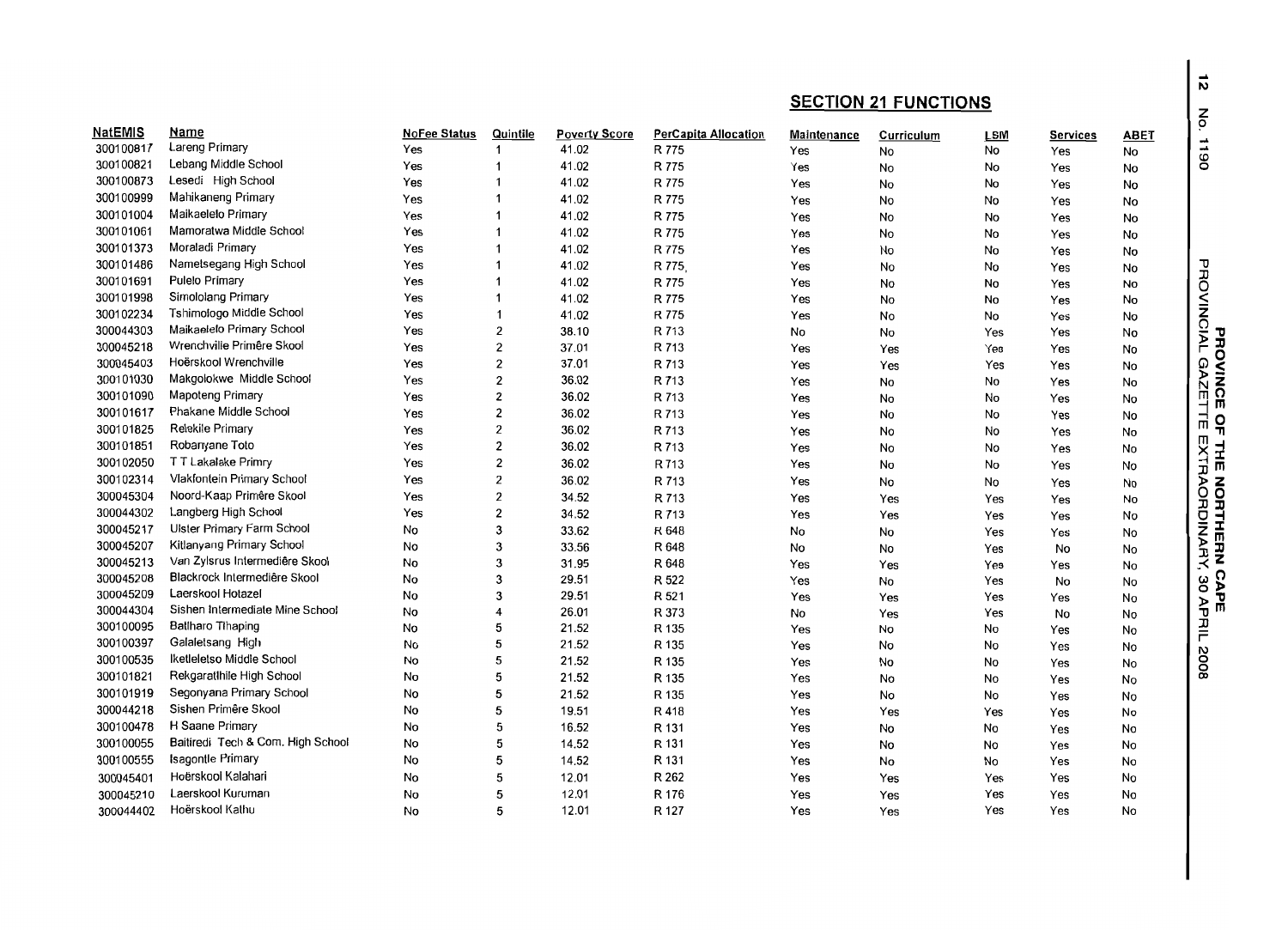| <b>NatEMIS</b> | Name                                | NoFee Status | <u>Quintile</u>         | <b>Poverty Score</b> | <b>PerCapita Allocation</b> | Maintenance | Curriculum | LSM | Services | ABET |                            |
|----------------|-------------------------------------|--------------|-------------------------|----------------------|-----------------------------|-------------|------------|-----|----------|------|----------------------------|
| 300045211      | Laerskool Seodin                    | No           | 5                       | 12.01                | R 274                       | Yes         | Yes        | Yes | Yes      | No   |                            |
| 300044209      | Laerskool Kathu                     | No           | 5                       | 12.01                | R 126                       | Yes         | Yes        | Yes | Yes      | No   |                            |
|                |                                     |              |                         |                      |                             |             |            |     |          |      |                            |
|                |                                     |              |                         |                      |                             |             |            |     |          |      |                            |
| <b>NAMAQUA</b> |                                     |              |                         |                      |                             |             |            |     |          |      |                            |
| 300034209      | Paulshoek Met. Primêre Skool        | Yes          | 1                       | 50.52                | R 775                       | No          | No         | Yes | No       | No   |                            |
| 300032211      | Lepelsfontein RK Primêre Skool      | Yes          |                         | 50.52                | R 775                       | No          | No         | No  | No       | No   | <b>BUITENGEWONE</b>        |
| 300034208      | Nourivier Met. Primêre Skool        | Yes          |                         | 48.52                | R 775                       | No          | No         | Yes | No       | No   |                            |
| 300034207      | Norap Met, Primêre Skool            | Yes          |                         | 48.52                | R 775                       | No          | No         | Yes | No       | No   |                            |
| 300032306      | Leliefontein Intermediate School    | Yes          |                         | 48.51                | R 775                       | No          | No         | Yes | Yes      | No   |                            |
| 300034211      | Verneukpan (VKK) Primary School     | Yes          |                         | 45.53                | R 775                       | No          | No         | Yes | Yes      | No   |                            |
| 300032208      | Spoegrivier Met. Primêre Skool      | Yes          |                         | 45.52                | R 775                       | No          | No         | Yes | No       | No   |                            |
| 300032210      | Tweerivier Metodiste Primêre Skool  | Yes          |                         | 45.52                | R 775                       | No          | No         | Yes | No       | No   | τ                          |
| 300033217      | Reenen (SSKV) Primêre Skool         | Yes          |                         | 43.52                | R 775                       | No          | No         | Yes | No       | No   |                            |
| 300034213      | Welgemoed Morawiese Primêre Skool   | Yes          |                         | 43.52                | R 775                       | No          | No         | No  | No       | No   |                            |
| 300033204      | Elandsvlei (NGK) Primêre Skool      | Yes          |                         | 43.52                | R 775                       | No          | No         | Yes | No       | No   |                            |
| 300032305      | Kharkams Gekombineerde Skool        | Yes          |                         | 43.52                | R 775                       | Yes         | No         | Yes | Yes      | No   | <b>ROVINSIE</b><br>PROVINS |
| 300032202      | Kheis Met. Primêre Skool            | Yes          | 1                       | 43.52                | R 775                       | No          | No         | Yes | No       | No   |                            |
| 300033214      | Middelpos Primêre Skool             | Yes          | 2                       | 38.52                | R 713                       | No          | Yes        | Yes | No       | No   | Ā<br>$\delta$              |
| 300033202      | De Hoop Primêre Skool               | Yes          | 2                       | 38.52                | R 713                       | No          | Yes        | Yes | Yes      | No   | m<br>Ō                     |
| 300033212      | M' Vera SSKV Primêre Skool          | Yes          | 2                       | 38.52                | R 713                       | No          | Yes        | Yes | No       | No   | 증                          |
| 300033203      | Diepdrift Primêre Skool             | Yes          | 2                       | 38.52                | R 713                       | No          | Yes        | Yes | No       | No   | 평                          |
| 300033218      | Rhenosterrivier SSKV Primêre Skool  | Yes          | $\overline{c}$          | 38.52                | R 713                       | No          | No         | Yes | No       |      | ERANT,                     |
| 300033307      | Malherbe Human Intermediêre Skool   | Yes          | $\overline{\mathbf{c}}$ | 36.05                | R 713                       | Yes         | Yes        | Yes | Yes      | No   | КААР                       |
| 300033301      | Fraserburg Gekombineerde Skool      | Yes          | $\overline{\mathbf{2}}$ | 36.02                | R 713                       | Yes         | Yes        | Yes | Yes      | No   |                            |
| 300033208      | Kootjieskolk Primêre Skool          | Yes          | $\overline{\mathbf{2}}$ | 36.01                | R 713                       | No          | No         | Yes | No       | No   | 30                         |
| 300033201      | Andries Rheeder Primêre Skool (NGK) | Yes          | $\overline{2}$          | 36.01                | R 713                       | Yes         |            | Yes |          | No   |                            |
| 300034310      | St. Philomena Intermediêre Skool    | Yes          | 2                       | 35.58                | R 713                       | No          | Yes        | Yes | No       | No   | APRIL                      |
| 300034210      | St. Annes Primêre Skool             | Yes          | $\overline{2}$          | 35.54                | R 713                       |             | No         |     | No       | No   |                            |
| 300033306      | Protea Laerskool                    | Yes          | 2                       | 34.51                |                             | No          | No         | Yes | No       | No   |                            |
| 300033313      | Protea Hoërskool                    | Yes          | $\overline{\mathbf{c}}$ | 34.51                | R 713<br>R 713              | Yes         | Yes        | Yes | Yes      | No   | 8002                       |
| 300034302      | Brandvlei Intermediêre Skool        | Yes          | $\overline{2}$          |                      |                             | Yes         | Yes        | Yes | Yes      | No   |                            |
| 300034205      | Laerskool Brandviei                 |              |                         | 34.02                | R 713                       | No          | Yes        | Yes | No       | No   |                            |
| 300033309      | Roggeveld Intermediate School       | Yes          | 2                       | 34.01                | R 713                       | Yes         | Yes        | Yes | Yes      | No   |                            |
| 300033303      | Sutherland Combined School          | No           | 3                       | 33.51                | R 549                       | Yes         | Yes        | Yes | Yes      | No   |                            |
|                | Vioolsdrif Intermediêre Skool       | No           | 3                       | 33.51                | R 547                       | Yes         | Yes        | Yes | Yes      | No   |                            |
| 300031212      |                                     | No           | 3                       | 33,03                | R 648                       | No          | No         | Yes | No       | No   |                            |
| 300031201      | <b>Bulletrap Primêre Skool</b>      | No           | 3                       | 33.02                | R 648                       | No          | No         | Yes | No       | No   | š                          |
| 300034203      | Goodhouse NGK Primêre Skool         | No           | 3                       | 33.02                | R 576                       | No          | No         | Yes | No       | No   |                            |
| 300031210      | Rooiwal (VGK) Primêre Skool         | No           | 3                       | 33.01                | R 545                       | No          | No         | Yes | No       | No   | $\overrightarrow{=}$       |
| 300031403      | Steinkopf Sekondêre Skool           | No           | 3                       | 33.01                | R 545                       | Yes         | Yes        | Yes | Yes      | No   | 8                          |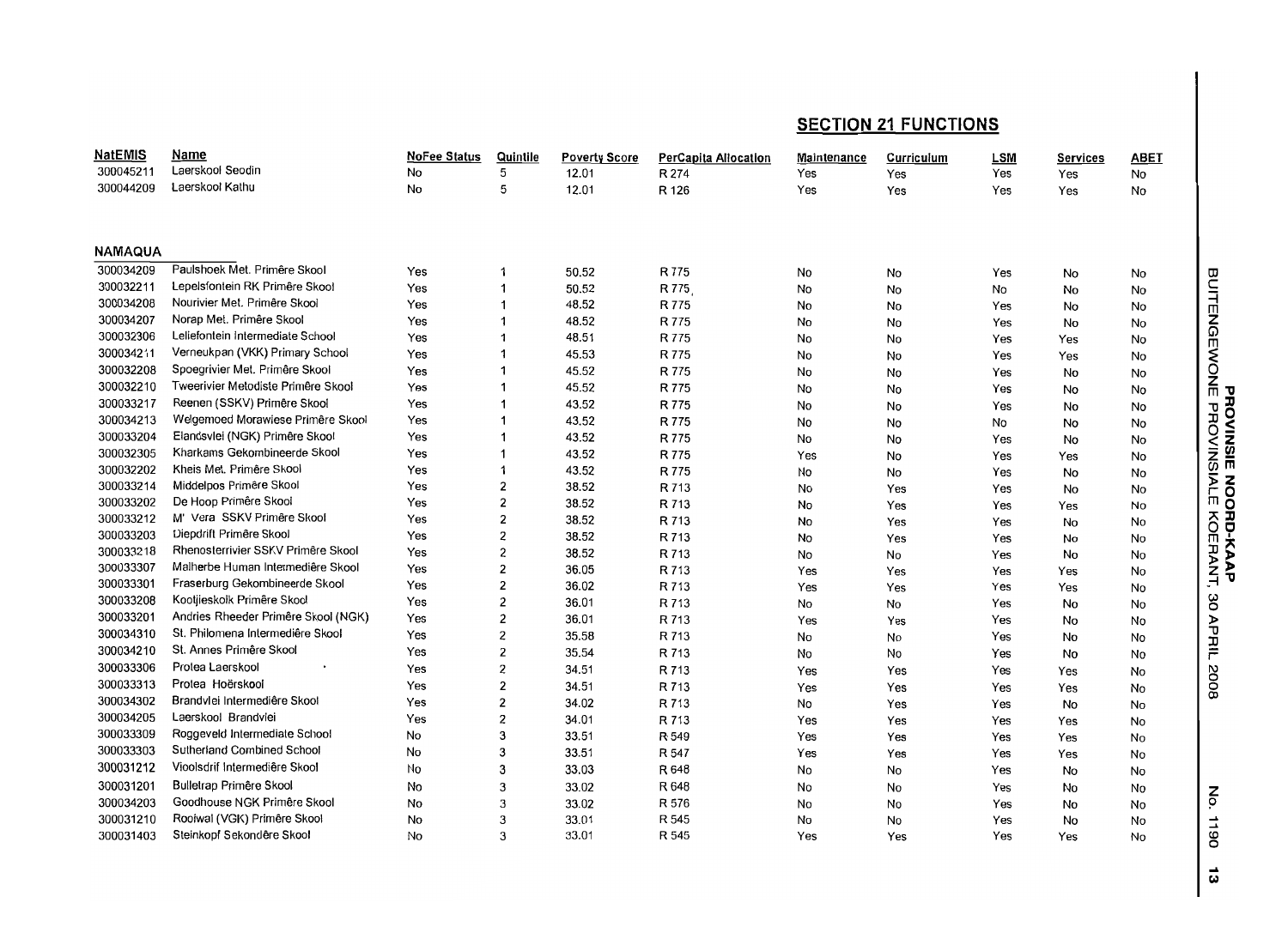| <b>NatEMIS</b> | Name                                   | <b>NoFee Status</b> | Quintile | <b>Poverty Score</b> | PerCapita Allocation | Maintenance | <b>Curriculum</b> | <b>LSM</b> | Services  | <b>ABET</b><br>$\overrightarrow{a}$         |
|----------------|----------------------------------------|---------------------|----------|----------------------|----------------------|-------------|-------------------|------------|-----------|---------------------------------------------|
| 300034308      | Pella (RK) Intermediêre Skool          | No                  | 3        | 31.02                | R 610                | No          | No                | Yes        | <b>No</b> | $\overline{6}$<br>No                        |
| 300034212      | Witbank Primêre Skool                  | No                  | 3        | 29.52                | R 648                | No          | No                | Yes        | No        | No                                          |
| 300034304      | Hoërskool Boesmanland                  | No                  | 3        | 29.51                | R 523                | Yes         | Yes               | Yes        | Yes       | No                                          |
| 300033304      | Hoërskool Williston                    | No                  | 3        | 29.51                | R 522                | Yes         | Yes               | Yes        | Yes       | No                                          |
| 300033308      | Nico Bekker Intermediate School        | No                  | 3        | 29.51                | R 522                | Yes         | Yes               | Yes        | Yes       | No                                          |
| 300033305      | Loeriesfontein Laerskool               | No                  | 3        | 29.02                | R 648                | Yes         | Yes               | Yes        | Yes       | No                                          |
| 300031202      | Concordia Primêre Skool                | No                  | 3        | 29.01                | R 515                | Yes         | Yes               | Yes        | Yes       | No <sup>-</sup>                             |
| 300031401      | Concordia Sekondêre Skool              | No                  | 3        | 29.01                | R 515                | Yes         | Yes               | Yes        | Yes       | τ<br>No                                     |
| 300031205      | Ferdinand Brecher Primary              | No                  | 3        | 29.01                | R 514                | Yes         | Yes               | Yes        | Yes       | <b>ROVINCIAL</b><br>No                      |
| 300033211      | Loeriesfontein Hoërskool               | No                  | 4        | 29.01                | R 377                | Yes         | Yes               | Yes        | Yes       | No                                          |
| 300031211      | Stephen Malherbe Primêre Skool         | No                  |          | 28.51                | R 415                | No          | No                | Yes        | No        | No                                          |
| 300032203      | Klipfontein Met Primêre Skool          | No                  | 4        | 28.02                | R 527                | No          | No                | Yes        | No        | No                                          |
| 300034303      | Francois Visser Primêre Skool          | No                  |          | 27.01                | R 395                | Yes         | No                | Yes        | Yes       | ŏ<br>No                                     |
| 300033401      | Hantam Sekondêre Skool                 | No                  | 4        | 26.51                | R 435                | Yes         | Yes               | Yes        | Yes       | ω<br>No                                     |
| 300033206      | Hantam Primêre Skool                   | No                  |          | 26.51                | R 384                | Yes         | Yes               | Yes        | Yes       | AZE<br><b>INCE</b><br>No                    |
| 300032308      | Port Nolloth Hoërskool                 | No                  |          | 26.51                | R 364                | Yes         | Yes               | Yes        | Yes       | No                                          |
| 300031304      | Port Nolloth (R.K.) Intermediêre Skool | No                  | 4        | 26.51                | R 364                | No          | Yes               | Yes        | No        | Н<br>Ц<br>$\frac{8}{1}$<br>No               |
| 300031209      | Port Nolloth Laerskool                 | No                  |          | 26.51                | R 363                | Yes         | No                | No         | Yes       | No                                          |
| 300032205      | Kamieskroon Primêr                     | No                  |          | 25.52                | R 527                | Yes         | No                | Yes        | Yes       | No                                          |
| 300032201      | Buffelsrivier VGK Primêre Skool        | No                  |          | 25.52                | R 527                | No          | Yes               | Yes        | Yes       | No                                          |
| 300032207      | Soebatsfontein N.G.K. Primêre Skool    | No                  |          | 25.51                | R 437                | No          | No                | Yes        | No        | No                                          |
| 300031207      | Johan Hein Intermediêre Skool          | No                  |          | 24.52                | R 479                | No          | No                | Yes        | No        | No                                          |
| 300031204      | Elizabeth Wimmer Primêre Skool         | No                  |          | 24.52                | R 527                | No          | No                | Yes        | No        | <b>THE NORTHERN</b><br>EXTRAORDINARY,<br>No |
| 300033209      | Laerskool Calvinia                     | No                  |          | 24.51                | R 357                | Yes         | Yes               | Yes        | Yes       | No                                          |
| 300033402      | Hoërskool Calvinia                     | No                  | 4        | 24.51                | R 357                | Yes         | Yes               | Yes        | Yes       | No                                          |
| 300031306      | St. Cyprians Intermediate School       | No                  | 5        | 24.01                | R 310                | Yes         | No                | Yes        | Yes       | No                                          |
| 300034306      | Okiep Laerskool                        | No                  | 5        | 24.01                | R 304                | No          | No                | Yes        | No        | ်<br>၂<br>၁၉<br>၁၀<br>No                    |
| 300031302      | Nababeep Gekombineerde Skool           | No                  | 5        | 24.01                | R 297                | Yes         | Yes               | Yes        | Yes       | <b>APE</b><br>$\mathbf{v}_\mathrm{F}$<br>No |
| 300031305      | Sacred Heart (RK) Intermediêre Skool   | No                  | 5        | 24.01                | R 273                | No          | No                | Yes        | No        | No                                          |
| 300032206      | Marais Gedenk Primêre Skool            | No                  | 5        | 23.51                | R 346                | No          | No                | Yes        | No        | 후<br>No                                     |
| 300032302      | F.J. Smit (NGK) Intermediêre Skool     | No                  | 5        | 23.01                | R 348                | No          | No                | Yes        | Yes       | No                                          |
| 300032303      | J.J. Lambert Primêre Skool             | No                  | 5        | 22.01                | R 527                | Yes         | No                | Yes        | Yes       | 2008<br>No                                  |
| 300033302      | Hoërskool Garies                       | No                  | 5        | 22.01                | R 194                | Yes         | Yes               | Yes        | Yes       | No                                          |
| 300032402      | SA Van Wyk High School                 | No                  | 5        | 19.01                | R 353                | Yes         | Yes               | Yes        | Yes       | No                                          |
| 300032301      | Dr. Izak van Niekerk Primêre Skool     | No                  | 5        | 19.01                | R 340                | Yes         | Yes               | Yes        | Yes       | No                                          |
| 300032307      | Matjieskloof RK Primêre Skool          | No                  | 5        | 18.02                | R 527                | No          | Yes               | Yes        | No        | No                                          |
| 300034309      | Okiep Hoër Skool                       | No                  | 5        | 18.01                | R 307                | Yes         | Yes               | Yes        | Yes       | No                                          |
| 300032209      | Springbok Primêre Skool                | No                  | 5        | 18.01                | R 132                | Yes         | Yes               | Yes        | Yes       | No                                          |
| 300031203      | Dryfsand Intermediêre Skool            | No                  | 5        | 17.01                | R 295                | No          | No                | Yes        | No        | No                                          |
| 300031402      | Hoërskool Alexanderbaai                | No                  | 5        | 17.01                | R 139                | Yes         | Yes               | Yes        | Yes       | No                                          |
| 300031208      | Laerskool Gaffie Maree                 | No                  | 5        | 17.01                | R 131                | Yes         | Yes               | Yes        | Yes       | No                                          |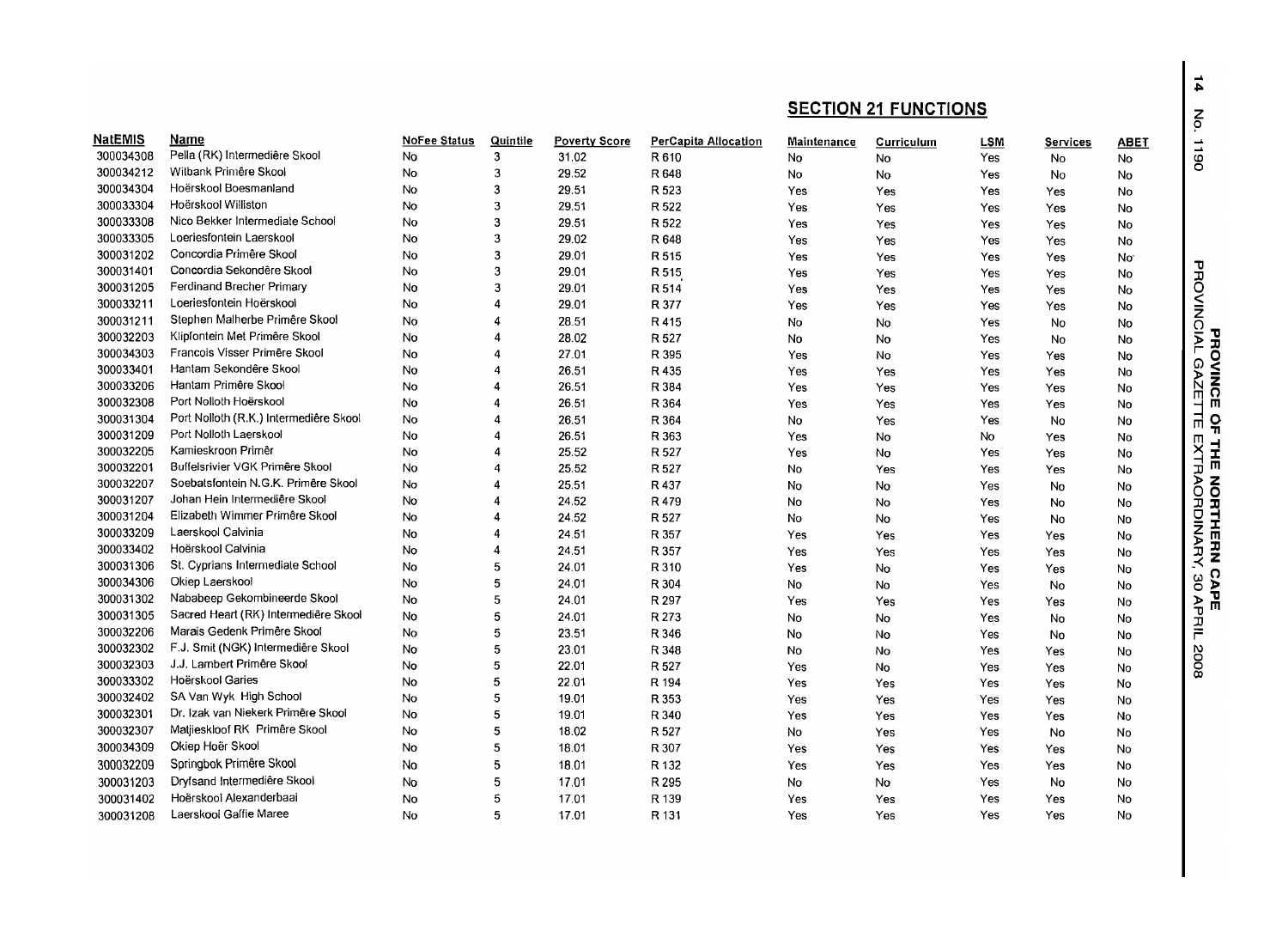| <b>NatEMIS</b>        | Name                                         | <b>NoFee Status</b> | Quintile       | <b>Poverty Score</b> | <b>PerCapita Allocation</b> | Maintenance    | Curriculum     | <b>LSM</b> | <b>Services</b> | <b>ABET</b>                            |
|-----------------------|----------------------------------------------|---------------------|----------------|----------------------|-----------------------------|----------------|----------------|------------|-----------------|----------------------------------------|
| 300034301             | Aggeneys Laerskool                           | No                  | 5              | 14.51                | R 151                       | No             | Yes            | Yes        | No              | <b>No</b>                              |
| 300034206             | Hoërskool Aggeneys                           | No                  | 5              | 14.51                | R 148                       | Yes            | <b>Yes</b>     | Yes        | Yes             | <b>No</b>                              |
| 300034201             | Carolusberg Primêre Skool                    | No                  | 5              | 12.01                | R 213                       | Yes            | <b>No</b>      | <b>No</b>  | Yes             | No                                     |
| 300032401             | Hoërskool Namakwaland                        | <b>No</b>           | 5              | 12.01                | R 127                       | Yes            | Yes            | Yes        | Yes             | <b>No</b>                              |
|                       |                                              |                     |                |                      |                             |                |                |            |                 |                                        |
|                       |                                              |                     |                |                      |                             |                |                |            |                 |                                        |
| <b>PIXLEY KA SEME</b> |                                              |                     |                |                      |                             |                |                |            |                 | <b>BUITENGEWONE</b><br>BUITENGEWONE    |
| 300023302             | Colesberg Gekombineerde Skool                | No                  | $\mathbf{1}$   | 44.01                | R 557                       | Yes            | Yes            | Yes        | Yes             | No                                     |
| 300023209             | Norvalspont Intermediate School              | Yes                 | $\mathbf{1}$   | 43.89                | R 775                       | Yes            | Yes            | Yes        | Yes             | No                                     |
| 300016220             | Schmidtsdrift Bathlaping Primary School      | Yes                 | $\overline{1}$ | 43.63                | R 775                       | No             | No             | No         | No              | No                                     |
| 300023206             | Groenkloof Primêre Skool                     | Yes                 | $\mathbf{1}$   | 43.55                | R 775                       | No             | N <sub>o</sub> | Yes        | No              | No                                     |
| 300023217             | Vlugfontein Intermediêre Skool               | Yes                 | $\overline{1}$ | 43.55                | R 775                       | No             | No             | Yes        | Yes             | No                                     |
| 300023218             | Yardley Primary School                       | <b>Yes</b>          | $\mathbf 1$    | 43.53                | R 775                       | No             | N <sub>o</sub> | Yes        | No              | No                                     |
| 300023306             | Umthombo Wolwazi Intermediate Farm SchoolYes |                     | $\overline{1}$ | 43.52                | R 775                       | Yes            | Yes            | Yes        | Yes             | No                                     |
| 300023280             | Ikhwezi Lokusa Primary School                | Yes                 | $\overline{1}$ | 41.53                | R 775                       | Yes            | No             | Yes        | Yes             | No                                     |
| 300015208             | Vaallus (NGK) Primêre Skool                  | Yes                 | $\mathbf{1}$   | 41.53                | R 775                       | No             | Yes            | Yes        | Yes             | No                                     |
| 300015202             | Ikageng Primêre Skool                        | Yes                 | $\mathbf{1}$   | 41.19                | R 775                       | Yes            | Yes            | Yes        | Yes             | No                                     |
| 300011216             | Belmont Primêre Skool                        | Yes                 | $\overline{1}$ | 41.16                | R 775                       | No             | No             | Yes        | No              | <b>ROVINSIE</b><br>PROVINSI<br>No      |
| 300011211             | Salt Lake Primary School                     | Yes                 | $\overline{1}$ | 41.14                | R 775                       | No             | Yes            | Yes        | No              | No                                     |
| 300017209             | Rivermead Primary School                     | Yes                 | $\overline{1}$ | 41.13                | R 775                       | No             | No             | Yes        | No              | <b>NOOD</b><br>No                      |
| 300021305             | Philipstown Primary School                   | Yes                 | $\mathbf{1}$   | 41.11                | R 775                       | Yes            | Yes            | Yes        | Yes             | No                                     |
| 300011210             | Plooysburg Intermediêre Skool                | Yes                 | $\overline{1}$ | 41.08                | R 775                       | Yes            | No             | Yes        | Yes             | 중호<br>No                               |
| 300011212             | Scholtzfontein Primêre Skool                 | Yes                 | $\mathbf{1}$   | 41.08                | R 775                       | No             | Yes            | Yes        | No              | <b>JERANT,</b><br>No                   |
| 300013204             | Grange Primêre Skool                         | Yes                 | $\overline{1}$ | 41.06                | R 775                       | No             | Yes            | Yes        | No              | No                                     |
| 300021203             | Hayes Primêre Skool                          | Yes                 | $\mathbf 1$    | 41.03                | R 775                       | No             | No             | No         | No              | No                                     |
| 300016207             | Kelemogile Primary school                    | Yes                 | $\overline{1}$ | 41.03                | R 775                       | No             | No             | Yes        | Yes             | 80<br>No                               |
| 300022209             | Redlands Primêre Skool                       | Yes                 | $\mathbf{1}$   | 41.03                | R 775                       | No             | No             | Yes        | No              | No                                     |
| 300043215             | Volop Intermediate School                    | Yes                 | $\mathbf{1}$   | 41.03                | R 775                       | Yes            | Yes            | Yes        | Yes             | No                                     |
| 300022210             | Saamstaan Primêre Skool                      | Yes                 |                | 41.03                | R 775                       | No             | No             | Yes        | No              | APRIL<br>No                            |
| 300021402             | Petrusville High School                      | Yes                 | 1              | 41.02                | R 775                       | No             | No             | Yes        | Yes             | No                                     |
| 300021211             | St. John's (R.C) Primary School              | Yes                 | $\overline{1}$ | 41.01                | R 775                       | No             | Yes            | Yes        | No              | 8002<br>No                             |
| 300021208             | Phillipstown Hoërskool                       | Yes                 | $\overline{1}$ | 41.01                | R 775                       | No             | No             | Yes        | Yes             | No                                     |
| 300022204             | Modderfontein Primêre Skool                  | Yes                 | $\mathbf{1}$   | 41.01                | R 775                       | No             | No             | Yes        | No              | No                                     |
| 300021307             | Visisani Primary School                      | Yes                 | $\overline{1}$ | 39.04                | R 775                       | Yes            | Yes            | Yes        | Yes             | No                                     |
| 300021204             | Kareeville Primêre Skool                     | Yes                 | $\mathbf{2}$   | 39.01                | R 713                       | Yes            | No             | Yes        | Yes             | No                                     |
| 300011208             | Olierivier Marianete Primêre Skool           | Yes                 | $\mathbf 2$    | 38.71                | R 713                       | No             | No             | Yes        | No              | No                                     |
| 300024214             | Merriman Primêre Skool                       | Yes                 | $\overline{c}$ | 38.59                | R 713                       | No             | No             | Yes        | No              | No                                     |
| 300024216             | Patrysfontein Primêre Skool                  | Yes                 | $\overline{2}$ | 38.56                | R 713                       | No             | No             | Yes        | No              | $\xi$<br>No                            |
| 300016202             | Anderson Primêre Skool                       | <b>Yes</b>          | $\mathbf{2}$   | 38.55                | R 713                       | Yes            | N <sub>o</sub> | Yes        | Yes             | No                                     |
| 300024213             | Melton Wold Primêre Skool                    | Yes.                | $\overline{2}$ | 38.54                | R 713                       | N <sub>o</sub> | Yes            | Yes        | No              | $\overrightarrow{=}$<br>No<br>$\omega$ |

 $\sim$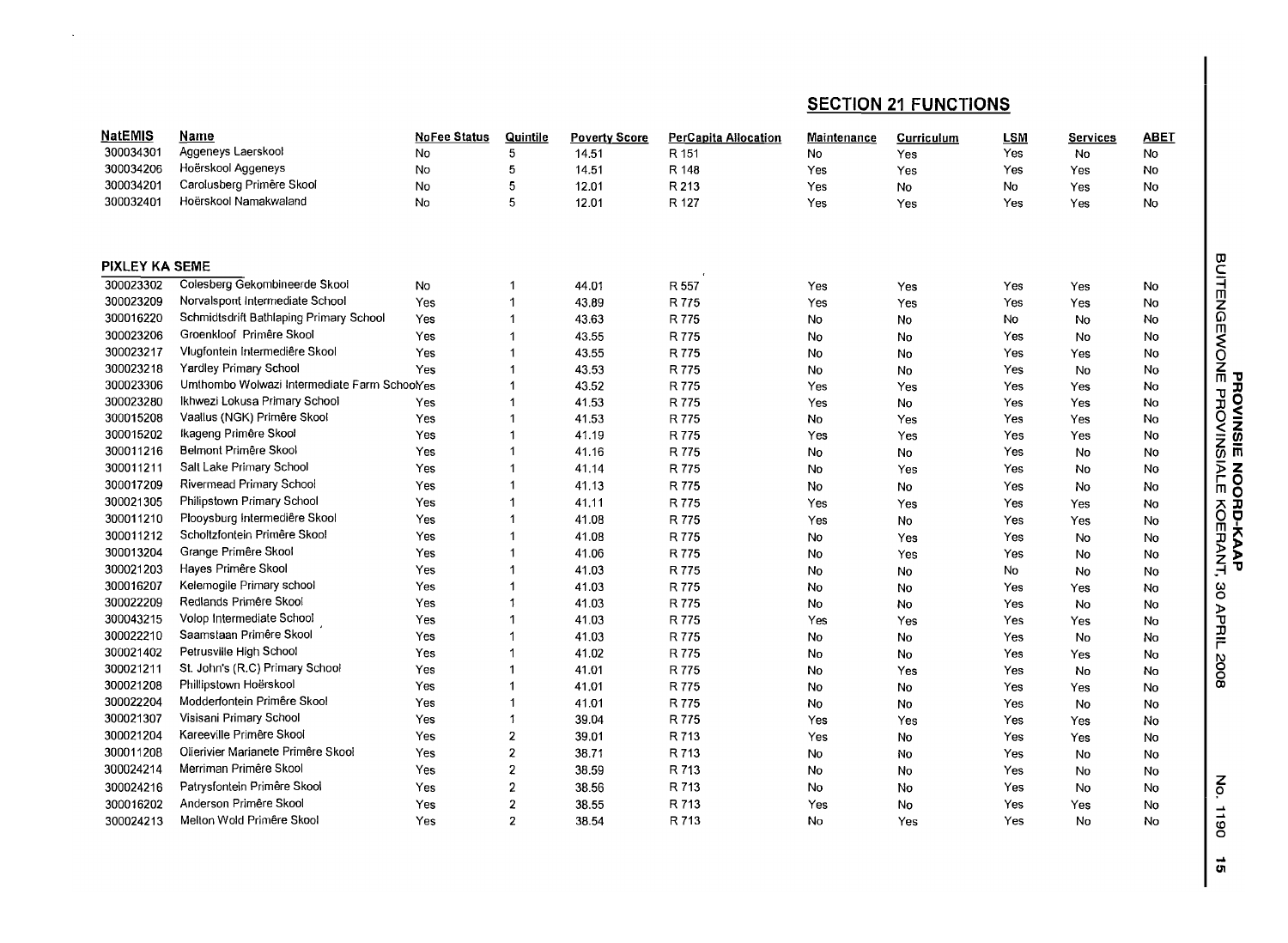|                |                                  |                     |                         |                      |                      |                    |            |            |          |      | ð.                      |
|----------------|----------------------------------|---------------------|-------------------------|----------------------|----------------------|--------------------|------------|------------|----------|------|-------------------------|
| <b>NatEMIS</b> | Name                             | <b>NoFee Status</b> | Quintile                | <b>Poverty Score</b> | PerCapita Allocation | <b>Maintenance</b> | Curriculum | <b>LSM</b> | Services | ABET | $\vec{=}$               |
| 300024215      | Pampoenpoort Primêre Skool       | Yes                 | 2                       | 38.54                | R 713                | No                 | No         | Yes        | No       | No   | 80                      |
| 300024203      | Delta Intermediêre Skool         | Yes                 | 2                       | 38.53                | R 713                | No                 | No         | Yes        | Yes      | No   |                         |
| 300024301      | Bennie Groenewald Primêre Skool  | Yes                 | 2                       | 38.53                | R 713                | Yes                | Yes        | Yes        | Yes      | No   |                         |
| 300024207      | J.J. Booysen Primêre Skool       | Yes                 | 2                       | 38.53                | R 713                | Yes                | Yes        | Yes        | Yes      | No   |                         |
| 300021304      | Petrusville Primêre Skool        | Yes                 | 2                       | 38.53                | R 713                | No                 | No         | No         | Yes      | No   |                         |
| 300022307      | Strydenburg Gekombineerde Skool  | Yes                 | 2                       | 38.52                | R 713                | Yes                | Yes        | Yes        | Yes      | No   |                         |
| 300016401      | Karrikama Hoërskool              | Yes                 | $\overline{2}$          | 38.52                | R 713                | Yes                | Yes        | Yes        | Yes      | No   |                         |
| 300023403      | Umso High School                 | Yes                 | 2                       | 38.52                | R 713                | Yes                | Yes        | Yes        | Yes      | No   | ᠊ᠣ                      |
| 300024209      | John Rossouw Primêre Skool       | Yes                 | 2                       | 38.51                | R 713                | Yes                | Yes        | Yes        | Yes      | No   |                         |
| 300016301      | Griguatown Intermediate School   | Yes                 | $\overline{\mathbf{c}}$ | 38.51                | R 713                | Yes                | Yes        | Yes        | Yes      | No   |                         |
| 300022309      | Van Wyksvlei Intermediêre Skool  | Yes                 | $\overline{2}$          | 36.76                | R 713                | Yes                | Yes        | Yes        | Yes      | No   |                         |
| 300021201      | Alpha Primêre Skool              | Yes                 | $\overline{2}$          | 36.52                | R 713                | Yes                | No         | Yes        | Yes      | No   | <b>ROVINGIAL</b><br>ֈֈֈ |
| 300021405      | Veritas Sekondêre Skool          | Yes                 | 2                       | 36.51                | R 713                | Yes                | No         | Yes        | Yes      | No   |                         |
| 300024307      | Victoria-Wes Intermediêre Skool  | Yes                 | 2                       | 36.51                | R 713                | Yes                | No         | Yes        | Yes      | No   | <b>GAZ</b>              |
| 300021404      | Orion Sekondêre Skool            | Yes                 | 2                       | 36.51                | R 713                | Yes                | Yes        | Yes        | Yes      | No   | <b>NINC</b>             |
| 300023402      | Phakamisani High School          | Yes                 | 2                       | 36.32                | R 713                | No                 | Yes        | Yes        | Yes      | No   | m<br>п                  |
| 300023210      | Hanover Primary School           | Yes                 | $\overline{c}$          | 36.15                | R 713                | Yes                | No         | Yes        | Yes      | No   | 윾<br>т                  |
| 300011205      | Katlani (NGK) Primêre Skool      | Yes                 | $\overline{2}$          | 36.11                | R 713                | No                 | No         | Yes        | No       | No   | т                       |
| 300024206      | Hutchinson Primêre Skool         | Yes                 | 2                       | 36.07                | R 713                | No                 | No         | Yes        | No       | No   | 냪                       |
| 300016201      | Aalwyn Intermediêre Skool        | Yes                 | 2                       | 36.06                | R 713                | No                 | Yes        | Yes        | Yes      | No   | ХTR                     |
| 300011202      | Bucklands (NGK) Primêre Skool    | Yes                 | 2                       | 36.05                | R 713                | No                 | No         | Yes        | No       | No   | <b>AORDINARY</b>        |
| 300024221      | Van der Waltspoort Primêre Skool | Yes                 | 2                       | 36.03                | R 713                | No                 | No         | Yes        | No       | No   |                         |
| 300024202      | Carel van Zyl Primêre Skool      | Yes                 | 2                       | 36.02                | R 713                | Yes                | Yes        | Yes        | Yes      | No   |                         |
| 300024204      | Dombietersfontein Primêre Skool  | Yes                 | $\overline{c}$          | 36.02                | R 713                | No                 | Yes        | Yes        | No       | No   |                         |
| 300024304      | Victoria-Wes Gekombineerde Skool | Yes                 | 2                       | 36.02                | R 713                | Yes                | Yes        | Yes        | Yes      | No   | <b>NORTHERN</b>         |
| 300022303      | Hoërskool Theron                 | Yes                 | 2                       | 36.01                | R 713                | Yes                | Yes        | Yes        | Yes      | No   | Ω                       |
| 300022304      | Luvuyo Primary School            | Yes                 | $\overline{2}$          | 36.01                | R 713                | Yes                | Yes        | Yes        | Yes      | No   | ဖွ                      |
| 300011404      | Bongani Secondary School         | Yes                 | 2                       | 36.01                | R 713                | Yes                | Yes        | Yes        | Yes      | No   | 오모트<br>₹                |
| 300011301      | Bongani Primary School           | Yes                 | $\overline{2}$          | 36.01                | R 713                | Yes                | Yes        | Yes        | Yes      | No   |                         |
| 300025301      | Breipaal Intermediate            | Yes                 | 2                       | 35.03                | R 713                | No                 | No         | No         | No       | No   | 흑                       |
| 300021205      | Keurtjiekloof Primêre Skool      | Yes                 | 2                       | 34.51                | R 713                | No                 | No         | No         | Yes      | No   |                         |
| 300023301      | Eureka Primêre Skool             | Yes                 | $\overline{\mathbf{2}}$ | 34.03                | R 713                | Yes                | No         | Yes        | Yes      | No   | 8002                    |
| 300023401      | Enoch Mthetho Secondary School   | Yes                 | $\overline{\mathbf{2}}$ | 34.03                | R 713                | Yes                | No         | Yes        | Yes      | No   |                         |
| 300023303      | Noupoort Gekombineerde Skool     | No                  | 3                       | 34.01                | R 558                | Yes                | Yes        | Yes        | Yes      | No   |                         |
| 300011214      | Vaal-Oranje Primêre Skool        | No                  | 3                       | 34.01                | R 558                | Yes                | Yes        | Yes        | Yes      | No   |                         |
| 300011302      | Weslaan Intermediêre Skool       | No                  | 3                       | 34.01                | R 556                | Yes                | Yes        | Yes        | Yes      | No   |                         |
| 300021306      | Philipvale Primary School        | No                  | 3                       | 33.59                | R 678                | Yes                | No         | Yes        | Yes      | No   |                         |
| 300021206      | Klein Brulfontein Primêre Skool  | No                  | 3                       | 33.55                | R 648                | No                 | No         | Yes        | No       | No   |                         |
| 300024303      | Hoërskool Richmond               | No                  | 3                       | 33.53                | R 648                | Yes                | Yes        | Yes        | Yes      | No   |                         |
| 300024306      | Van Rensburg Primêre Skool       | No                  | 3                       | 32.02                | R 648                | Yes                | Yes        | Yes        | Yes      | No   |                         |
| 300022208      | R.D. Williams Primary School     | No                  | 3                       | 32.01                | R 648                | Yes                | Yes        | Yes        | Yes      | No   |                         |

... ell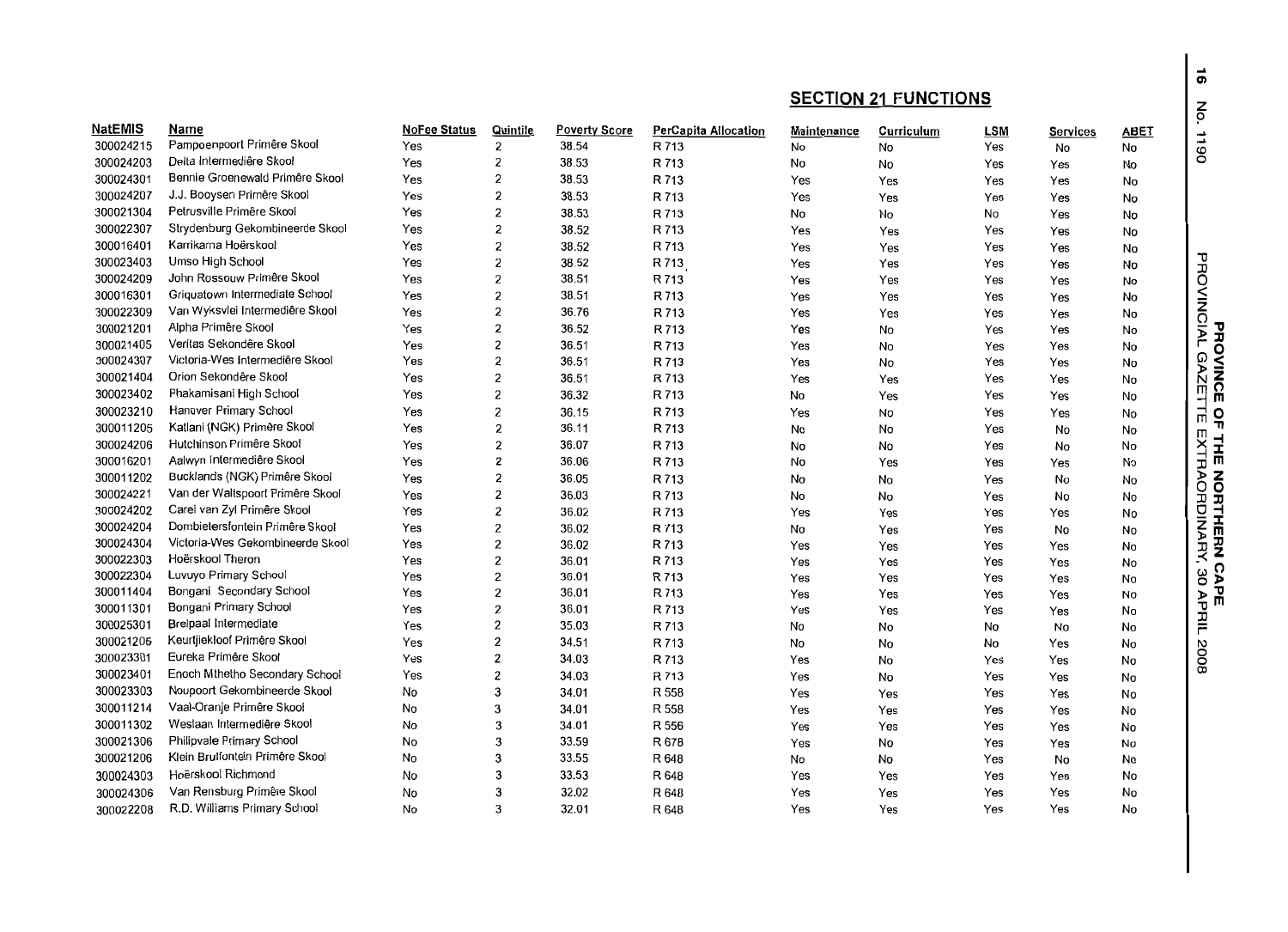| <b>NatEMIS</b> | Name                              | <b>NoFee Status</b> | Quintile | <b>Poverty Score</b> | <b>PerCapita Allocation</b> | Maintenance | Curriculum | <b>LSM</b> | Services | <b>ABET</b> |                                     |
|----------------|-----------------------------------|---------------------|----------|----------------------|-----------------------------|-------------|------------|------------|----------|-------------|-------------------------------------|
| 300022203      | J.J. Dreyer Primêre Skool         | No                  | 3        | 32.01                | R 541                       | Yes         | Yes        | Yes        | Yes      | No          |                                     |
| 300011305      | Douglas Gekombineerde Skool       | No                  | 3        | 32.01                | R 539                       | Yes         | Yes        | Yes        | Yes      | No          |                                     |
| 300023215      | S.S. Madikane Primary School      | No                  | 3        | 31.52                | R 648                       | Yes         | No         | Yes        | Yes      | No          |                                     |
| 300023203      | Colesberg Public Primary School   | No                  | 3        | 31.52                | R610                        | Yes         | No         | Yes        | Yes      | No          |                                     |
| 300023304      | Lowryville Intermediêre Skool     | No                  | 3        | 31.51                | R 534                       | Yes         | No         | Yes        | Yes      | No          |                                     |
| 300024305      | Ikhaya Primary School             | No                  | 3        | 31.06                | R 648                       | Yes         | Yes        | Yes        | Yes      | No          |                                     |
| 300022306      | Sonskyn Intermediate School       | No                  | 3        | 31.02                | R 648                       | Yes         | No         | Yes        | Yes      | No          |                                     |
| 300022308      | Vukasizwe Primary School          | No                  | 3        | 31.02                | R 605                       | Yes         | No         | Yes        | Yes      | No          | BUITENGEWONE<br>P                   |
| 300022214      | Oranje Diamant Primêre Skool      | No                  | 3        | 31.02                | R 648                       | Yes         | Yes        | Yes        | Yes      | No          |                                     |
| 300022305      | Hoërskool Steynville              | No                  | 3        | 31.01                | R 528                       | Yes         | Yes        | Yes        | Yes      | No          |                                     |
| 300021213      | Zingisani Primary School          | No                  | 3        | 29.01                | R 648                       | Yes         | No         | Yes        | Yes      | No          |                                     |
| 300021202      | Emthanjeni Public Primary School  | No                  | 3        | 29.01                | R 536                       | Yes         | Yes        | Yes        | Yes      | No          |                                     |
| 300021403      | Monwabisi Senior Secondary School | No                  | 4        | 29.01                | R 391                       | Yes         | Yes        | Yes        | Yes      | No          |                                     |
| 300022402      | Gariep High School                | No                  | 4        | 29.01                | R 434                       | Yes         | Yes        | Yes        | Yes      | No          |                                     |
| 300022201      | Betel (NGK) Primêre Skool         | No                  |          | 28.53                | R 527                       | No          | No         | Yes        | No       | No          |                                     |
| 300022205      | Oranjerivierstasie Primêre Skool  | No                  | 4        | 28.52                | R 527                       | No          | No         | Yes        | No       | No          | <b>ROVINSIE NOO<br/>PROVINSIALE</b> |
| 300021207      | Laerskool De Aar                  | No                  | 4        | 28.01                | R 372                       | Yes         | Yes        | Yes        | Yes      | No          |                                     |
| 300021212      | Willie Theron Primêre Skool       | No                  | 4        | 26.01                | R 555                       | Yes         | No         | Yes        | Yes      | No          |                                     |
| 300022301      | Hopetown Gekombineerde Skool      | No                  | 4        | 24.51                | R 358                       | Yes         | Yes        | Yes        | Yes      | No          |                                     |
| 300043307      | Môreson Intermediêre Skool        | No                  | 4        | 24.12                | R 527                       | Yes         | No         | Yes        | Yes      | No          |                                     |
| 300022202      | Bloukrans Primêre Skool           | No                  | 5        | 24.01                | R 405                       | No          | No         | Yes        | No       | No          |                                     |
| 300022206      | Prieska Primêre Skool             | No                  | 5        | 24.01                | R 259                       | Yes         | No         | Yes        | Yes      | No          |                                     |
| 300022302      | Prieska Gekombineerde Skool       | No                  | 5        | 24.01                | R 130                       | Yes         | Yes        | Yes        | Yes      | No          |                                     |
| 300024302      | Carnarvon Gekombineerde Skool     | No                  | 5        | 21.51                | R 555                       | Yes         | Yes        | Yes        | Yes      | No          |                                     |
| 300021101      | De Aar Junior Primêre Skool       | No                  | 5        | 12.01                | R 128                       | Yes         | Yes        | Yes        | Yes      | No          |                                     |
| 300021401      | Hoërskool De Aar                  | No                  | 5        | 12.01                | R 304                       | Yes         | Yes        | Yes        | Yes      | No          | <b>JRD-KAAP<br/>KOERANT,</b>        |
|                |                                   |                     |          |                      |                             |             |            |            |          |             | 80                                  |
|                |                                   |                     |          |                      |                             |             |            |            |          |             | ٩P                                  |
| <b>SIYANDA</b> |                                   |                     |          |                      |                             |             |            |            |          |             | 흑                                   |
| 300041207      | Klein Mier (VGK) Primêre Skool    | Yes                 | -1       | 45.56                | R 775                       | Yes         | No         | Yes        | Yes      | No          |                                     |
| 300041138      | Philandersbron Primary            | Yes                 |          | 45.56                | R 775                       | Yes         | Yes        | Yes        | Yes      | No          | 8002                                |
| 300041301      | Rietfontein Gekombineerde Skool   | Yes                 | -1       | 45.55                | R 775                       | Yes         | Yes        | Yes        | Yes      | No          |                                     |
| 300041204      | Groot Mier (VGK) Primêre Skool    | Yes                 |          | 45.55                | R 775                       | No          | Yes        | Yes        | Yes      | No          |                                     |
| 300041219      | Vredesvallei Primêre Skool        | Yes                 | -1       | 45.54                | R 775                       | No          | Yes        | Yes        | No       | No          |                                     |
| 300041218      | Welkom Primêre Skool              | Yes                 |          | 45.54                | R 775                       | No          | No         | Yes        | No       | No          |                                     |
| 300041205      | J.J. Adams Intermediate School    | Yes                 |          | 45.52                | R 775                       | Yes         | Yes        | Yes        | Yes      | No          |                                     |
| 300041211      | Loubos (VGK) Primêre Skool        | Yes                 |          | 41.53                | R 775                       | No          | Yes        | Yes        | Yes      | No          |                                     |
| 300044212      | Laerskool Saambou                 | Yes                 |          | 41.07                | R 775                       | Yes         | Yes        | Yes        | Yes      | No          | ξó                                  |
| 300041216      | Swartkopsdam VKK Primêre Skool    | Yes                 |          | 41.05                | R 775                       | No          | Yes        | Yes        | No       | No          | $\overline{\phantom{a}}$            |
| 300043302      | Grootdrink Intermediate School    | Yes                 |          | 41.05                | R 775                       | Yes         | No         | No         | Yes      | No          | ∸<br>6                              |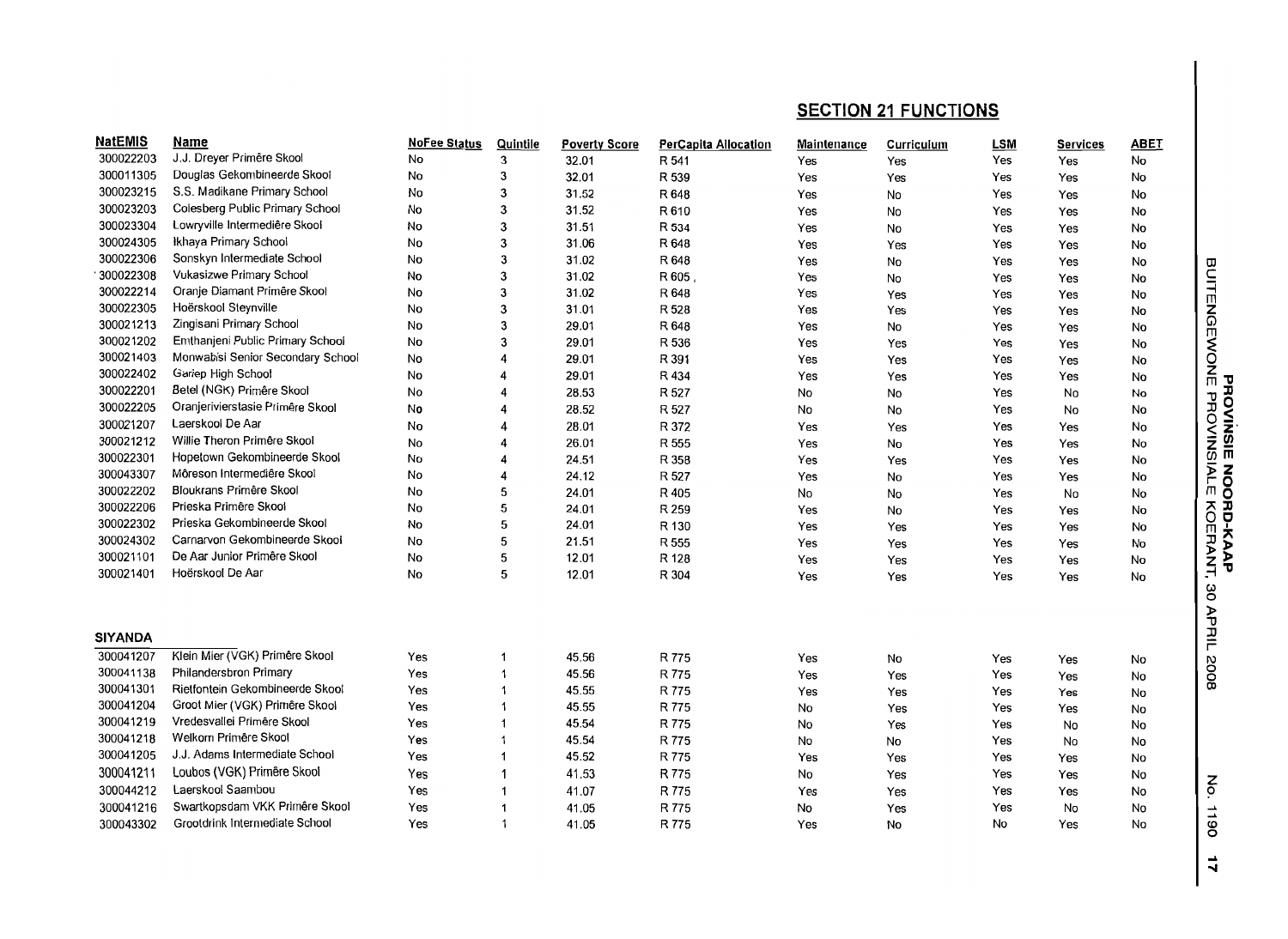|                |                                       |                     |                         |                      |                             |             | <b>SECTION 21 FUNCTIONS</b> |     |                 |             |  |  |  |
|----------------|---------------------------------------|---------------------|-------------------------|----------------------|-----------------------------|-------------|-----------------------------|-----|-----------------|-------------|--|--|--|
| <b>NatEMIS</b> | Name                                  | <b>NoFee Status</b> | Quintile                | <b>Poverty Score</b> | <b>PerCapita Allocation</b> | Maintenance | Curriculum                  | LSM | <b>Services</b> | <b>ABET</b> |  |  |  |
| 300042215      | Riemvasmaak Primêre Skool             | Yes                 | $\mathbf{1}$            | 41.04                | R 775                       | No          | Yes                         | Yes | No              | No          |  |  |  |
| 300041201      | Boplaas Primêre Skool                 | Yes                 | 1                       | 41.04                | R 775                       | Yes         | No                          | No  | Yes             | No          |  |  |  |
| 300043216      | Laerskool Wilgenhoutsdrif             | Yes                 | 1                       | 41.01                | R 775                       | Yes         | Yes                         | Yes | Yes             | No          |  |  |  |
| 300043217      | Lukhanyiso Primary School             | Yes                 | $\blacktriangleleft$    | 41.01                | R 775                       | Yes         | No                          | Yes | Yes             | No          |  |  |  |
| 300042402      | Paballelo High School                 | Yes                 | 1                       | 41.01                | R 775                       | Yes         | Yes                         | Yes | Yes             | No          |  |  |  |
| 300043208      | Gariepwater Primêre Skool             | Yes                 | $\mathbf 1$             | 40.56                | R 775                       | No          | No                          | No  | Yes             | No          |  |  |  |
| 300043304      | Karos Intermediate School             | Yes                 | 2                       | 38.58                | R 713                       | Yes         | No                          | Yes | Yes             | No          |  |  |  |
| 300043305      | Leerkrans Intermediate School         | Yes                 | 2                       | 38.57                | R 713                       | Yes         | No                          | Yes | Yes             | No          |  |  |  |
| 300042219      | Vaalkoppies (NGK) Primêre Skool       | Yes                 | 2                       | 38.52                | R 713                       | No          | Yes                         | Yes | Yes             | No          |  |  |  |
| 300043309      | JG Jansen Intermediêre Skool          | Yes                 | 2                       | 38.05                | R 713                       | Yes         | Yes                         | Yes | Yes             | No          |  |  |  |
| 300043229      | Uitsig Primêre Skool                  | Yes                 | 2                       | 38.04                | R 713                       | No          | Yes                         | Yes | No              | No          |  |  |  |
| 300043227      | <b>Topline Primary School</b>         | Yes                 | 2                       | 38.03                | R 713                       | Yes         | Yes                         | Yes | Yes             | No          |  |  |  |
| 300043209      | Kalkwerf Primêre Skool                | Yes                 | 2                       | 38.01                | R 713                       | Yes         | No                          | Yes | No              | No          |  |  |  |
| 300043301      | Brandboom Intermediate School         | Yes                 | 2                       | 36.54                | R 713                       | Yes         | Yes                         | Yes | Yes             | No          |  |  |  |
| 300042203      | Laerskool Curriescamp                 | Yes                 | 2                       | 36.05                | R 713                       | No          | Yes                         | Yes | No              | No          |  |  |  |
| 300042210      | Loxtonvale Primêre Skool              | Yes                 | 2                       | 36.04                | R 713                       | No          | Yes                         | Yes | Yes             | No          |  |  |  |
| 300042307      | St. Maria Goretti (RC) Primary School | Yes                 | 2                       | 36.03                | R 713                       | No          | No                          | Yes | Yes             | No          |  |  |  |
| 300042217      | Soverby Primêre Skool                 | Yes                 | 2                       | 36.03                | R 713                       | No          | Yes                         | Yes | Yes             | No          |  |  |  |
| 300042201      | Bloemsmond Primêre Skool              | Yes                 | 2                       | 36.03                | R 713                       | No          | Yes                         | Yes | Yes             | No          |  |  |  |
| 300042212      | McTaggartskamp (RK) Primêre Skool     | Yes                 | 2                       | 36.02                | R 713                       | No          | No                          | Yes | No              | No          |  |  |  |
| 300043202      | Assumpta (RK) Primêre Skool           | Yes                 | $\overline{2}$          | 36.02                | R 713                       | No          | No                          | Yes | No              | No          |  |  |  |
| 300042220      | Vorster Eiland Primêre Skool          | Yes                 | $\overline{c}$          | 36.02                | R 713                       | Yes         | Yes                         | Yes | Yes             | No          |  |  |  |
| 300043212      | Augrabies Intermediate School         | Yes                 | $\overline{\mathbf{c}}$ | 36.02                | R 713                       | Yes         | Yes                         | Yes | Yes             | No          |  |  |  |
| 300042302      | Friersdale (RK) Intermediate School   | Yes                 | $\overline{\mathbf{c}}$ | 36.02                | R 713                       | No          | Yes                         | Yes | No              | No          |  |  |  |
| 300042301      | Blaauwskop (R.C) Intermediate School  | Yes                 | 2                       | 36.02                | R 713                       | No          | No                          | Yes | Yes             | No          |  |  |  |
| 300041215      | Vela-Langa Primary School             | Yes                 | $\overline{2}$          | 36.01                | R 713                       | Yes         | Yes                         | Yes | Yes             | No          |  |  |  |
| 300045301      | Daniëlskuil Intermediate School       | Yes                 | $\overline{2}$          | 35.02                | R 713                       | Yes         | No                          | Yes | Yes             | No          |  |  |  |
| 300044220      | Re Fentse Primary School              | Yes                 | 2                       | 34.13                | R 713                       | No          | No                          | No  | No              | No          |  |  |  |
| 300044221      | Agang Thuto Primary School            | Yes                 | 2                       | 34.03                | R 713                       | No          | No                          | No  | No              | No          |  |  |  |
| 300043308      | Sternham Intermediëre Skool           | Yes                 | 2                       | 34.02                | R 713                       | Yes         | Yes                         | Yes | Yes             | No          |  |  |  |
| 300044404      | Ratang-Thuto Secondary School         | Yes                 | 2                       | 34.01                | R 713                       | Yes         | No                          | No  | Yes             | No          |  |  |  |
| 300034307      | Kenhardt Primêre Skool                | Yes                 | 2                       | 34.01                | R 713                       | Yes         | Yes                         | Yes | Yes             | No          |  |  |  |
| 300044205      | HTT Bidi Memorial Primary School      | Yes                 | 2                       | 34.01                | R 713                       | No          | Yes                         | Yes | No              | No          |  |  |  |
| 300034305      | Kenhardt Intermediêre Skool           | Yes                 | $\overline{2}$          | 34.01                | R 713                       | Yes         | Yes                         | Yes | Yes             | No          |  |  |  |
| 300042401      | Hoërskool Oranjezicht                 | No                  | 3                       | 34.01                | R 557                       | Yes         | Yes                         | Yes | Yes             | No          |  |  |  |
| 300042306      | Môrelig Intermediate School           | No                  | 3                       | 34.01                | R 556                       | Yes         | Yes                         | Yes | Yes             | No          |  |  |  |
| 300043207      | Frank Biggs Primêre Skool             | No                  | 3                       | 33.52                | R648                        | No          | No                          | Yes | Yes             | No          |  |  |  |
| 300042218      | Swarthmore (DRC) Primary School       | No                  | 3                       | 33.52                | R 610                       | No          | Yes                         | Yes | Yes             | No          |  |  |  |
| 300045206      | Kgotatsano Primary School             | No                  | 3                       | 33.20                | R 610                       | No          | No                          | Yes | No              | No          |  |  |  |
| 300041206      | Keidebees Primêre Skool               | No                  | 3                       | 33.01                | R 544                       | Yes         | Yes                         | Yes | Yes             | No          |  |  |  |
| 300043401      | Carlton van Heerden Sekondêre Skool   | No                  | з                       | 33.01                | R 544                       | Yes         | Yes                         | Yes | Yes             | No          |  |  |  |

 $\overline{\alpha}$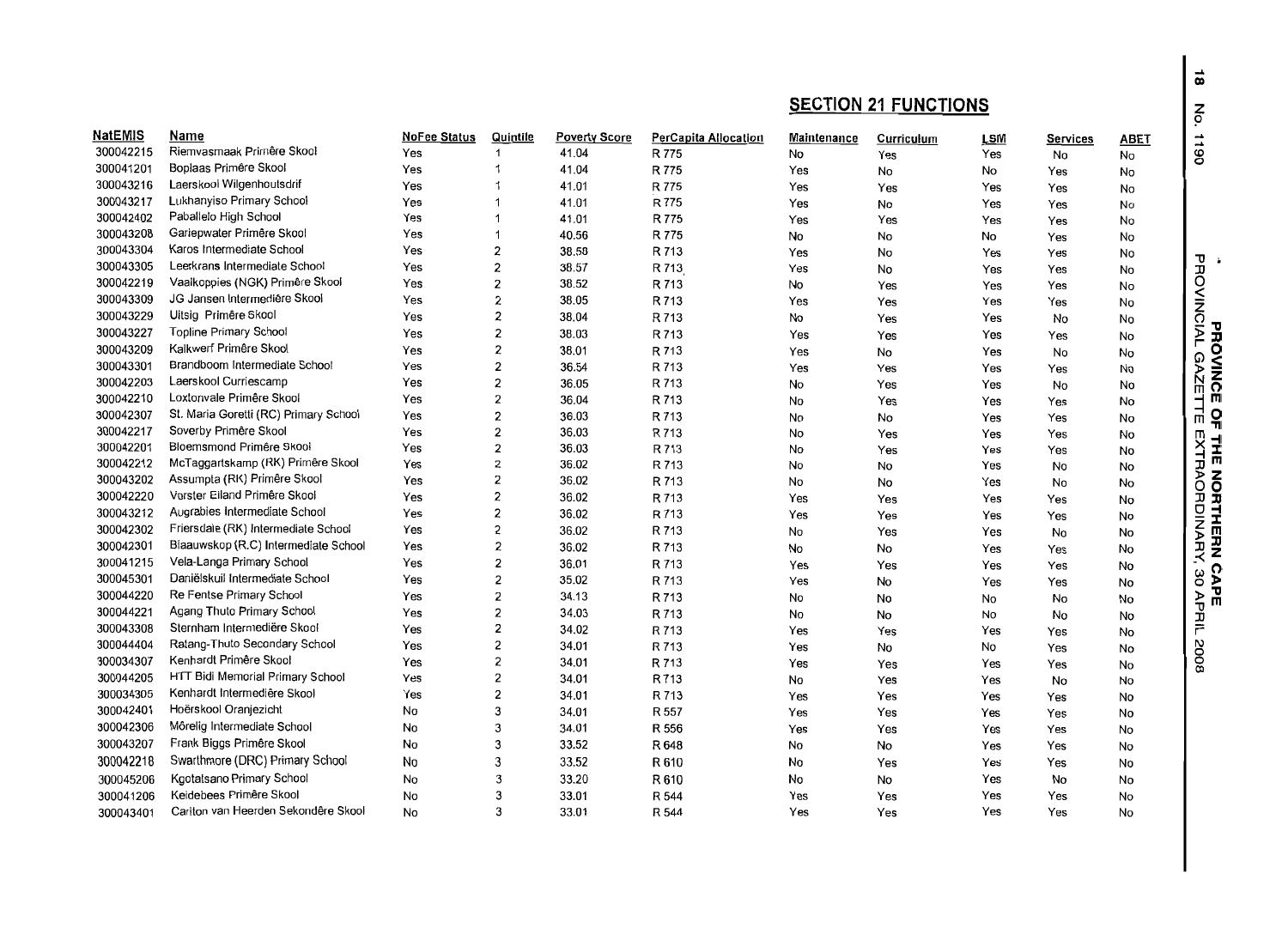| <b>NatEMIS</b> | Name                                   | <b>NoFee Status</b> | Quintile         | <b>Poverty Score</b> | <b>PerCapita Allocation</b> | Maintenance | Curriculum | <b>LSM</b> | <b>Services</b> | <b>ABET</b> |                                             |
|----------------|----------------------------------------|---------------------|------------------|----------------------|-----------------------------|-------------|------------|------------|-----------------|-------------|---------------------------------------------|
| 300044206      | Khosis (MET) Primary School            | No.                 | 3                | 32.07                | R 648                       | Yes         | No         | No         | Yes             | No          |                                             |
| 300043402      | Hoërskool Groblershoop                 | No                  | 3                | 32.02                | R 648                       | Yes         | Yes        | Yes        | Yes             | No          |                                             |
| 300043213      | Laerskool Groblershoop                 | No                  | 3                | 32.01                | R 540                       | Yes         | Yes        | Yes        | Yes             | No          |                                             |
| 300044202      | Assmang Primêre Skool                  | No                  | 3                | 32.01                | R 539                       | No          | Yes        | Yes        | No              | No          |                                             |
| 300043204      | Cillie (NGK) Primêre Skool             | No.                 | 3                | 31.55                | R 648                       | No          | Yes        | Yes        | No              | No          |                                             |
| 300043222      | Perde-Eiland (NGK) Primêre Skool       | No                  | 3                | 31.54                | R610                        | No          | Yes        | Yes        | Yes             | No          |                                             |
| 300043218      | Lutzburg (SSKV) Primêre Skool          | No                  | 3                | 31.53                | R 648                       | No          | <b>Yes</b> | Yes        | Yes             | No          |                                             |
| 300042304      | Kalksloot Intermediate School          | No                  | 3                | 31.52                | R 648                       | Yes         | Yes        | Yes        | Yes             | No          | <b>BUITENGEWONE</b>                         |
| 300043306      | S.C. Kearns Intermediate School        | No                  | 3                | 31.52                | R 648                       | Yes         | Yes        | Yes        | Yes             | No          |                                             |
| 300041212      | Olyvenhoutsdrift Primêre Skool         | No                  | 3                | 31.51                | R 535                       | Yes         | Yes        | Yes        | Yes             | No          |                                             |
| 300042221      | Vyebos-Eiland Primêre Skool            | No                  | 3                | 31.04                | R 610                       | No          | Yes        | Yes        | No              | No          |                                             |
| 300042207      | Klipeiland Primary School              | No                  | 3                | 31.04                | R610                        | No          | No         | Yes        | No              | No          |                                             |
| 300042205      | Laerskool George-Eiland                | No                  | 3                | 31.04                | R 648                       | Yes         | Yes        | Yes        | Yes             | <b>No</b>   |                                             |
| 300042209      | Langklaas Eiland ((DRC) Primary School | No                  | 3                | 31.02                | R 610                       | No          | Yes        | Yes        | No              | No          | τ                                           |
| 300042213      | Neilersdrift Intermediêre Skool        | No                  | 3                | 31.02                | R 648                       | Yes         | Yes        | Yes        | Yes             | No          |                                             |
| 300042305      | Keimoes (RK) Intermediate School       | No                  | 3                | 31.01                | R 527                       | No          | Yes        | Yes        | No              | No          | <b>FROVINSIE</b><br><b>FROVINSIE</b>        |
| 300042303      | Keimoes Gekombineerde Skool            | No                  | 3                | 31.01                | R 526                       | Yes         | Yes        | Yes        | Yes             | No          |                                             |
| 300045303      | <b>Hotazel Combined School</b>         | No                  | 3                | 29.51                | R 521                       | Yes         | No         | Yes        | Yes             | No          |                                             |
| 300045203      | Die Kuil Intermediêre Skool            | No                  | 4                | 29.01                | R 377                       | Yes         | Yes        | Yes        | Yes             | <b>No</b>   |                                             |
| 300045402      | Kuilsville High School                 | No                  | 4                | 29.01                | R 377                       | Yes         | No         | Yes        | Yes             | No          | 혼<br>$\overline{6}$                         |
| 300045302      | Daniëlskuil Combined School            | No                  | 4                | 29.01                | R 376                       | Yes         | Yes        | Yes        | Yes             | No          | m<br>Ŏ                                      |
| 300043201      | Alheit (NGK) Primêre Skool             | No                  | 4                | 28.51                | R 448                       | No          | No         | Yes        | No              | No          | $\delta$<br>Ĕ                               |
| 300043403      | Hoërskool Martin Oosthuizen            | No                  | 4                | 28.51                | R 374                       | Yes         | Yes        | Yes        | Yes             | <b>No</b>   | m                                           |
| 300044217      | Postdene Primêre Skool                 | No                  | 4                | 28.02                | R 527                       | Yes         | Yes        | Yes        | Yes             | No          | KAAP<br><b>RANT,</b>                        |
| 300044403      | Hoërskool Postmasburg                  | No                  | 4                | 28.01                | R 372                       | Yes         | Yes        | Yes        | Yes             | No          |                                             |
| 300043303      | Hoërskool Intermediate School          | No                  | 4                | 27.01                | R 527                       | Yes         | Yes        | Yes        | Yes             | No          |                                             |
| 300041401      | A.J. Ferreira Sekondêre Skool          | No                  | 4                | 27,01                | R 424                       | Yes         | Yes        | Yes        | Yes             | No          | 80                                          |
| 300043224      | Rosendal Primary School                | No                  | 4                | 27.01                | R 405                       | Yes         | No.        | Yes        | Yes             | No          |                                             |
| 300043226      | Simbruner Primary School               | No                  | 4                | 27.01                | R 378                       | Yes         | Yes        | Yes        | Yes             | No          | APRIL                                       |
| 300041217      | Vooruitsig Intermediate School         | No                  | 4                | 27.01                | R 368                       | Yes         | Yes        | Yes        | Yes             | No          |                                             |
| 300044401      | Blinkklip Sekondêre Skool              | No                  | Δ                | 26.52                | R 471                       | Yes         | Yes        | Yes        | Yes             | No          |                                             |
| 300044201      | Asmandia Primary School                | No                  | 4                | 26.51                | R 426                       | Yes         | Yes        | Yes        | Yes             | No.         | 8002                                        |
| 300042223      | Cornelius Jansen Primêre Skool         | No                  |                  | 26.03                | R 527                       | No          | Yes        | Yes        | <b>No</b>       | No          |                                             |
| 300043221      | Oranje-Suid Primêre Skool              | No                  | 4                | 24.52                | R 527                       | Yes         | No         | Yes        | Yes             | No          |                                             |
| 300042222      | Westerkim Primary School               | No                  | 4                | 24.51                | R 426                       | Yes         | Yes        | Yes        | Yes             | No          |                                             |
| 300043214      | Laerskool Sentraal Kakamas             | No                  | $\boldsymbol{A}$ | 24.51                | R 358                       | Yes         | Yes        | Yes        | Yes             | No          |                                             |
| 300044211      | Laerskool Postmasburg                  | No                  | 5                | 24.01                | R 130                       | Yes         | Yes        | Yes        | Yes             | No          |                                             |
| 300041202      | Franciscus Intermediate School         | No                  | 5                | 21.51                | R 206                       | Yes         | Yes        | Yes        | Yes             | No          |                                             |
| 300041403      | Hoërskool Upington                     | No                  | 5                | 19.51                | R 143                       | Yes         | Yes        | Yes        | Yes             | No          | $\mathop{\mathsf{S}}\limits_{{\mathsf{S}}}$ |
| 300042403      | Saul Damon Sekondêre Skool             | No                  | 5                | 19.51                | R 200                       | Yes         | Yes        | Yes        | Yes             | No          | $\overline{1}$                              |
| 300041101      | Fanie Malan Laerskool                  | No                  | 5                | 19.51                | R 134                       | Yes         | Yes        | Yes        | Yes             | No          | 8                                           |